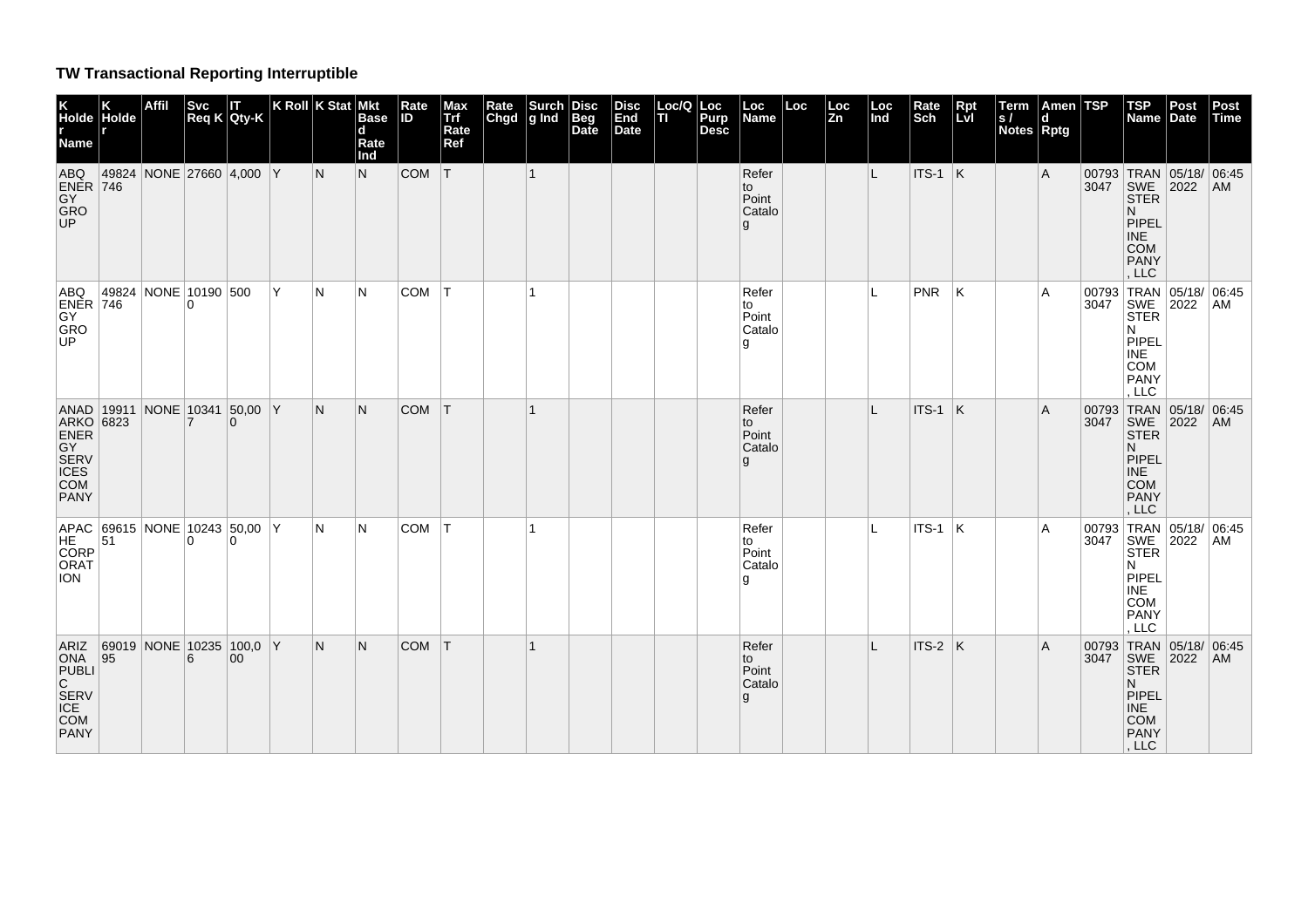| K<br>Holde Holde<br>r<br>Name                                                            |    | <b>Affil</b>              | <b>Svc</b> | IΤ<br>$Req K$ Qty-K |    | K Roll $K$ Stat Mkt | <b>Base</b><br>$\mathbf d$<br>Rate<br>Ind | Rate<br><b>ID</b> | Max<br>Trf<br>Rate<br>Ref | Rate<br>Chgd | Surch<br>g Ind | Disc<br>Beg<br>Date      | <b>Disc</b><br>End<br>Date | Loc/Q<br>п     | Loc<br>Purp<br><b>Desc</b>        | Loc<br>Name               | Loc            | Loc<br>Zn                                         | Loc<br>Ind | Rate<br>Sch | Rpt<br>Lvl | Term<br> s <br>Notes Rptg | Amen TSP<br>d |               | <b>TSP</b><br>Name                                                                                                  | Post<br>Date         | Post<br>Time |
|------------------------------------------------------------------------------------------|----|---------------------------|------------|---------------------|----|---------------------|-------------------------------------------|-------------------|---------------------------|--------------|----------------|--------------------------|----------------------------|----------------|-----------------------------------|---------------------------|----------------|---------------------------------------------------|------------|-------------|------------|---------------------------|---------------|---------------|---------------------------------------------------------------------------------------------------------------------|----------------------|--------------|
| ARIZ<br>ONA<br><b>PUBLI</b><br>$\overline{C}$<br>SERV<br>ICE<br>COM<br><b>PANY</b>       | 95 | 69019 NONE 10417 0        |            |                     | Y. | l A                 | N                                         | COM               | $\mathsf{I}\mathsf{T}$ .  |              | $\mathbf{1}$   |                          |                            |                |                                   |                           |                |                                                   | IL.        | HPS         | ΙK         |                           | A             | 3047          | 00793 TRAN 05/18/ 06:45<br>SWE 2022<br>STER<br>N<br>PIPEL<br><b>INE</b><br><b>COM</b><br><b>PANY</b><br>LLC         |                      | AM           |
| ONA $ 95$<br>PUBLI<br>C<br>SERV<br>ICE<br>COM<br><b>PANY</b>                             |    | ARIZ 69019 NONE 10417     | 6          |                     |    | $\mathsf{A}$        | N.                                        | <b>COM</b>        | IТ.                       |              | $\mathbf{1}$   |                          |                            | $\overline{2}$ | ry<br>on                          | ANCE<br>Locati PLAN<br>IΤ |                | Delive SUND 78492 PHOE L<br><b>NIX</b>            |            | <b>HPS</b>  | P          |                           | A             | 3047          | 00793 TRAN 05/18/ 06:45<br>SWE 2022<br><b>STER</b><br>N.<br>PIPEL<br><b>INE</b><br><b>COM</b><br>PANY<br>, LLC      |                      | AM           |
| ARIZ<br>ONA $ 95$<br>PUBLI<br>$\overline{C}$<br>SERV<br>ICE<br><b>COM</b><br><b>PANY</b> |    | 69019 NONE 10417          | 6          |                     |    | N                   | N                                         | <b>COM</b>        | IТ.                       |              | $\mathbf 1$    |                          |                            | $\overline{2}$ | Delive RED<br>ry<br>Local K<br>on | <b>HAW</b><br>PLAN<br>т   |                | 78484 PHOE L<br><b>NIX</b>                        |            | <b>HPS</b>  | P          |                           | Α             | 00793<br>3047 | <b>TRAN</b><br>SWE<br><b>STER</b><br>N<br>PIPEL<br><b>INE</b><br><b>COM</b><br><b>PANY</b><br>LLC                   | 05/18/ 06:45<br>2022 | AM           |
| ARLI 83322 NONE 10498 0<br>NGTO 2099<br>N.<br>VALL<br>EY<br><b>LLC</b>                   |    |                           | 6          |                     | Y  | IN.                 | N.                                        | <b>COM</b>        | IТ.                       |              |                |                          |                            |                |                                   |                           |                |                                                   |            | <b>HPS</b>  | K          |                           | A             | 3047          | 00793 TRAN 05/18/ 06:45<br>SWE 2022<br><b>STER</b><br>N.<br>PIPEL<br><b>INE</b><br><b>COM</b><br><b>PANY</b><br>LLC |                      | <b>AM</b>    |
| NGTO 2099<br>N<br>VALL<br>EY<br><b>LLC</b>                                               |    | ARLI 83322   NONE   10498 | 6          |                     |    | N                   | N                                         | COM T             |                           | 0.300 1      |                | 01/01/ 12/31/ 2 <br>2021 | 2022                       |                | ry<br>Locati Valley<br>on         | on<br>Plant               | $\overline{2}$ | Delive   Arlingt   10073   PHOE   L<br><b>NIX</b> |            | HPS         | ∣P         |                           | A             |               | 00793 TRAN 05/18/ 06:45<br>3047 SWE 2022 AM<br><b>STER</b><br>N<br>PIPEL<br>INE<br>COM<br>PANY<br>, LLC             |                      |              |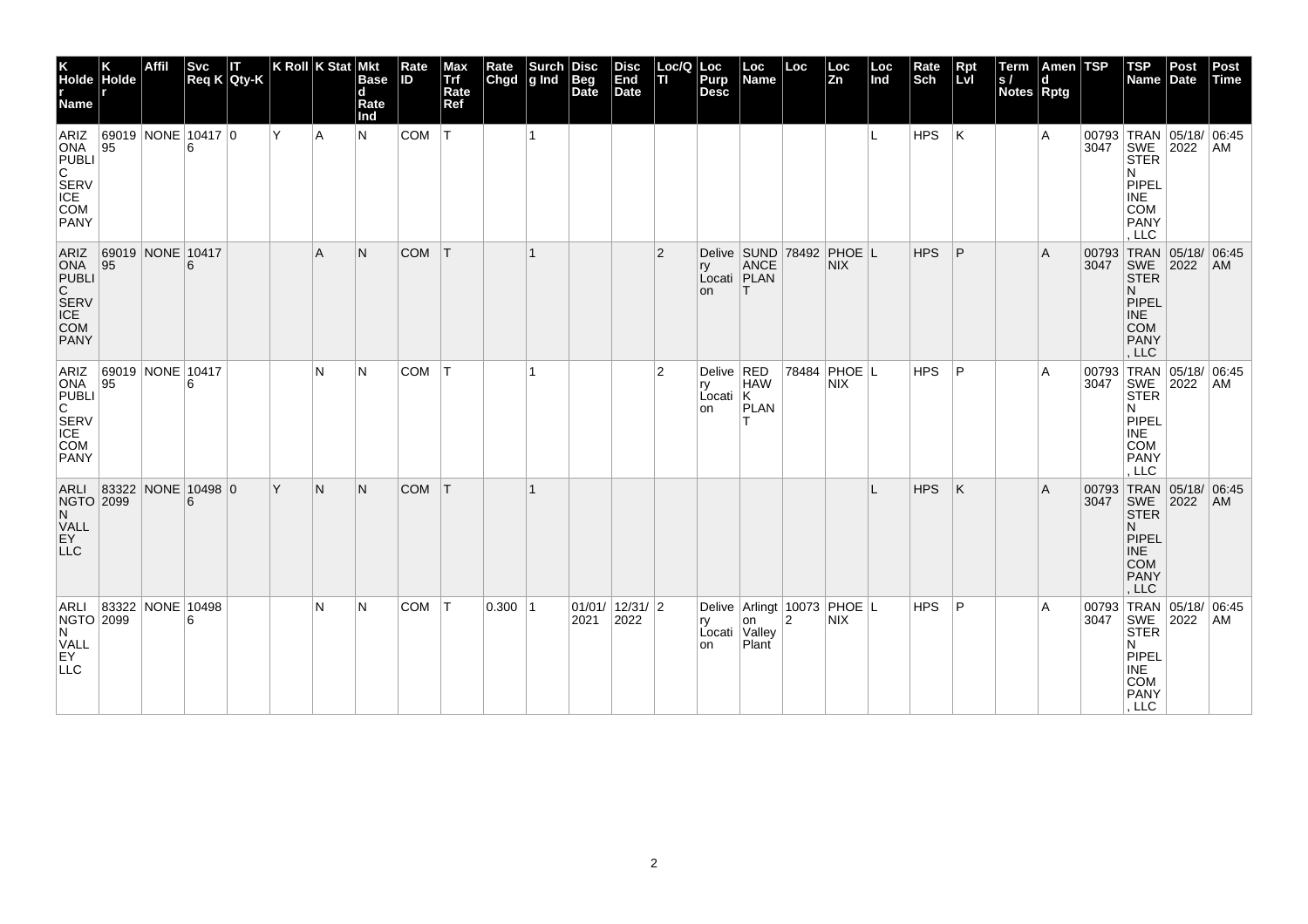| K<br>Holde Holde<br>r<br>Name                                            |       | Affil     |   | Svc IT<br>Req K Qty-K                | K Roll K Stat Mkt | <b>Base</b><br>$\mathbf d$<br>Rate<br>Ind | Rate<br><b>ID</b> | Max<br>Trf<br>Rate<br>Ref | Rate<br>Chgd | $\left \begin{array}{c}\text{Such} \\ \text{g Ind} \end{array}\right $ Beg | Beg<br>Date | <b>Disc</b><br>End<br>Date | Loc/Q   Loc<br>TI. | <b>Purp</b><br><b>Desc</b> | Loc<br>Name                          | Loc | Loc<br>Zn                | Loc<br>Ind | Rate<br>Sch | Rpt<br>Lvl | Term<br> s <br>Notes Rptg | Amen TSP<br>d |      | $ $ TSP<br>Name                                                                                                      | Post<br>Date | Post<br>Time |
|--------------------------------------------------------------------------|-------|-----------|---|--------------------------------------|-------------------|-------------------------------------------|-------------------|---------------------------|--------------|----------------------------------------------------------------------------|-------------|----------------------------|--------------------|----------------------------|--------------------------------------|-----|--------------------------|------------|-------------|------------|---------------------------|---------------|------|----------------------------------------------------------------------------------------------------------------------|--------------|--------------|
| ARM 786<br><b>GY</b><br>MANA<br>GEM<br>ENT,                              |       |           |   | 78609 NONE 10491 20,00 Y<br>$\Omega$ | N                 | N                                         | $COM$ $T$         |                           |              | $\vert$ 1                                                                  |             |                            |                    |                            | Refer<br>to<br>Point<br>Catalo<br>g  |     |                          | L          | $ITS-1$ K   |            |                           | Α             |      | 00793 TRAN 05/18/ 06:45<br>3047 SWE 2022 AM<br><b>STER</b><br>N.<br>PIPEL<br><b>INE</b><br>COM<br>PANY<br>LLC        |              |              |
| ATMO 95731<br>S <sub>3</sub><br>ENER<br>GY<br>CORP<br>ORAT<br><b>ION</b> | 2184  |           | 5 | NONE 10196 5,000 Y                   | N                 | IN.                                       | COM               | ΙT                        |              | 1                                                                          |             |                            |                    |                            | Refer<br>to<br>Point<br>Catalo<br>۱g |     |                          | L          | $ITS-1$ K   |            |                           | A             |      | 00793 TRAN 05/18/ 06:45<br>3047 SWE 2022 AM<br>STER 4<br>N.<br>PIPEL<br><b>INE</b><br>COM<br>PANY<br>, LLC           |              |              |
| <b>BP</b><br>ENER 5755<br><b>COM</b><br><b>PANY</b>                      | 62527 | NONE 8270 |   | $100,0$ Y<br>00                      | N                 | N.                                        | <b>COM</b>        | $\mathsf{T}$              |              | -1                                                                         |             |                            |                    |                            | Refer<br>to<br>Point<br>Catalo<br>g  |     |                          | L          | ITS-1       | K          |                           | Α             | 3047 | 00793 TRAN 05/18/ 06:45<br>SWE 2022<br><b>STER</b><br>N.<br>PIPEL<br><b>INE</b><br>COM<br><b>PANY</b><br>, LLC       |              | <b>AM</b>    |
| <b>BP</b><br>ENER 5755<br>COM<br><b>PANY</b>                             | 62527 | NONE 8270 |   |                                      | A                 | IN.                                       | <b>COM</b>        | ΙT                        | $0.347$  1   |                                                                            | 2002        | 10/01/ 12/31/ 1<br>2999    |                    | AREA SAN                   | <b>JUAN</b><br>$\overline{2}$        |     | W.<br><b>THOR</b><br>EAU | I L        | ITS-1       | ∣P         |                           | A             | 3047 | 00793 TRAN 05/18/ 06:45<br>SWE 2022<br><b>STER</b><br>N<br>PIPEL<br><b>INE</b><br><b>COM</b><br><b>PANY</b><br>, LLC |              | AM           |
| <b>BP</b><br><b>ENER 5755</b><br>GY<br>COM<br><b>PANY</b>                | 62527 | NONE 8270 |   |                                      | A                 | N.                                        | <b>COM</b>        | T                         | $0.005$  1   |                                                                            | 2011 2999   | 02/01/12/31/2              |                    | AREA SAN                   | <b>JUAN</b>                          |     |                          |            | ITS-1       | P          |                           | A             |      | 00793 TRAN 05/18/ 06:45<br>3047 SWE 2022 AM<br><b>STER</b><br>N.<br>PIPEL<br>INE<br>COM<br>PANY<br>, LLC             |              |              |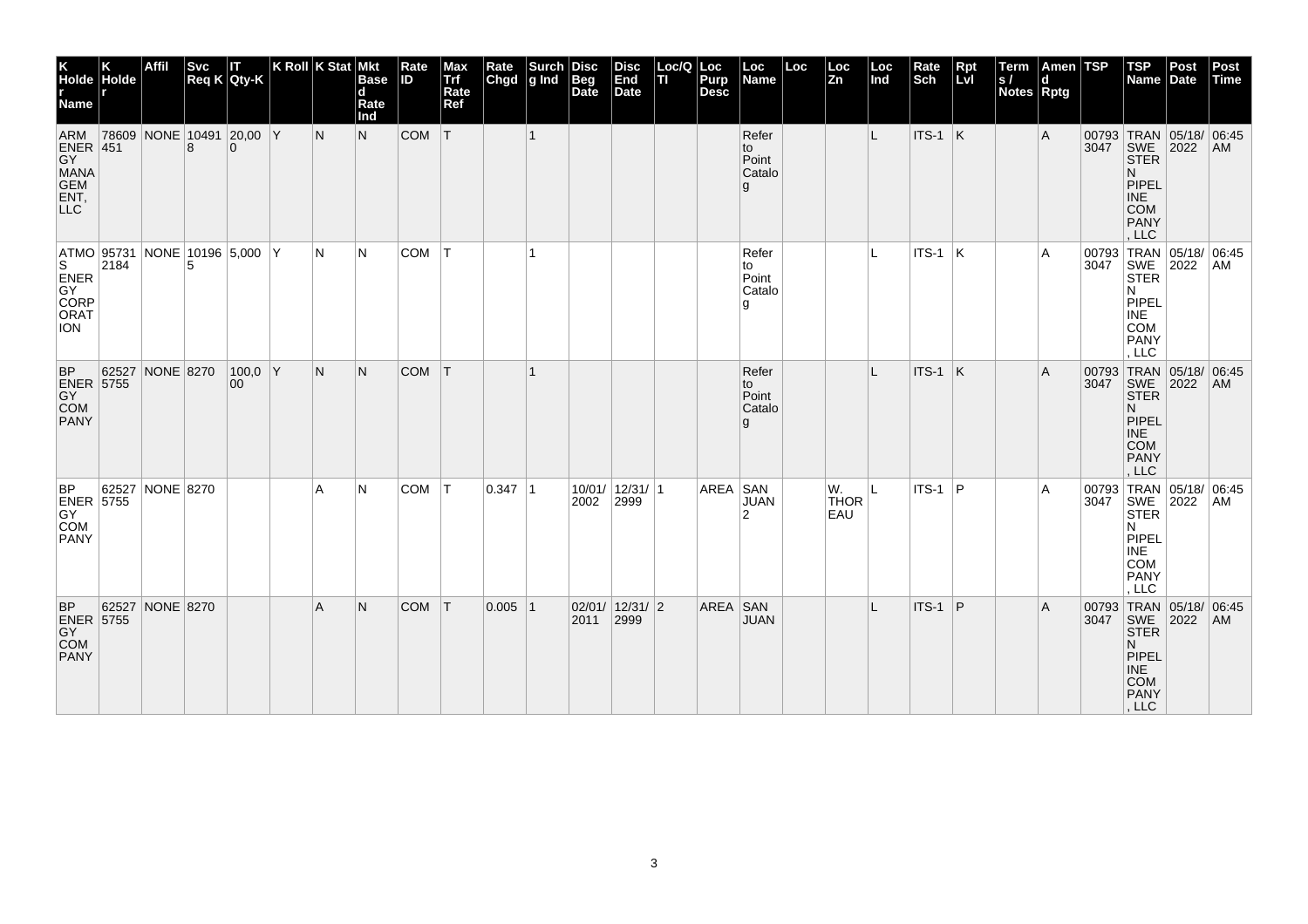| K<br>Holde Holde<br>T<br>Name                             |       | Affil           | <b>Svc</b> | IΤ<br>Req K Qty-K | K Roll K Stat Mkt |                | <b>Base</b><br>d<br>Rate<br>Ind | Rate<br><b>ID</b> | Max<br>Trf<br>Rate<br>Ref | Rate<br>Chgd | $\left \begin{array}{c}\text{Such} \\ \text{g Ind}\end{array}\right $ | <b>Disc</b><br>Beg<br>Date | <b>Disc</b><br>End<br>Date   | Loc/Q Loc<br>TI Purp | Purp<br><b>Desc</b>            | Loc<br>Name                                    | Loc        | Loc<br>$\overline{\mathsf{Zn}}$ | Loc<br>Ind | Rate<br>Sch | $Rpt$<br>Lvl | Term<br> s <br>Notes Rptg | Amen  TSP <br>d |               | <b>TSP</b><br><b>Name</b>                                                                                               | Post<br>Date         | Post<br>Time |
|-----------------------------------------------------------|-------|-----------------|------------|-------------------|-------------------|----------------|---------------------------------|-------------------|---------------------------|--------------|-----------------------------------------------------------------------|----------------------------|------------------------------|----------------------|--------------------------------|------------------------------------------------|------------|---------------------------------|------------|-------------|--------------|---------------------------|-----------------|---------------|-------------------------------------------------------------------------------------------------------------------------|----------------------|--------------|
| <b>BP</b><br><b>ENER 5755</b><br>GY<br>COM<br><b>PANY</b> |       | 62527 NONE 8270 |            |                   |                   | $\overline{A}$ | N                               | COM               | T                         | $0.005$  1   |                                                                       |                            | 02/01/ 12/31/ 1<br>2011 2999 |                      | Recei<br>pt<br>Locati<br>on    | I/B<br><b>LINK</b>                             | 50054<br>5 |                                 | IL.        | $ITS-1$ P   |              |                           | A               |               | 00793 TRAN 05/18/ 06:45<br>3047 SWE 2022 AM<br>STER<br>N<br>PIPEL<br><b>INE</b><br>COM<br>PANY<br>LLC                   |                      |              |
| <b>BP</b><br>ENER 5755<br>GY<br>COM<br>PANY               | 62527 | NONE 8270       |            |                   |                   | A              | N                               | <b>COM</b>        | T                         | $0.100$  1   |                                                                       | 2004                       | 09/01/ 12/31/ 1<br>2999      |                      | ZONE SAN                       | <b>JUAN</b>                                    |            | <b>SAN</b><br><b>JUAN</b>       | IL         | ITS-1       | ∣P           |                           | A               | 00793<br>3047 | TRAN 05/18/ 06:45<br>SWE<br><b>STER</b><br>N.<br>PIPEL<br><b>INE</b><br><b>COM</b><br><b>PANY</b><br>, LLC              | 2022                 | AM           |
| BP<br>ENER 5755<br>COM<br><b>PANY</b>                     |       | 62527 NONE 8270 |            |                   |                   | A              | N                               | <b>COM</b>        | IT.                       | $0.347$  1   |                                                                       | 2002                       | 10/01/ 12/31/ 1<br>2999      |                      | AREA SAN                       | <b>JUAN</b>                                    |            | W.<br><b>THOR</b><br>EAU        | ΙL         | ITS-1       | ∣P           |                           | Α               | 00793<br>3047 | TRAN<br>SWE<br><b>STER</b><br>N<br>PIPEL<br><b>INE</b><br><b>COM</b><br>PANY<br>LLC                                     | 05/18/ 06:45<br>2022 | AM           |
| <b>BP</b><br>ENER 5755<br>COM<br><b>PANY</b>              |       | 62527 NONE 8270 |            |                   |                   | $\overline{A}$ | N                               | <b>COM</b>        | T                         | $0.347$  1   |                                                                       | 2002                       | 10/01/ 12/31/ 2<br>2999      |                      | Delive GRIF<br>ry<br><b>on</b> | <b>FITH</b><br>Locati ENER<br>GY<br><b>DEL</b> | 78069 W.   | <b>THOR</b><br>EAU              | ΙL         | ITS-1       | ∣P           |                           | A               | 3047          | 00793 TRAN 05/18/ 06:45<br><b>SWE</b><br><b>STER</b><br>N.<br>PIPEL<br><b>INE</b><br><b>COM</b><br><b>PANY</b><br>, LLC | 2022                 | AM           |
| BP<br><b>ENER 5755</b><br>GY<br>COM<br><b>PANY</b>        | 62527 | NONE 8270       |            |                   |                   | A              | N                               | COM               | T                         | $0.100$  1   |                                                                       | 2004                       | 09/01/ 12/31/ 2<br>2999      |                      | ry<br>Locati INDU<br>on STRI   | Delive GIAN<br>ES I/C<br><b>DELIV</b><br>ERY   | 57773 SAN  | <b>JUAN</b>                     | ΙL         | $ITS-1$ P   |              |                           | Α               |               | 00793 TRAN 05/18/ 06:45<br>3047 SWE 2022 AM<br><b>STER</b><br>N<br>PIPEL<br>INE<br>COM<br>PANY<br>, LLC                 |                      |              |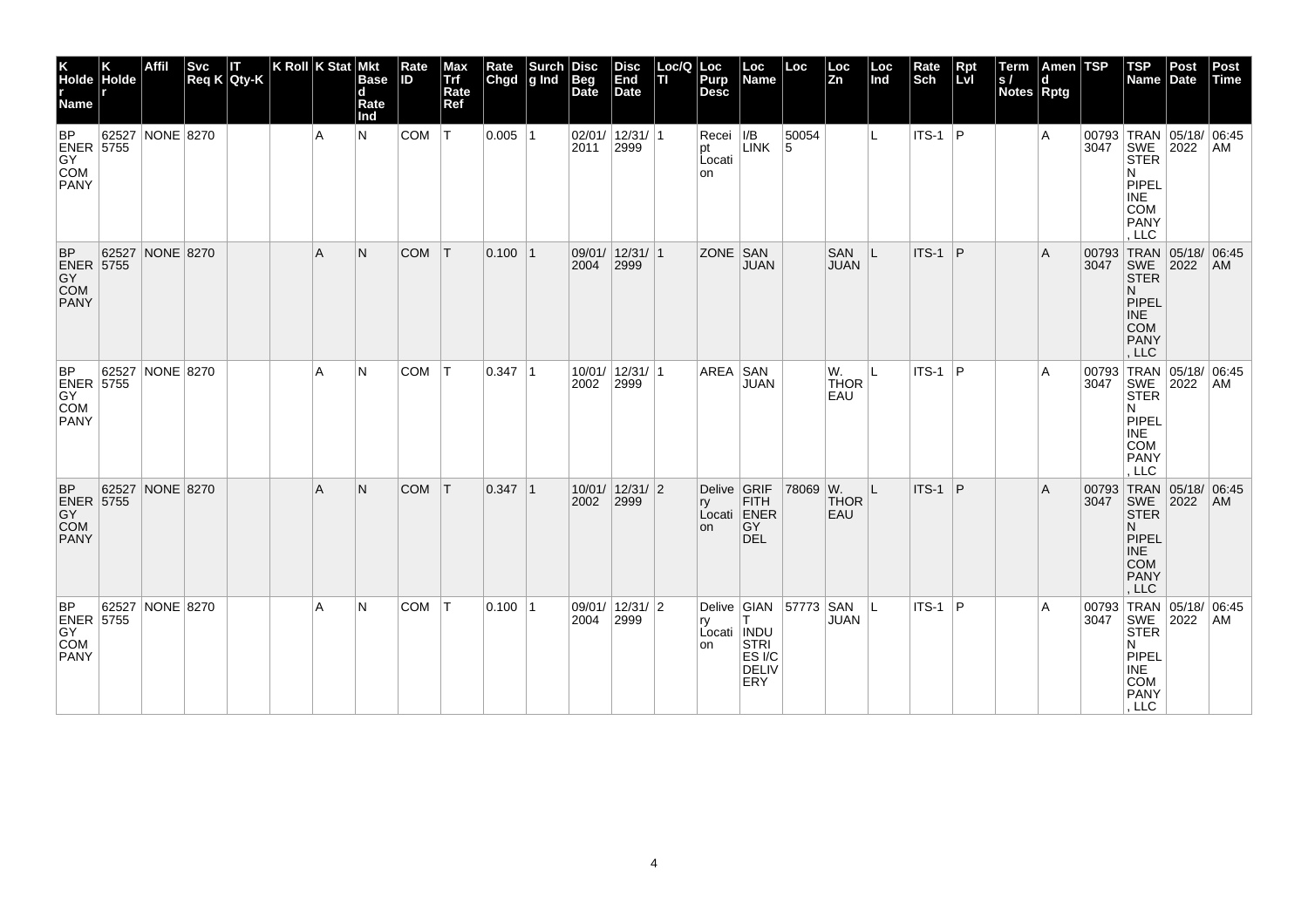| K<br>Holde Holde<br>r<br>Name r                                              |       | Affil                    | <b>Svc</b> | П<br>Req K Qty-K         | K Roll K Stat Mkt |     | <b>Base</b><br>$\mathbf d$<br>Rate<br>Ind | Rate<br>ID | Max<br>Trf<br>Rate<br>Ref | Rate<br>Chgd | $\left \begin{array}{c}\text{Such}\\ \text{g Ind}\end{array}\right $ | Disc<br>Beg<br>Date | <b>Disc</b><br>End<br>Date | Loc/Q Loc<br>п | Purp<br><b>Desc</b> | Loc<br>Name                          | Loc | Loc<br>Zn | Loc<br>Ind | Rate<br>Sch     | Rpt<br>Lvl | Term<br>S/<br>Notes Rptg | Amen TSP<br>d |               | $ $ TSP<br>Name Date                                                                                                 | Post | Post<br>Time |
|------------------------------------------------------------------------------|-------|--------------------------|------------|--------------------------|-------------------|-----|-------------------------------------------|------------|---------------------------|--------------|----------------------------------------------------------------------|---------------------|----------------------------|----------------|---------------------|--------------------------------------|-----|-----------|------------|-----------------|------------|--------------------------|---------------|---------------|----------------------------------------------------------------------------------------------------------------------|------|--------------|
| <b>BP</b><br>ENER 5755<br>COM<br>PANY                                        | 62527 | NONE 10183 3,500 Y       |            |                          |                   | N   | N                                         | COM        | T                         |              | $\mathbf{1}$                                                         |                     |                            |                |                     | Refer<br>to<br>Point<br>Catalo<br>g  |     |           | L.         | $ITS-1$ K       |            |                          | Α             |               | 00793 TRAN 05/18/ 06:45<br>3047 SWE 2022 AM<br><b>STER</b><br>N.<br>PIPEL<br><b>INE</b><br><b>COM</b><br>PANY<br>LLC |      |              |
| BP<br>ENER 5755<br><b>PANY</b>                                               | 62527 |                          | 5          | NONE 10247 100,0 Y<br>00 |                   | N   | N                                         | <b>COM</b> | lT.                       |              | $\mathbf{1}$                                                         |                     |                            |                |                     | Refer<br>to<br>Point<br>Catalo<br>۱g |     |           | IL.        | $ITS-2$ $K$     |            |                          | Α             | 00793<br>3047 | TRAN 05/18/ 06:45<br>SWE 2022<br>N<br>PIPEL<br>INE<br><b>COM</b><br><b>PANY</b><br>. LLC                             |      | AM           |
| $\ensuremath{\mathsf{BP}}$<br>ENER 5755<br>COM<br><b>PANY</b>                |       | 62527 NONE 10418 30,00 Y |            | $\Omega$                 |                   | IN. | N.                                        | <b>COM</b> | T                         |              |                                                                      |                     |                            |                |                     | Refer<br>to<br>Point<br>Catalo<br>g  |     |           |            | PNR             | ΙK         |                          | A             | 3047          | 00793 TRAN 05/18/ 06:45<br>SWE 2022<br><b>STER</b><br>N.<br>PIPEL<br>INE<br><b>COM</b><br>PANY<br>, LLC              |      | AM           |
| <b>BTG</b><br>PACT 498<br>PACT 498<br>UAL COM<br>MODI<br>TIES<br>(US)<br>LLC |       | 79124 NONE 10389 10,00 Y | 8          | $\Omega$                 |                   | N   | N                                         | COM        | IТ.                       |              | 1                                                                    |                     |                            |                |                     | Refer<br>to<br>Point<br>Catalo<br>g  |     |           | IL.        | $ $ ITS-1 $ $ K |            |                          | A             |               | 00793 TRAN 05/18/ 06:45<br>3047 SWE 2022 AM<br><b>STER</b><br>N<br>PIPEL<br>$\sf INE$<br><b>COM</b><br>PANY<br>, LLC |      |              |
| <b>BTG</b><br>PACT<br>UAL<br>COM<br>MODI<br>TIES<br>(US)<br>LLC              | 498   | 79124 NONE 10389 10,00 Y | 9          | $\Omega$                 |                   | N   | N.                                        | <b>COM</b> | T                         |              |                                                                      |                     |                            |                |                     | Refer<br>to<br>Point<br>Catalo<br>g  |     |           |            | <b>PNR</b>      | ΙK.        |                          | A             |               | 00793 TRAN 05/18/ 06:45<br>3047 SWE 2022 AM<br><b>STER</b><br>N.<br>PIPEL<br>INE<br>COM<br>PANY<br>, LLC             |      |              |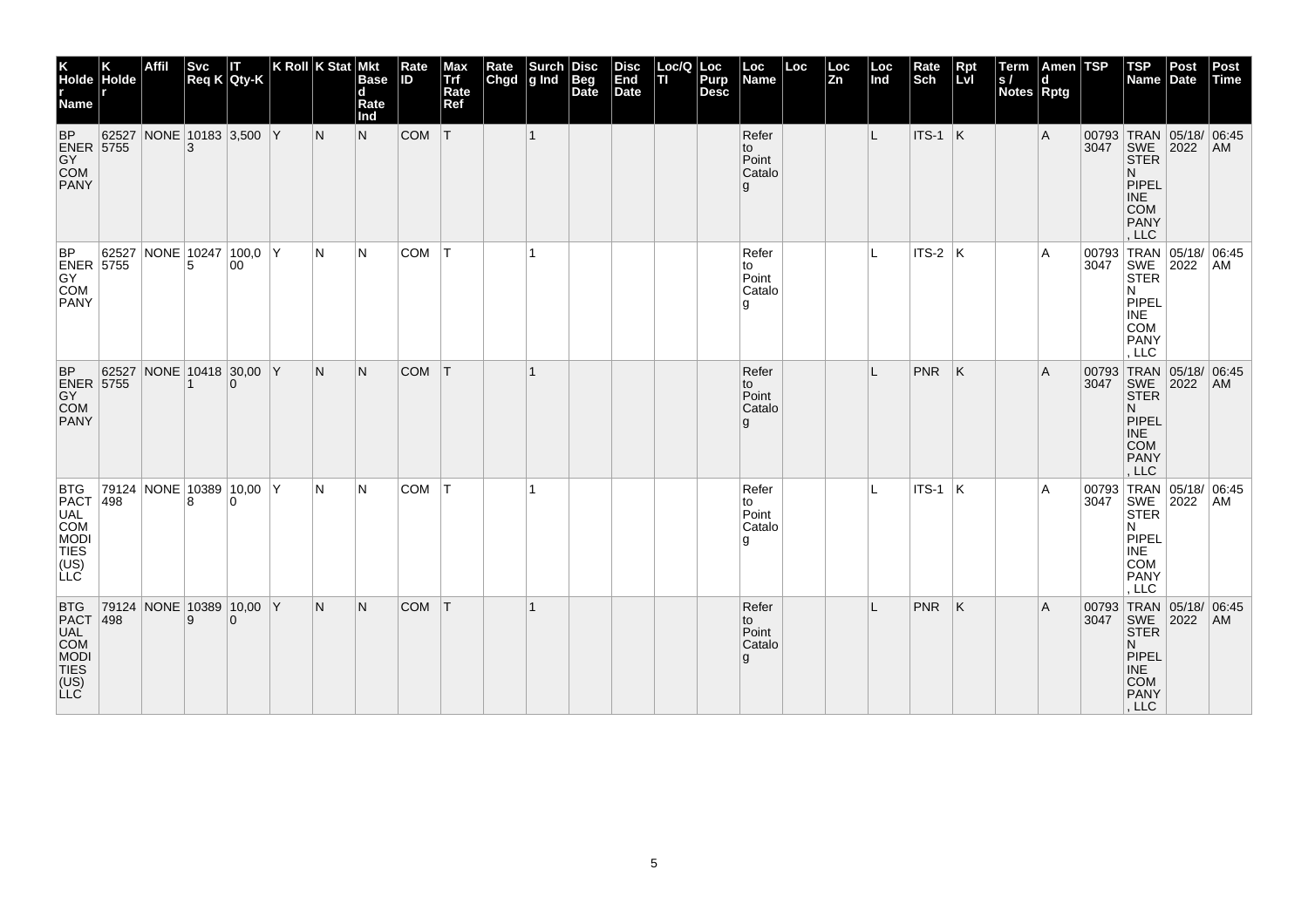| K<br>Holde Holde<br>Name                                                          |                                        | <b>Affil</b> |   | Svc IT<br>Req K Qty-K |   | K Roll $K$ Stat Mkt | <b>Base</b><br>$\mathbf d$<br>Rate<br>Ind | Rate<br><b>ID</b> | Max<br>Trf<br>Rate<br>Ref | Rate<br>Chgd | Surch<br>$ g $ Ind | <b>Disc</b><br><b>Beg</b><br>Date | <b>Disc</b><br>End<br>Date      | Loc/Q   Loc<br>TI. | Purp<br><b>Desc</b>    | Loc<br>Name                                                                         | Loc | Loc<br><b>Zn</b>   | Loc<br>Ind | Rate<br>Sch     | Rpt<br>LvI | Term<br> s <br><b>Notes Rptg</b> | Amen TSP<br>d |      | <b>TSP</b><br>Name Date                                                                            | Post                                        | Post<br>Time |
|-----------------------------------------------------------------------------------|----------------------------------------|--------------|---|-----------------------|---|---------------------|-------------------------------------------|-------------------|---------------------------|--------------|--------------------|-----------------------------------|---------------------------------|--------------------|------------------------|-------------------------------------------------------------------------------------|-----|--------------------|------------|-----------------|------------|----------------------------------|---------------|------|----------------------------------------------------------------------------------------------------|---------------------------------------------|--------------|
| <b>NE</b><br>ENER<br>GY<br>SERV<br>ICES<br>L.P.                                   | CALPI 16966 NONE 27403 10,00 Y<br>8212 |              |   | $\Omega$              |   | N                   | N.                                        | $COM$ $T$         |                           |              | $\overline{1}$     |                                   |                                 |                    |                        | Refer<br>to<br>Point<br>Catalo<br>g                                                 |     |                    | IL.        | $ $ ITS-1 $ K $ |            |                                  | A             |      | <b>STER</b><br>N<br>PIPEL<br><b>INE</b><br>COM<br>PANY<br>, LLC                                    | 00793 TRAN 05/18/ 06:45<br>3047 SWE 2022 AM |              |
| CALPI 16966 NONE 27507 100,0 Y<br><b>NE</b><br>ENER<br>GY<br>SERV<br>ICES<br>L.P. | 8212                                   |              |   | 00 <sup>°</sup>       |   | A.                  | N.                                        | <b>COM</b>        | $\top$                    |              | 1                  |                                   |                                 |                    |                        | Refer<br>to<br>Point<br>Catalo<br>g                                                 |     |                    | L          | <b>PNR</b>      | K          |                                  | A             | 3047 | SWE 2022<br><b>STER</b><br>N<br>PIPEL<br><b>INE</b><br><b>COM</b><br><b>PANY</b><br>, LLC          | 00793 TRAN 05/18/ 06:45                     | AM           |
| CALPI 16966 NONE 10416 0<br><b>NE</b><br>ENER<br>GY<br>SERV<br>ICES<br>L.P.       | 8212                                   |              | 5 |                       | Y | N                   | IN.                                       | <b>COM</b>        |                           |              |                    |                                   |                                 |                    |                        |                                                                                     |     |                    |            | <b>HPS</b>      | К          |                                  | Α             | 3047 | 00793 TRAN<br>SWE<br><b>STER</b><br>N<br>PIPEL<br><b>INE</b><br><b>COM</b><br><b>PANY</b><br>, LLC | 05/18/ 06:45<br>2022                        | AM.          |
| CALPI 16966 NONE 10416<br><b>NE</b><br>ENER<br>GY<br>SERV<br><b>ICES</b><br>L.P.  | 8212                                   |              | 5 |                       |   | N                   | N                                         | $COM$ $T$         |                           | 0.300 1      |                    | 2022                              | 04/01/10/31/2<br>$ 2022\rangle$ |                    | ry<br>Locati SO.<br>on | Delive CALPI 78113 W.<br><b>NE</b><br>POIN<br>T.<br><b>POW</b><br>ER.<br><b>DEL</b> |     | <b>THOR</b><br>EAU | ΙL         | HPS             | P          |                                  | A             | 3047 | SWE 2022<br><b>STER</b><br>N<br>PIPEL<br><b>INE</b><br><b>COM</b><br><b>PANY</b><br>, LLC          | 00793 TRAN 05/18/ 06:45                     | AM           |
| ILL,<br>INC.                                                                      | CARG 62491 NONE 10316 50,00 Y<br>89    |              | 8 | $\Omega$              |   | N                   | IN.                                       | <b>COM</b>        |                           |              |                    |                                   |                                 |                    |                        | Refer<br>to<br>Point<br>Catalo<br>l g                                               |     |                    |            | $ITS-1$ K       |            |                                  | A             |      | <b>STER</b><br>N<br>PIPEL<br>INE<br>COM<br>PANY<br>, LLC                                           | 00793 TRAN 05/18/ 06:45<br>3047 SWE 2022 AM |              |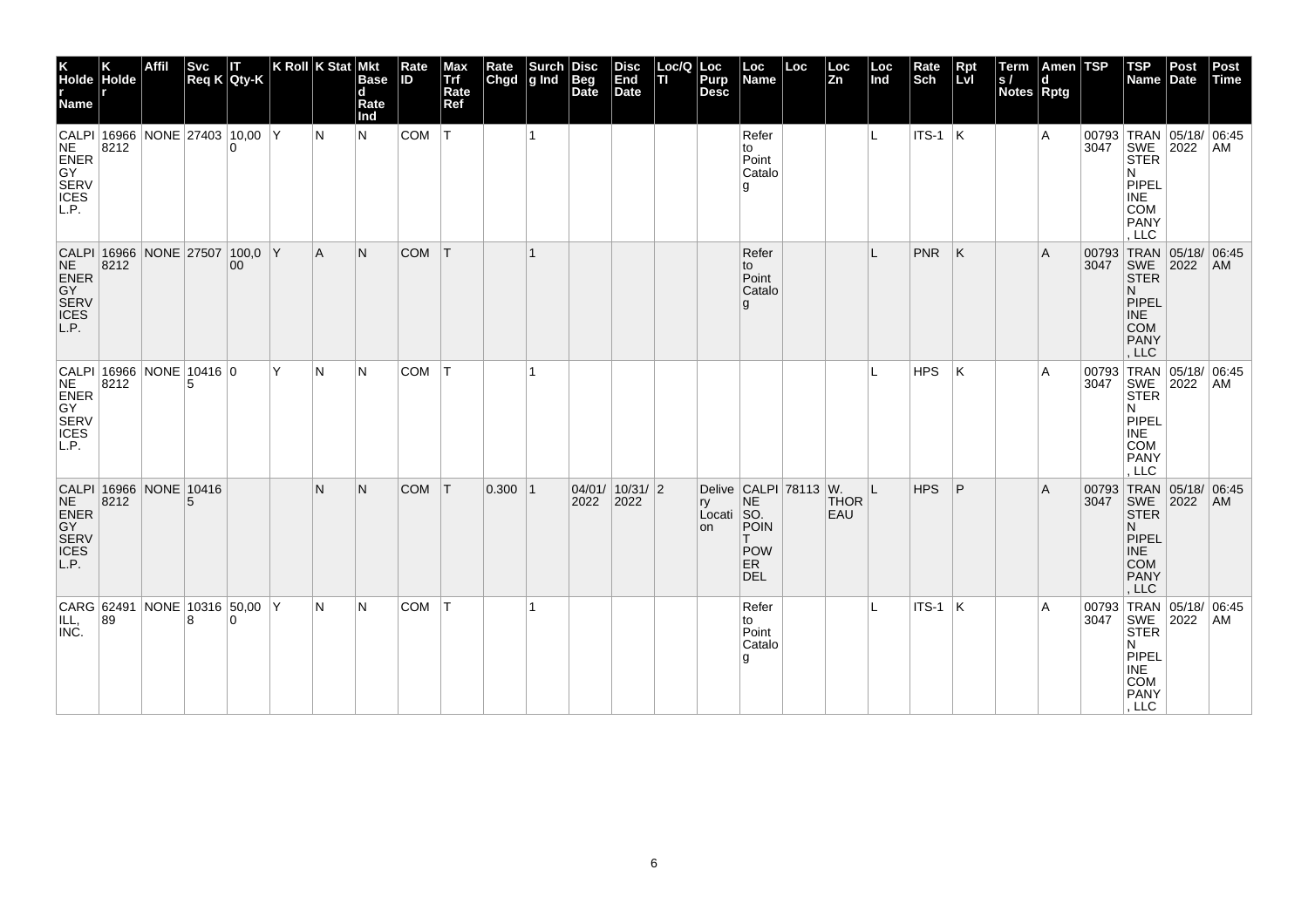| K<br>Holde Holde<br>r r<br><b>Name</b>                                                                                                                         |                                     | <b>Affil</b> | <b>Svc</b>     | IT.<br>$Req K$ Qty-K           | K Roll $K$ Stat Mkt | <b>Base</b><br>d<br>Rate<br>Ind | Rate<br><b>ID</b> | Max<br>Trf<br>Rate<br>Ref | Rate<br>Chgd | Surch<br>$g$ Ind | <b>Disc</b><br>Beg<br>Date | <b>Disc</b><br>End<br><b>Date</b> | Loc/Q Loc<br>ΠI | Purp<br><b>Desc</b> | Loc<br>Name                           | Loc | Loc<br>Zn | Loc<br>Ind | Rate<br>Sch | <b>Rpt</b><br>Lvl | $\vert$ Term<br>$\vert$ s /<br><b>Notes Rptg</b> | Amen TSP<br>d. |      | <b>TSP</b><br>Name                                                                          | Post<br>Date                                | <b>Post</b><br>Time |
|----------------------------------------------------------------------------------------------------------------------------------------------------------------|-------------------------------------|--------------|----------------|--------------------------------|---------------------|---------------------------------|-------------------|---------------------------|--------------|------------------|----------------------------|-----------------------------------|-----------------|---------------------|---------------------------------------|-----|-----------|------------|-------------|-------------------|--------------------------------------------------|----------------|------|---------------------------------------------------------------------------------------------|---------------------------------------------|---------------------|
| ILL,<br>INC.                                                                                                                                                   | CARG 62491 NONE 10324 10,00 Y<br>89 |              | $\overline{7}$ | $\Omega$                       | N                   | N.                              | $COM$ $T$         |                           |              | $\vert$ 1        |                            |                                   |                 |                     | Refer<br>to<br>Point<br>Catalo<br>g   |     |           | L.         | $PNR$ $K$   |                   |                                                  | A              | 3047 | SWE 2022<br><b>STER</b><br>N.<br>PIPEL<br><b>INE</b><br><b>COM</b><br>PANY<br>, LLC         | 00793 TRAN 05/18/ 06:45                     | AM                  |
| $ {\sf CAST}\> $ 11863 $ {\sf NONE}\> $ 10100 $ $ 100,0 $ {\sf Y}\>$<br>LETO 8852<br>$\overline{N}$<br>COM<br>MODI<br>TIES<br>MER<br>CHAN<br>T.<br>TRAD<br>LP. |                                     |              | 6              | 00                             | N                   | IN.                             | <b>COM</b>        | T                         |              | $\mathbf{1}$     |                            |                                   |                 |                     | Refer<br>to<br>Point<br>Catalo<br>۱g  |     |           | Ш.         | PNR         | ΙK                |                                                  | A              |      | <b>STER</b><br>N<br>PIPEL<br><b>INE</b><br><b>COM</b><br><b>PANY</b><br>, LLC               | 00793 TRAN 05/18/ 06:45<br>3047 SWE 2022 AM |                     |
| CAST 11863<br>LETO 8852<br><b>COM</b><br>MODI<br>TIES<br>MER<br><b>CHAN</b><br>$\mathsf{T}$<br>TRAD<br>LP                                                      |                                     |              | $\overline{4}$ | NONE 10491 20,00 Y<br>$\Omega$ | N                   | N                               | $COM$ $T$         |                           |              | $\mathbf{1}$     |                            |                                   |                 |                     | Refer<br>to<br>Point<br>Catalo<br>g   |     |           | L          | $ITS-1$ $K$ |                   |                                                  | A              |      | 3047 SWE 2022<br><b>STER</b><br>N.<br>PIPEL<br><b>INE</b><br>COM<br><b>PANY</b><br>, LLC    | 00793 TRAN 05/18/ 06:45                     | AM                  |
| <b>RON</b><br>U.S.A.<br>INC.                                                                                                                                   | CHEV 91405 NONE 10024 50,00 Y<br>59 |              |                | $\Omega$                       | N                   | IN.                             | COM   T           |                           |              | $\mathbf{1}$     |                            |                                   |                 |                     | Refer<br>to<br>Point<br>Catalo<br>l g |     |           | IL.        | $ITS-1$ $K$ |                   |                                                  | A              |      | 3047   SWE   2022<br><b>STER</b><br>N<br>PIPEL<br><b>INE</b><br>COM<br><b>PANY</b><br>, LLC | 00793 TRAN 05/18/                           | 06:45<br>  AM       |
| <b>ENER 1599</b><br>GY,<br>LP                                                                                                                                  | CIMA 94560 NONE 10135 50,00 Y       |              | 9              | $\Omega$                       | N                   | IN.                             | $COM$ $T$         |                           |              | $\vert$ 1        |                            |                                   |                 |                     | Refer<br>to<br>Point<br>Catalo<br>g   |     |           | L          | $ITS-1$ K   |                   |                                                  | ΙA.            | 3047 | SWE<br><b>STER</b><br>N<br>PIPEL<br>INE<br><b>COM</b><br>PANY<br>, LLC                      | 00793 TRAN 05/18/ 06:45<br>2022             | AM                  |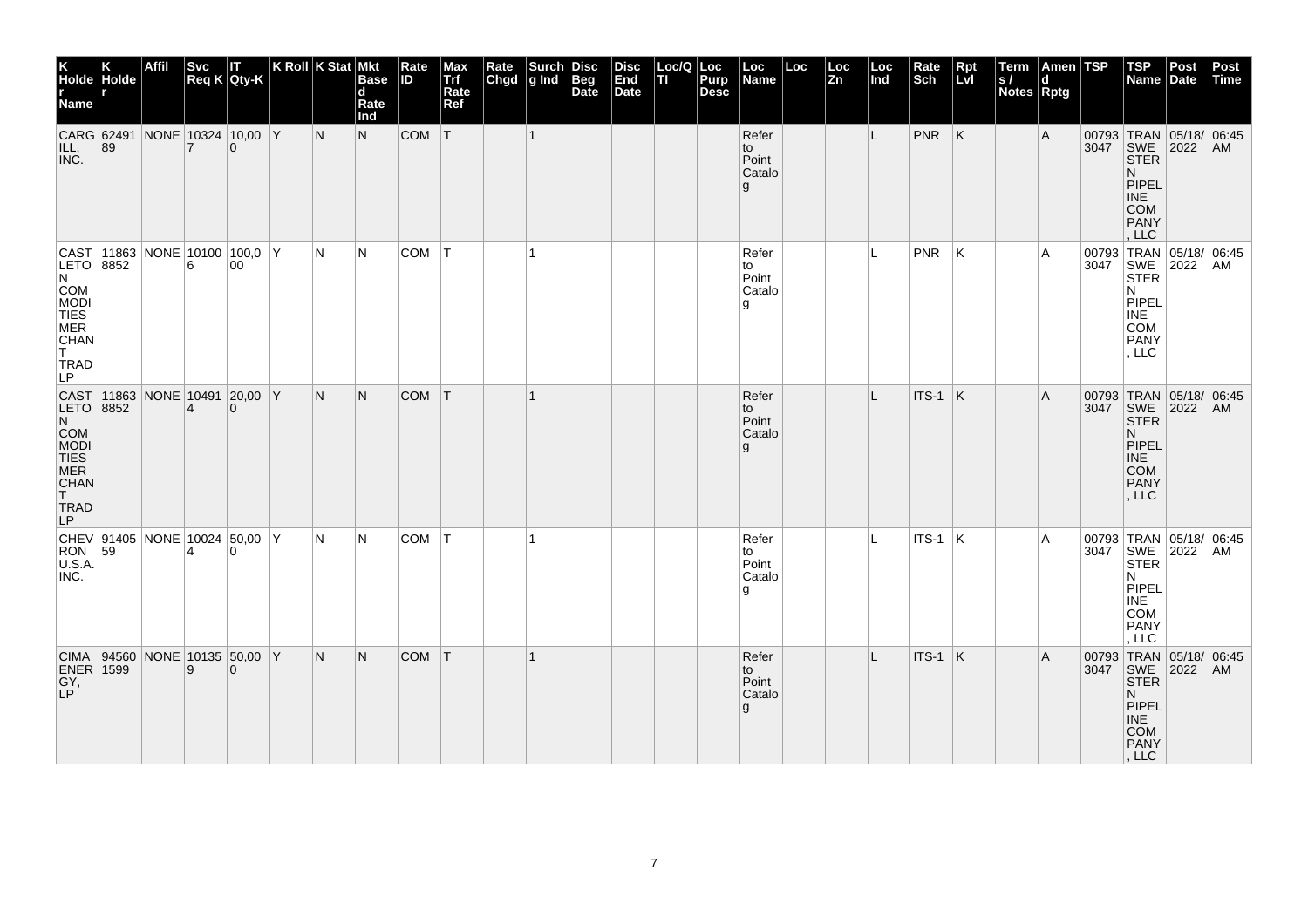| K<br>Holde Holde<br>r<br>Name r                                                                                                                                      |      | <b>Affil</b>                             | <b>Svc</b>     | П<br>$Req K$ Qty-K | $ K$ Roll $ K$ Stat $ M$ kt |     | <b>Base</b><br>d<br>Rate<br>Ind | Rate<br><b>ID</b> | Max<br>Trf<br>Rate<br>Ref | Rate<br>Chgd | $\left \begin{array}{c}\text{Such} \\ \text{g Ind}\end{array}\right $ | <b>Disc</b><br>Beg<br>Date | <b>Disc</b><br>End<br>Date | Loc/Q Loc<br>lτι | Purp<br><b>Desc</b> | Loc<br>Name                          | Loc | Loc<br>$\bar{z}_n$ | Loc<br>Ind | Rate<br>Sch   | Rpt<br>Lvl | Term<br> s <br>Notes Rptg | Amen TSP<br>d |      | $ $ TSP<br>Name                                                                                                       | Post<br>Date | Post<br>Time |
|----------------------------------------------------------------------------------------------------------------------------------------------------------------------|------|------------------------------------------|----------------|--------------------|-----------------------------|-----|---------------------------------|-------------------|---------------------------|--------------|-----------------------------------------------------------------------|----------------------------|----------------------------|------------------|---------------------|--------------------------------------|-----|--------------------|------------|---------------|------------|---------------------------|---------------|------|-----------------------------------------------------------------------------------------------------------------------|--------------|--------------|
| $\begin{array}{ c c c c c }\n\hline \text{CIMA} & 94560 & \text{NONE} & 10423 & 10,00 & \text{Y} \\ \hline \text{ENER} & 1599 & & 2 & 0 & \end{array}$<br>GY,<br>LP. |      |                                          |                |                    |                             | IN. | N                               | COM               | T                         |              | $\overline{1}$                                                        |                            |                            |                  |                     | Refer<br>to<br>Point<br>Catalo<br>g  |     |                    | IL.        | $ PNR $ $ K $ |            |                           | Α             |      | 00793 TRAN 05/18/ 06:45<br>3047 SWE 2022 AM<br><b>STER</b><br>N<br>PIPEL<br><b>INE</b><br>COM<br>PANY<br>LLC          |              |              |
| <b>CITA</b><br>DEL<br>ENER<br>GY<br>MARK<br><b>ETIN</b><br><b>G LLC</b>                                                                                              | 087  | 79663 NONE 10442 30,00 Y                 | 5              | $\Omega$           |                             | N   | N.                              | <b>COM</b>        | T                         |              | $\mathbf{1}$                                                          |                            |                            |                  |                     | Refer<br>to<br>Point<br>Catalo<br>g  |     |                    | L          | $ITS-1$ K     |            |                           | A             | 3047 | 00793 TRAN 05/18/ 06:45<br>SWE 2022<br><b>STER</b><br>N<br>PIPEL<br><b>INE</b><br><b>COM</b><br>PANY<br>, LLC         |              | AM           |
| ROUP 4631<br>ENER<br>GY<br><b>INC</b>                                                                                                                                |      | CITIG   14518   NONE   10214   100,0   Y | $\overline{0}$ | 00                 |                             | N   | N                               | COM               | T                         |              | -1                                                                    |                            |                            |                  |                     | Refer<br>to<br>Point<br>Catalo<br>۱g |     |                    | L          | $ITS-1$ K     |            |                           | Α             | 3047 | 00793 TRAN 05/18/ 06:45<br>SWE 2022<br><b>STER</b><br>N<br>PIPEL<br><b>INE</b><br><b>COM</b><br>PANY<br>LLC           |              | AM           |
| CON<br>COR<br>D<br>ENER<br>GY,<br>LLC                                                                                                                                | 7503 | 11363 NONE 10230 50,00 Y                 | 5              | $\Omega$           |                             | N.  | N.                              | <b>COM</b>        | T                         |              |                                                                       |                            |                            |                  |                     | Refer<br>to<br>Point<br>Catalo<br>g  |     |                    | L          | ITS-1 K       |            |                           | A             | 3047 | 00793 TRAN 05/18/ 06:45<br>SWE 2022<br><b>STER</b><br>N.<br>PIPEL<br><b>INE</b><br><b>COM</b><br><b>PANY</b><br>, LLC |              | AM           |
| <b>CON</b><br>COR<br>D<br><b>ENER</b><br>GY,<br><b>LLC</b>                                                                                                           | 7503 | 11363 NONE 10230                         | 5              |                    |                             | N   | N                               | COM T             |                           | 0.100 1      |                                                                       | 2021                       | 06/10/12/31/2<br>2999      |                  | AREA E.             | <b>THOR</b><br>EAU                   |     |                    |            | $ITS-1$ P     |            |                           | Α             |      | 00793 TRAN 05/18/ 06:45<br>3047 SWE 2022 AM<br><b>STER</b><br>N<br>PIPEL<br>INE<br>COM<br>PANY<br>, LLC               |              |              |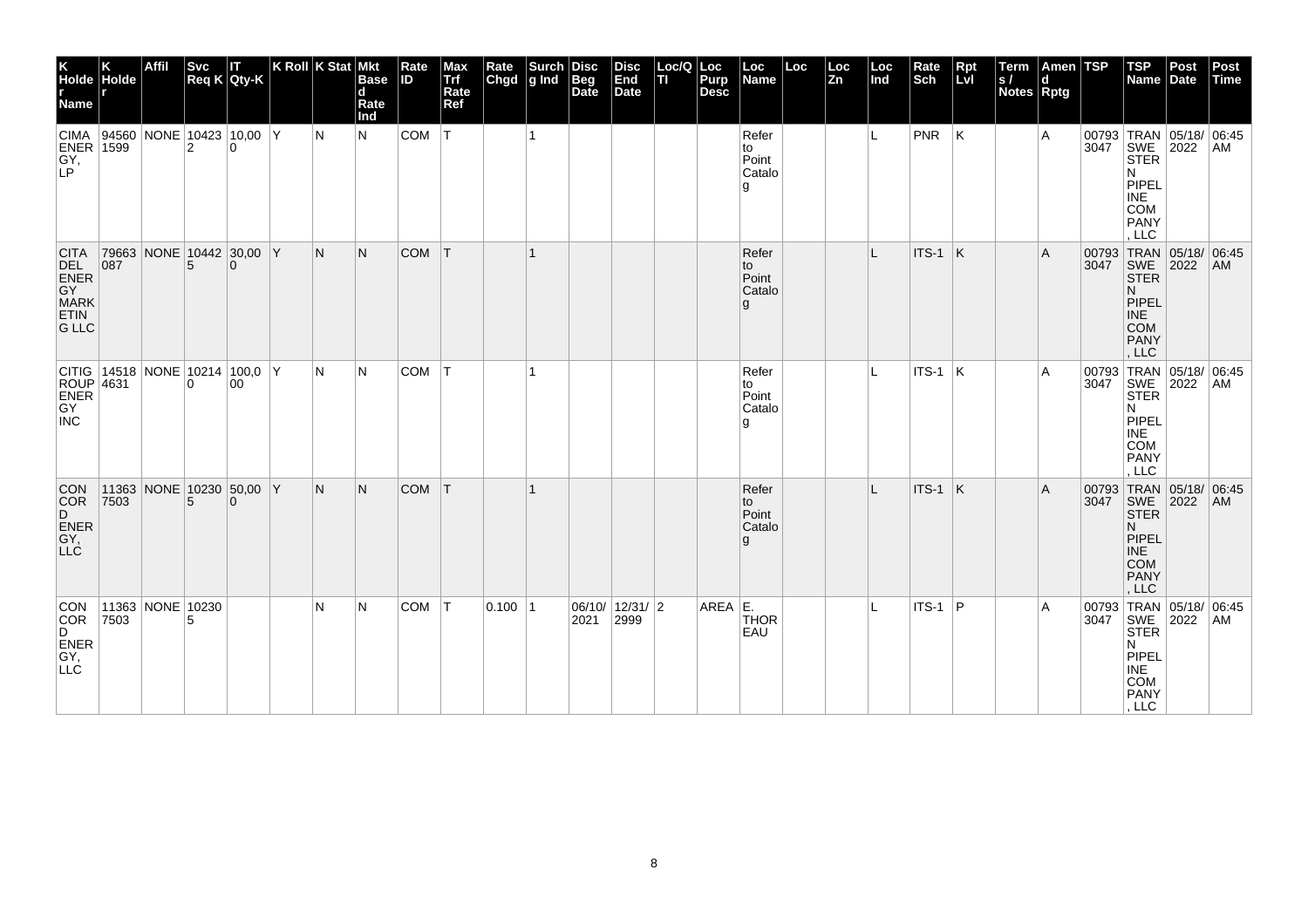| K<br>Holde Holde<br><b>Name</b>                                |      | Affil            | Svc | IT<br>$\text{Req K}$ Qty-K                | K Roll K Stat Mkt | <b>Base</b><br>$\mathbf d$<br>Rate<br>Ind | Rate<br><b>ID</b> | Max<br>Trf<br>Rate<br>Ref | Rate<br>Chgd | <b>Surch</b><br>g Ind | <b>Disc</b><br><b>Beg</b><br>Date | <b>Disc</b><br>End<br>Date | Loc/Q Loc<br>lτι | Purp<br><b>Desc</b> | Loc<br>Name                         | Loc | Loc<br>Zn | Loc<br>Ind | Rate<br>Sch    | $Rpt$<br>Lvl | Term<br> s <br><b>Notes Rptg</b> | Amen TSP |      | <b>TSP</b><br>Name Date                                                                      | Post                                        | Post<br>Time   |
|----------------------------------------------------------------|------|------------------|-----|-------------------------------------------|-------------------|-------------------------------------------|-------------------|---------------------------|--------------|-----------------------|-----------------------------------|----------------------------|------------------|---------------------|-------------------------------------|-----|-----------|------------|----------------|--------------|----------------------------------|----------|------|----------------------------------------------------------------------------------------------|---------------------------------------------|----------------|
| CON<br>COR<br>D<br>ENER<br>GY,<br>LLC                          | 7503 | 11363 NONE 10230 |     |                                           | N                 | N                                         | <b>COM</b>        | T                         | $0.100$  1   |                       | 2021                              | 06/10/12/31/1<br>2999      |                  | ANY                 | Refer<br>to<br>Point<br>Catalo<br>g |     |           | L          | $ITS-1$ P      |              |                                  | A        |      | <b>STER</b><br>N<br>PIPEL<br><b>INE</b><br><b>COM</b><br>PANY<br>, LLC                       | 00793 TRAN 05/18/ 06:45<br>3047 SWE 2022 AM |                |
| <b>CON</b><br>COR<br>D<br>ENER<br>$\overline{GY}$ ,<br>∣LLĊ-   | 7503 |                  | 3   | 11363 NONE 10338 5,000 Y                  | IN.               | IN.                                       | COM T             |                           |              | $\mathbf{1}$          |                                   |                            |                  |                     | Refer<br>to<br>Point<br>Catalo<br>g |     |           | L          | <b>PNR</b>     | K            |                                  | A        | 3047 | SWE 2022<br><b>STER</b><br>N.<br>PIPEL<br><b>INE</b><br><b>COM</b><br><b>PANY</b><br>, LLC   | 00793 TRAN 05/18/ 06:45                     | <b>AM</b>      |
| XUS 548<br><b>GY</b><br>LLC                                    |      |                  | 9   | CONE 80120 NONE 10508 30,00 Y<br>$\Omega$ | IN.               | N                                         | <b>COM</b>        | T                         |              | $\mathbf{1}$          |                                   |                            |                  |                     | Refer<br>to<br>Point<br>Catalo<br>g |     |           | L          | ITS-1          | K            |                                  | A        | 3047 | <b>SWE</b><br><b>STER</b><br>N.<br>PIPEL<br><b>INE</b><br><b>COM</b><br><b>PANY</b><br>, LLC | 00793 TRAN 05/18/ 06:45<br>2022             | AM             |
| CON<br>OCO<br>PHILL<br>IPS<br>COM<br><b>PANY</b>               | 65   |                  |     | 13682 NONE 20094 400,0 Y<br>00            | IN.               | IN.                                       | <b>COM</b>        | IТ.                       |              |                       |                                   |                            |                  |                     | Refer<br>to<br>Point<br>Catalo<br>g |     |           | IL.        | <b>ITS-1 K</b> |              |                                  | l A      | 3047 | <b>SWE</b><br><b>STER</b><br>N<br>PIPEL<br><b>INE</b><br><b>COM</b><br><b>PANY</b><br>, LLC  | 00793 TRAN 05/18/ 06:45<br>2022             | AM             |
| <b>CON</b><br><b>OCO</b><br>PHILL<br>IPS<br>COM<br><b>PANY</b> | 65   |                  | 3   | 13682 NONE 10206 50,00 Y<br>$\Omega$      | IN.               | IN.                                       | <b>COM</b>        | T                         |              |                       |                                   |                            |                  |                     | Refer<br>to<br>Point<br>Catalo<br>g |     |           |            | <b>PNR</b>     | K            |                                  | A        |      | 3047 SWE 2022<br><b>STER</b><br>N.<br>PIPEL<br><b>INE</b><br><b>COM</b><br>PANY<br>, LLC     | 00793 TRAN 05/18/ 06:45                     | AM <sub></sub> |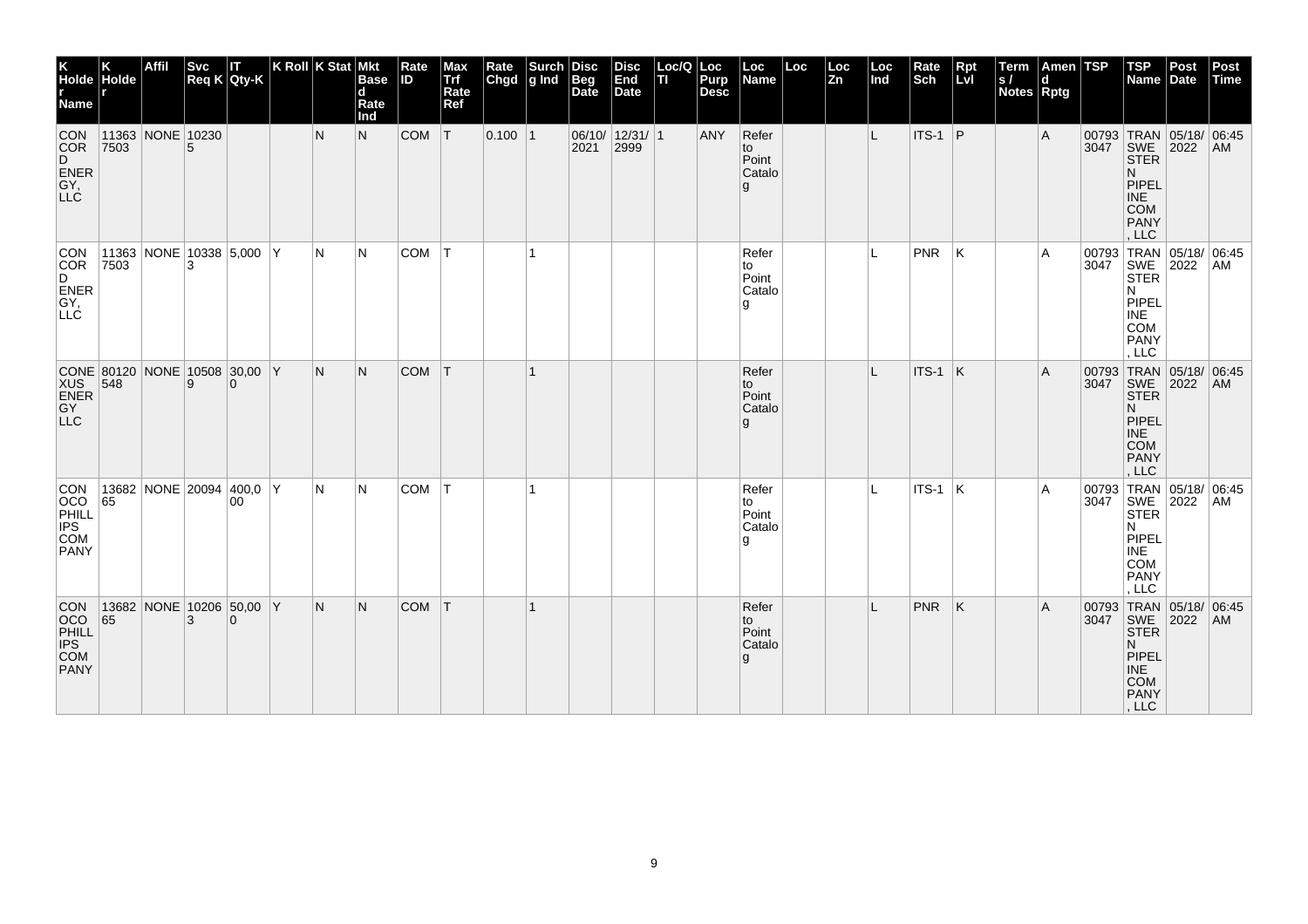| K<br>Holde Holde<br>r<br>Name r                                    |      | Affil                                    | <b>Svc</b>     | П<br>Req K Qty-K | K Roll K Stat Mkt |     | <b>Base</b><br>$\mathbf d$<br>Rate<br>Ind | Rate<br>ID | Max<br>Trf<br>Rate<br>Ref | Rate<br>Chgd | $\left \begin{array}{c}\text{Such}\\ \text{g Ind}\end{array}\right $ | Disc<br>Beg<br>Date | <b>Disc</b><br>End<br>Date | Loc/Q Loc<br>п | Purp<br><b>Desc</b> | Loc<br>Name                           | Loc | Loc<br>Zn | Loc<br>ln d | Rate<br>Sch     | Rpt<br>Lvl | Term<br>S/<br>Notes Rptg | Amen TSP<br>d |                    | <b>TSP</b><br>Name Date                                                                                               | Post                 | Post<br>Time |
|--------------------------------------------------------------------|------|------------------------------------------|----------------|------------------|-------------------|-----|-------------------------------------------|------------|---------------------------|--------------|----------------------------------------------------------------------|---------------------|----------------------------|----------------|---------------------|---------------------------------------|-----|-----------|-------------|-----------------|------------|--------------------------|---------------|--------------------|-----------------------------------------------------------------------------------------------------------------------|----------------------|--------------|
| <b>CP</b><br>Energ $2041$<br>y<br>Marke<br>ting<br>(US)<br>Inc.    |      | 20310 NONE 10544 50,00 Y                 |                | $\Omega$         |                   | IN. | N                                         | COM        | IT.                       |              | $\mathbf{1}$                                                         |                     |                            |                |                     | Refer<br>to<br>Point<br>Catalo<br>g   |     |           | L.          | $ $ ITS-1 $ K $ |            |                          | Α             |                    | 00793 TRAN 05/18/ 06:45<br>3047 SWE 2022 AM<br><b>STER</b><br>N<br>PIPEL<br>$\sf INE$<br>COM<br><b>PANY</b><br>LLC    |                      |              |
| CP<br>Energ $2041$<br>y<br>Marke<br>ting<br>(US)<br>Inc.           |      | 20310 NONE 10544 50,00 Y                 | $\overline{2}$ | $\Omega$         |                   | N   | N.                                        | <b>COM</b> | IТ.                       |              | $\mathbf{1}$                                                         |                     |                            |                |                     | Refer<br>to<br>Point<br>Catalo<br>g   |     |           | L           | $ITS-2$ K       |            |                          | A             | 00793<br>3047      | TRAN 05/18/ 06:45<br>SWE 2022<br><b>STER</b><br>N.<br>PIPEL<br><b>INE</b><br><b>COM</b><br>PANY<br>, LLC              |                      | AM           |
| ellatio 8938<br>n.<br>Energ<br>y<br>Gener<br>ation,<br>LLC         |      | Const   19674   NONE   10429   40,00   Y |                | $\Omega$         |                   | IN. | N                                         | COM        | T                         |              |                                                                      |                     |                            |                |                     | Refer<br>to<br>Point<br>Catalo<br>l g |     |           |             | $ $ ITS-1 $ $ K |            |                          | A             | 00793 TRAN<br>3047 | SWE<br><b>STER</b><br>N<br>PIPEL<br><b>INE</b><br><b>COM</b><br>PANY<br>LLC                                           | 05/18/ 06.45<br>2022 | AM           |
| DCP<br>MIDS<br>TREA<br>M<br>MARK<br>ETIN<br>G,<br>LLC              | 6801 | 87492 NONE 10260 20,00 Y                 | $\overline{4}$ | $\Omega$         |                   | N.  | N.                                        | <b>COM</b> | T                         |              |                                                                      |                     |                            |                |                     | Refer<br>to<br>Point<br>Catalo<br>g   |     |           | L           | $ITS-1$ K       |            |                          | A             | 3047               | 00793 TRAN 05/18/ 06:45<br>SWE 2022<br><b>STER</b><br>N.<br>PIPEL<br><b>INE</b><br><b>COM</b><br><b>PANY</b><br>, LLC |                      | AM           |
| <b>DCP</b><br>$OPER$ 53<br>ATIN<br>G<br><b>COM</b><br>PANY<br>, LP |      | $ 30487 $ NONE 27639 35,00 Y             |                | U                |                   | l A | N                                         | COM        | T                         |              | 1                                                                    |                     |                            |                |                     | Refer<br>to<br>Point<br>Catalo<br>l g |     |           | L           | $ $ ITS-1 $ K $ |            |                          | Α             |                    | 00793 TRAN 05/18/ 06:45<br>3047 SWE 2022 AM<br><b>STER</b><br>N<br>PIPEL<br>INE<br>COM<br>PANY<br>, LLC               |                      |              |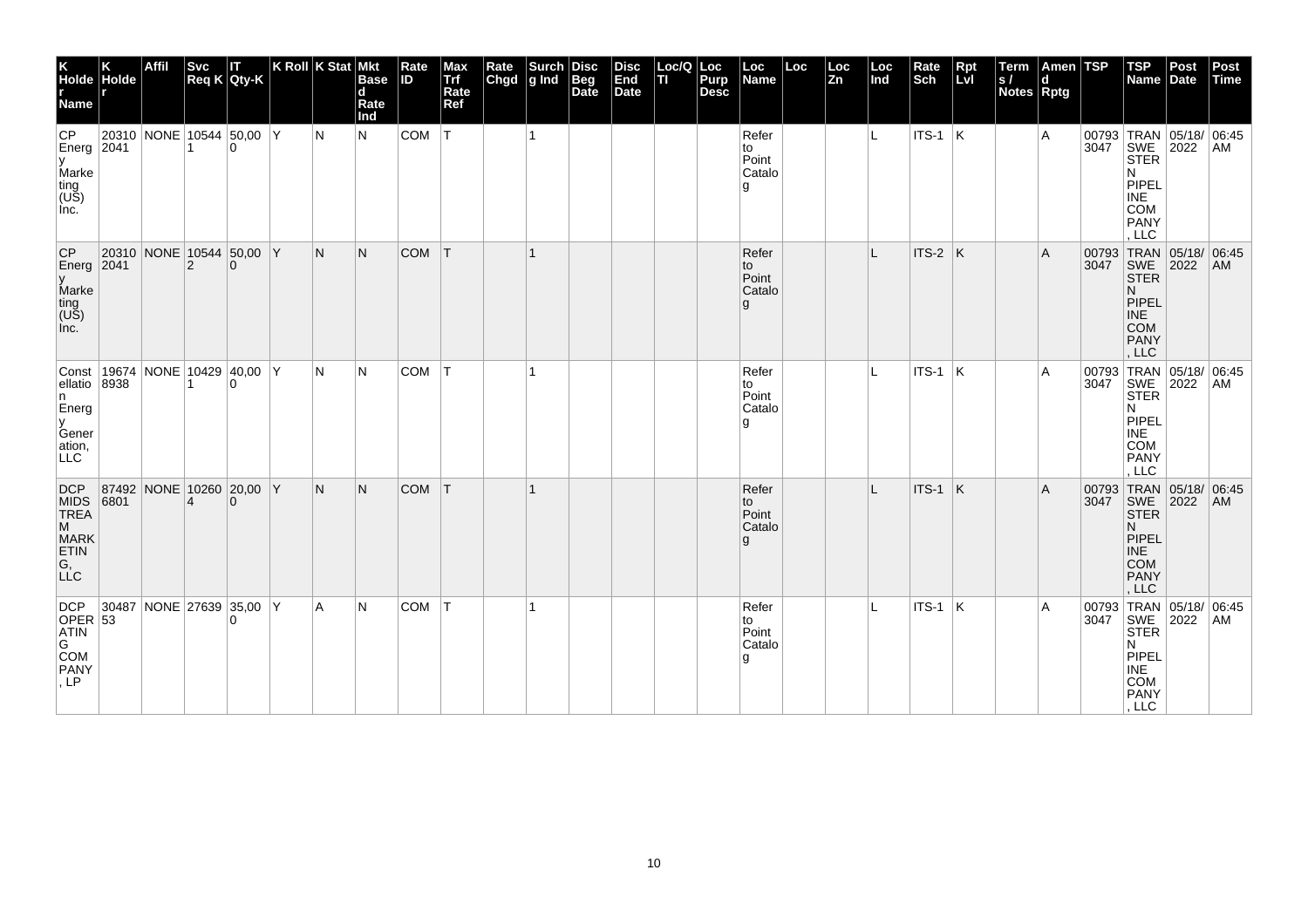| K<br>Holde Holde<br><b>Name</b>                                                                                       |                  | Affil | <b>Svc</b>                           | IT<br>Req K Qty-K | K Roll $ K \text{Stat} $ | <b>Mkt</b><br><b>Base</b><br>d<br>Rate<br>Ind | Rate<br><b>ID</b> | Max<br>Trf<br>Rate<br>Ref | Rate<br>Chgd | Surch<br>$ g $ Ind | <b>Disc</b><br><b>Beg</b><br>Date | Disc<br>End<br><b>Date</b> | Loc/Q Loc<br>lτι | Purp<br><b>Desc</b>                  | Loc<br>Name                           | Loc | Loc<br><b>Zn</b>           | Loc<br>Ind | Rate<br>Sch | $Rpt$<br>Lvl | Term<br>ls /<br><b>Notes Rptg</b> | Amen TSP<br>d |      | <b>TSP</b><br>Name                                                                                                         | Post<br>Date | Post<br>Time |
|-----------------------------------------------------------------------------------------------------------------------|------------------|-------|--------------------------------------|-------------------|--------------------------|-----------------------------------------------|-------------------|---------------------------|--------------|--------------------|-----------------------------------|----------------------------|------------------|--------------------------------------|---------------------------------------|-----|----------------------------|------------|-------------|--------------|-----------------------------------|---------------|------|----------------------------------------------------------------------------------------------------------------------------|--------------|--------------|
| <b>DCP</b><br>OPER $ 53$<br><b>ATIN</b><br>G<br>COM<br>PANY<br>, LP                                                   | 30487 NONE 27639 |       |                                      |                   | $\overline{A}$           | N.                                            | <b>COM</b>        | T                         | 0.100 1      |                    | 04/01/ 10/31/ 2 <br>2022          | 2022                       |                  | Delive DCP<br>ry<br>Locati TAP<br>on | FUEL<br><b>EDDY</b>                   |     | 79029 CENT L<br><b>RAL</b> |            | $ITS-1$ P   |              |                                   | A             |      | 00793 TRAN 05/18/ 06:45<br>3047 SWE 2022<br><b>STER</b><br>N.<br>PIPEL<br><b>INE</b><br><b>COM</b><br><b>PANY</b><br>, LLC |              | AM           |
| <b>DCP</b><br>OPER $ 53 $<br><b>ATIN</b><br>G<br>COM<br>PANY<br>LP                                                    | 30487 NONE 27639 |       |                                      |                   | N                        | N                                             | COM               | $\top$                    | $0.100$  1   |                    | 2022                              | 04/01/ 10/31/ 1<br>2022    |                  | ANY                                  | Refer<br>to<br>Point<br>Catalo<br>g   |     | $CENT$  L<br>RAL.          |            | $ITS-1$ P   |              |                                   | A             | 3047 | 00793 TRAN 05/18/ 06:45<br>SWE 2022<br><b>STER</b><br>IN.<br>PIPEL<br><b>INE</b><br><b>COM</b><br>PANY<br>. LLC            |              | AM           |
| <b>DIRE</b><br><b>CT</b><br>ENER<br>GY <sup>-</sup><br>BUSI<br>NESS<br>MARK<br>ETIN<br>$\overline{G}$ ,<br><b>LLC</b> | 103              |       | 78790 NONE 10462 50,00 Y<br>9        | $\Omega$          | IN.                      | N.                                            | COM T             |                           |              |                    |                                   |                            |                  |                                      | Refer<br>to<br>Point<br>Catalo<br>g.  |     |                            | IL.        | $ITS-1$ K   |              |                                   | A             | 3047 | 00793 TRAN 05/18/ 06:45<br>SWE 2022<br><b>STER</b><br>N.<br>PIPEL<br><b>INE</b><br><b>COM</b><br><b>PANY</b><br>, LLC      |              | <b>AM</b>    |
| <b>DTE</b><br>ENER 9231<br>$\overline{GY}$<br>TRAD<br>ING,<br>INC.                                                    |                  |       | 17998 NONE 10471 25,00 Y<br>9        | $\Omega$          | IN.                      | N                                             | <b>COM</b>        | ΙT                        |              | 1                  |                                   |                            |                  |                                      | Refer<br>to<br>Point<br>Catalo<br>۱g. |     |                            | L          | ITS-1 K     |              |                                   | A             | 3047 | 00793 TRAN 05/18/ 06:45<br>SWE 2022<br><b>STER</b><br>N<br>PIPEL<br><b>INE</b><br><b>COM</b><br>PANY<br>. LLC              |              | AM           |
| <b>DTE</b><br>ENER 9231<br>GY<br>TRAD<br>ING,<br>INC.                                                                 |                  |       | 17998 NONE 10472 25,00 Y<br>$\Omega$ | $\Omega$          | IN.                      | N                                             | COM T             |                           |              | $\mathbf 1$        |                                   |                            |                  |                                      | Refer<br>to<br>Point<br>Catalo<br>g   |     |                            | T.         | ITS-2 K     |              |                                   | A             | 3047 | 00793 TRAN 05/18/ 06:45<br>SWE<br><b>STER</b><br>N.<br>PIPEL<br><b>INE</b><br>COM<br>PANY<br>, LLC                         | 2022         | <b>AM</b>    |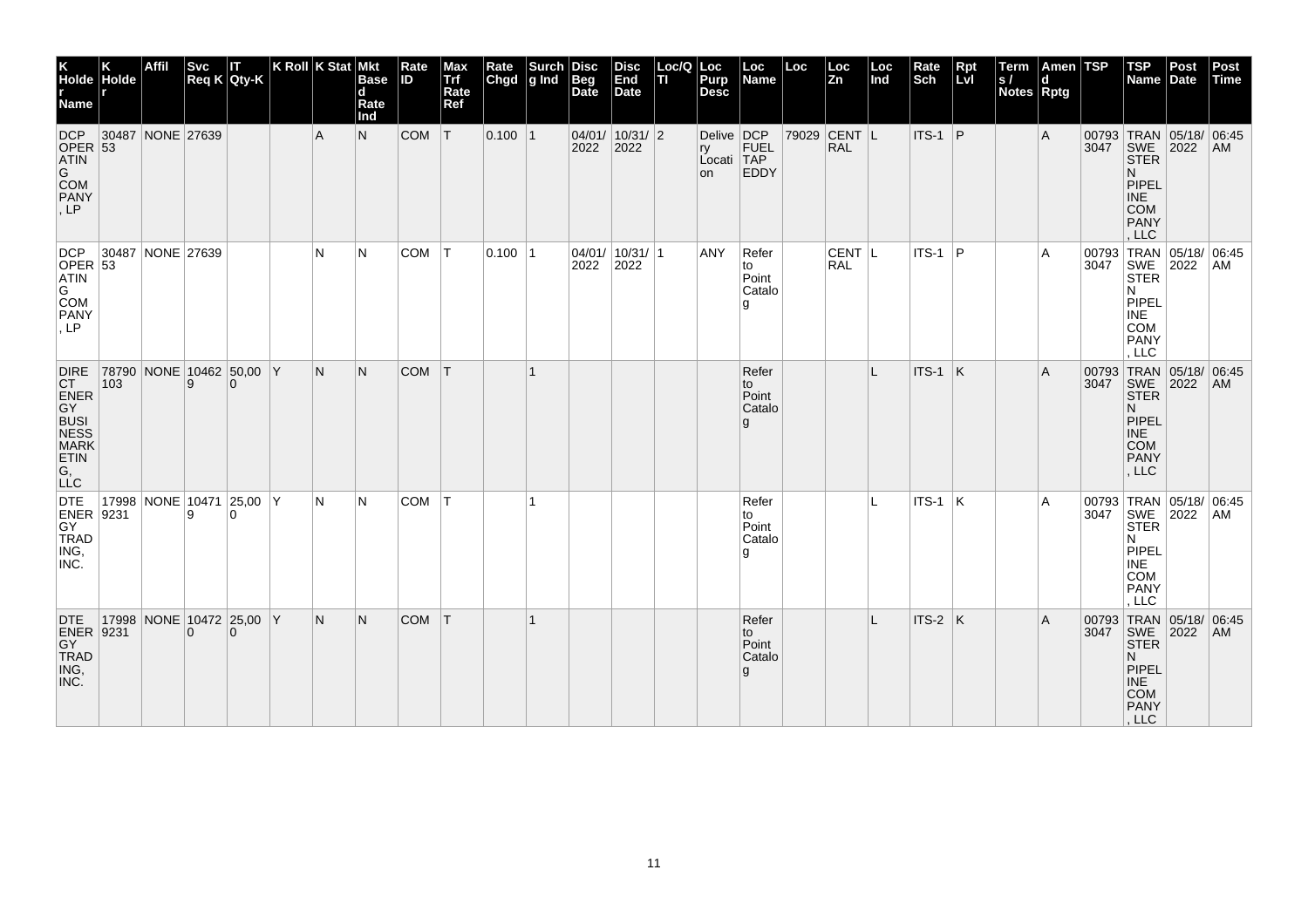| K<br>Holde Holde<br>r<br>Name r                                                   |     | Affil                            | <b>Svc</b>     | П<br>$Req K$ Qty-K | K Roll K Stat Mkt |     | <b>Base</b><br>$\mathbf d$<br>Rate<br>Ind | Rate<br>ID | Max<br>Trf<br>Rate<br>Ref | Rate<br>Chgd | $\left \begin{array}{c}\text{Such}\\ \text{g Ind}\end{array}\right $ | Disc<br>Beg<br>Date | <b>Disc</b><br>End<br>Date | Loc/Q Loc<br>п | Purp<br><b>Desc</b> | Loc<br>Name                           | Loc | Loc<br>Zn | Loc<br>Ind | Rate<br>Sch     | Rpt<br>Lvl              | Term<br>S/<br>Notes Rptg | Amen TSP<br>d |               | $ $ TSP<br>Name Date                                                                                                          | Post | Post<br>Time |
|-----------------------------------------------------------------------------------|-----|----------------------------------|----------------|--------------------|-------------------|-----|-------------------------------------------|------------|---------------------------|--------------|----------------------------------------------------------------------|---------------------|----------------------------|----------------|---------------------|---------------------------------------|-----|-----------|------------|-----------------|-------------------------|--------------------------|---------------|---------------|-------------------------------------------------------------------------------------------------------------------------------|------|--------------|
| <b>DXT</b><br>Com<br>moditi<br>es<br>North<br>Ameri<br>ca<br>Inc.                 | 073 | 80876 NONE 10547 10,00 Y         | 4              | $\Omega$           |                   | IN. | N                                         | COM        | IT.                       |              | $\mathbf{1}$                                                         |                     |                            |                |                     | Refer<br>to<br>Point<br>Catalo<br>g   |     |           | L.         | $ $ ITS-1 $ K $ |                         |                          | Α             |               | 00793 TRAN 05/18/ 06:45<br>3047 SWE 2022 AM<br><b>STER</b><br>N<br>PIPEL<br><b>INE</b><br><b>COM</b><br><b>PANY</b><br>LLC    |      |              |
| ECO-<br>ENER 6248<br>GY<br>NATU<br>RAL<br>GAS,<br>LLC                             |     | 11693   NONE   10503   50,00   Y | 9              | $\Omega$           |                   | N.  | N                                         | <b>COM</b> | T                         |              | $\mathbf{1}$                                                         |                     |                            |                |                     | Refer<br>to<br>Point<br>Catalo<br>g   |     |           | IL.        | ITS-1           | $\overline{\mathsf{K}}$ |                          | A             | 00793<br>3047 | TRAN 05/18/ 06:45<br>SWE 2022<br><b>STER</b><br>N.<br>PIPEL<br><b>INE</b><br><b>COM</b><br><b>PANY</b><br>. LLC               |      | AM           |
| <b>EDF</b><br>TRAD 5763<br>ING<br><b>NORT</b><br>H.<br>AMER<br>ICA,<br><b>LLC</b> |     | 13038 NONE 10198 30,00 Y         | 3              | $\Omega$           |                   | IN. | N                                         | COM        | IT.                       |              |                                                                      |                     |                            |                |                     | Refer<br>to<br>Point<br>Catalo<br>l g |     |           |            | $ $ ITS-1 $ $ K |                         |                          | A             | 3047          | 00793 TRAN 05/18/ 06:45<br>SWE 2022<br><b>STER</b><br>N<br>PIPEL<br>INE<br><b>COM</b><br>PANY<br>LLC                          |      | AM           |
| EDF<br>TRAD 5763<br>ING<br>NORT<br>H<br>AMER<br>ICA,<br>LLC                       |     | 13038 NONE 10296 20,00 Y         | $\overline{2}$ | $\Omega$           |                   | N.  | N.                                        | <b>COM</b> | T                         |              |                                                                      |                     |                            |                |                     | Refer<br>to<br>Point<br>Catalo<br>g   |     |           |            | PNR             | ΙK                      |                          | A             |               | 00793 TRAN 05/18/ 06:45<br>3047 SWE 2022 AM<br><b>STER</b><br>N.<br>PIPEL<br><b>INE</b><br><b>COM</b><br><b>PANY</b><br>, LLC |      |              |
| EDF<br>TRAD 5763<br>ING<br>NORT<br>H<br>AMER<br>ICA,<br>LLC                       |     | 13038 NONE 10326 10,00 Y         | 5              | $\Omega$           |                   | IN. | N                                         | COM        | $ \tau $                  |              | 1                                                                    |                     |                            |                |                     | Refer<br>to<br>Point<br>Catalo<br>l g |     |           | L          | $ $ ITS-2 $ K $ |                         |                          | A             |               | 00793 TRAN 05/18/ 06:45<br>3047 SWE 2022 AM<br><b>STER</b><br>N<br>PIPEL<br>INE<br>COM<br>PANY<br>, LLC                       |      |              |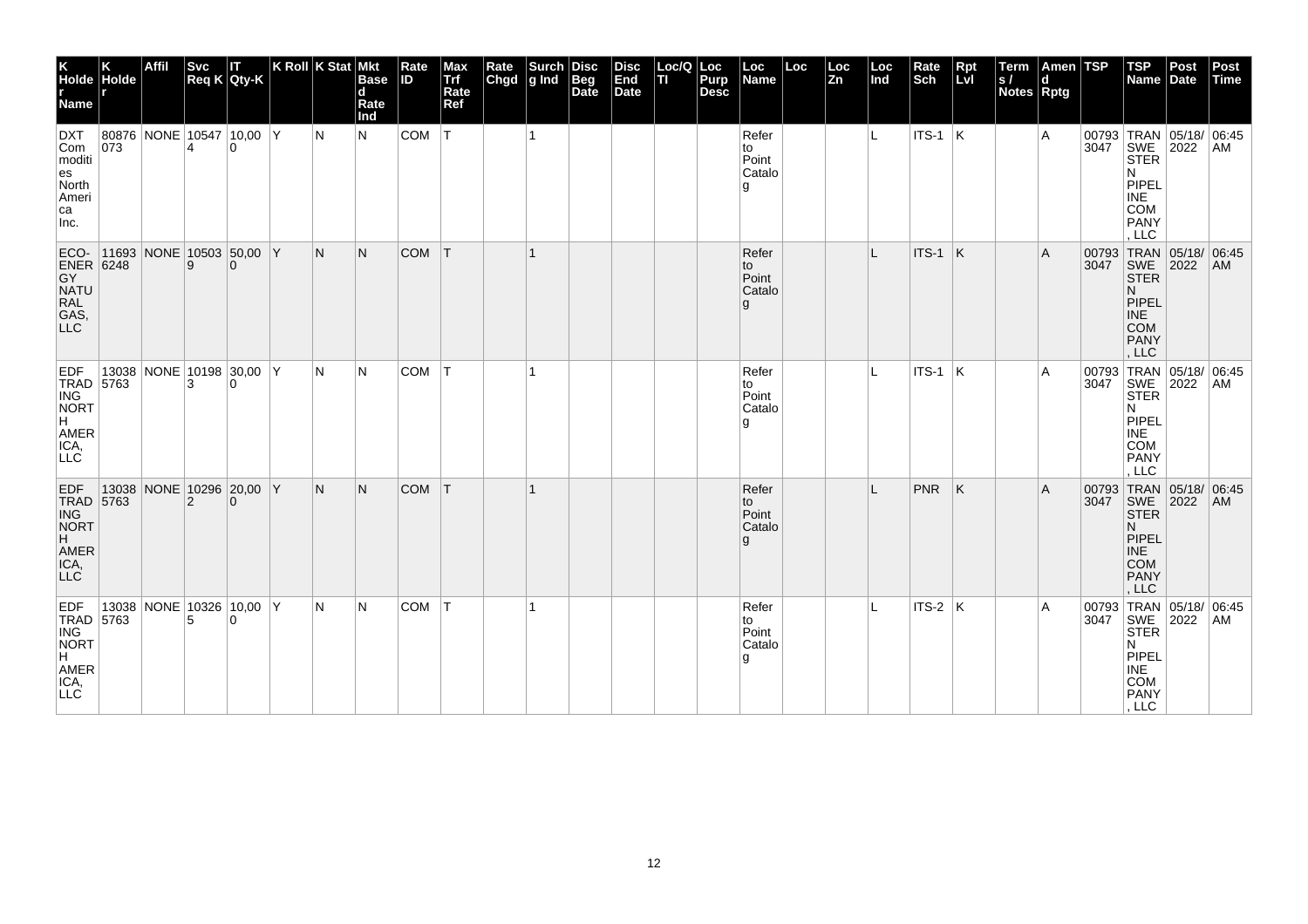| K<br>Holde Holde<br>r<br>Name r                                                  |               | <b>Affil</b>                           | <b>Svc</b>     | IΤ<br>$Req K$ Qty-K              | $ K$ Roll $ K$ Stat $ M$ kt |     | <b>Base</b><br>d<br>Rate<br>Ind | Rate<br><b>ID</b> | Max<br>Trf<br>Rate<br>Ref | Rate<br>Chgd | $\left \begin{array}{c}\text{Such} \\ \text{g Ind}\end{array}\right $ | <b>Disc</b><br>Beg<br>Date | <b>Disc</b><br>End<br>Date | Loc/Q Loc<br>lτι | Purp<br><b>Desc</b> | Loc<br>Name                          | Loc | Loc<br>$\bar{z}_n$ | Loc<br>Ind | Rate<br>Sch     | Rpt<br>Lvl | Term<br> s <br>Notes Rptg | Amen TSP<br>d |      | $ $ TSP<br>Name                                                                                                             | Post<br>Date | Post<br>Time |
|----------------------------------------------------------------------------------|---------------|----------------------------------------|----------------|----------------------------------|-----------------------------|-----|---------------------------------|-------------------|---------------------------|--------------|-----------------------------------------------------------------------|----------------------------|----------------------------|------------------|---------------------|--------------------------------------|-----|--------------------|------------|-----------------|------------|---------------------------|---------------|------|-----------------------------------------------------------------------------------------------------------------------------|--------------|--------------|
| CROS 334<br>S LLC                                                                |               | ENER 78711 NONE 10459 100              |                |                                  | Y                           | N   | N                               | COM               | T                         |              | $\mathbf{1}$                                                          |                            |                            |                  |                     | Refer<br>to<br>Point<br>Catalo<br>g  |     |                    | L          | ITS-1 K         |            |                           | Α             |      | 00793 TRAN 05/18/ 06:45<br>3047 SWE 2022 AM<br><b>STER</b><br>N.<br>PIPEL<br><b>INE</b><br><b>COM</b><br><b>PANY</b><br>LLC |              |              |
| E<br>ENER<br>GY<br>MARK<br><b>ETIN</b><br>G NA,<br>INC.                          | 367           | ENGI 80434 NONE 10513 25,00 Y          | 7              | 0                                |                             | IN. | N                               | COM               | T                         |              | $\mathbf{1}$                                                          |                            |                            |                  |                     | Refer<br>to<br>Point<br>Catalo<br>۱g |     |                    | L.         | $ITS-1$ K       |            |                           | A             | 3047 | 00793 TRAN 05/18/ 06:45<br>SWE 2022<br>N.<br>PIPEL<br><b>INE</b><br><b>COM</b><br><b>PANY</b><br>, LLC                      |              | AM           |
| ENERE 8859<br>SE<br>PROD<br>UCTS<br>OFER<br>OFFIC<br><b>ATIN</b><br><b>G LLC</b> |               | ENTE 84152 NONE 10201 10,00 Y          | 3              | $\Omega$                         |                             | IN. | N.                              | <b>COM</b>        | T                         |              | $\mathbf{1}$                                                          |                            |                            |                  |                     | Refer<br>to<br>Point<br>Catalo<br>g  |     |                    | L          | ITS-1           | K          |                           | Α             | 3047 | 00793 TRAN 05/18/ 06:45<br>SWE 2022<br><b>STER</b><br>N.<br>PIPEL<br><b>INE</b><br><b>COM</b><br>PANY<br>, LLC              |              | AM           |
| RESO 0733<br>S,<br>INC.                                                          |               | EOG   18683   NONE   10434   10,00   Y | 8              | $\Omega$                         |                             | IN. | N                               | COM               | T                         |              | 1                                                                     |                            |                            |                  |                     | Refer<br>to<br>Point<br>Catalo<br>۱g |     |                    | IL.        | $ $ ITS-1 $ $ K |            |                           | A             | 3047 | 00793 TRAN 05/18/ 06:45<br>SWE 2022<br><b>STER</b><br>N<br>PIPEL<br><b>INE</b><br><b>COM</b><br><b>PANY</b><br>, LLC        |              | AM           |
| <b>ETC</b><br><b>MARK 6152</b><br>ETIN<br>G,<br>LTD                              | $ 12441 $ TSP |                                        | $\overline{2}$ | 10344 100,0 Y<br>00 <sup>°</sup> |                             | N   | N.                              | <b>COM</b>        | T                         |              |                                                                       |                            |                            |                  |                     | Refer<br>to<br>Point<br>Catalo<br>g  |     |                    |            | $ITS-1$ K       |            |                           | A             |      | 00793 TRAN 05/18/ 06:45<br>3047 SWE 2022 AM<br><b>STER</b><br>N.<br>PIPEL<br><b>INE</b><br><b>COM</b><br>PANY<br>, LLC      |              |              |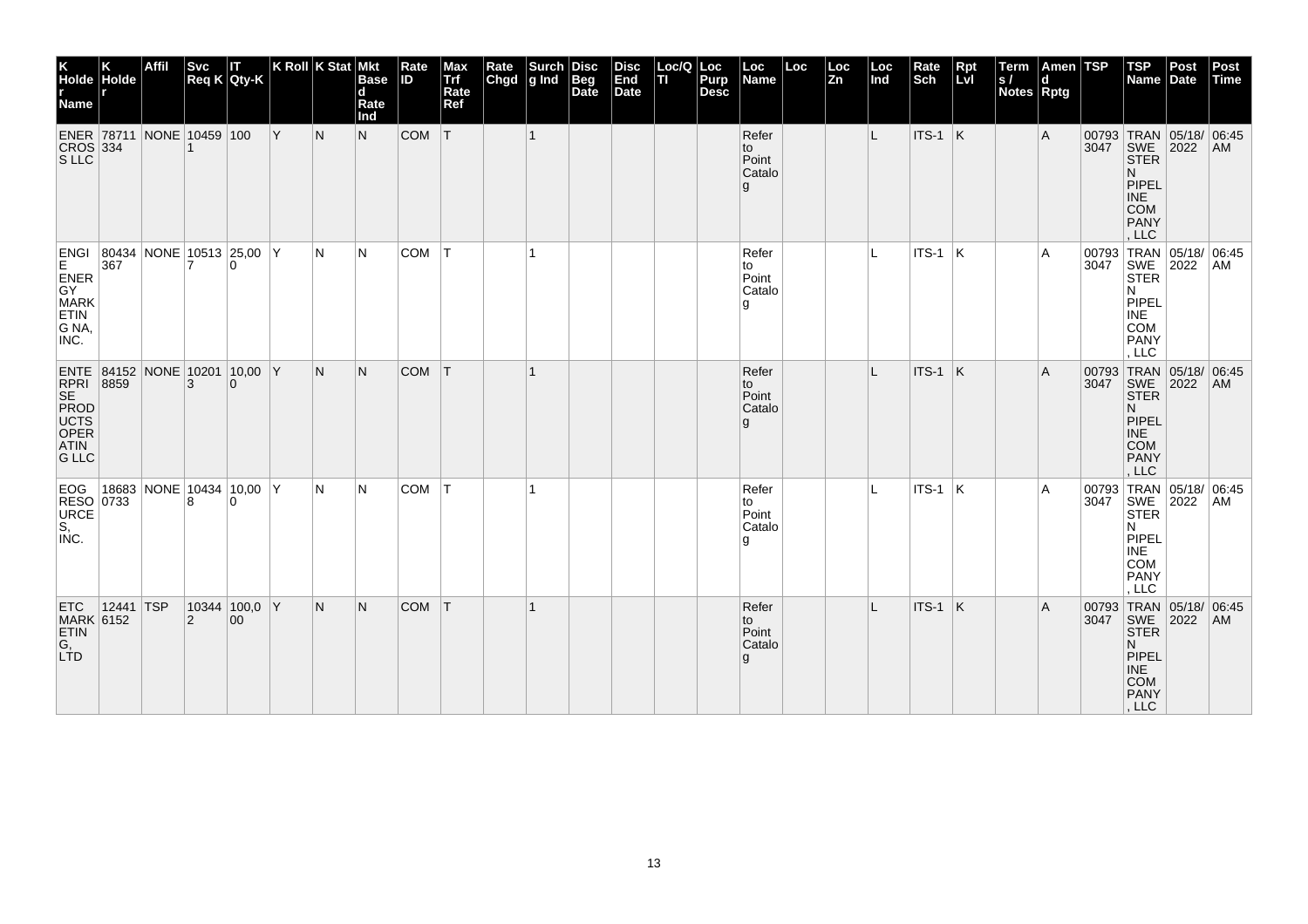| K<br>Holde Holde<br><b>Name</b>                                              |           | Affil |                         | Svc<br>Req K Qty-K                   | K Roll K Stat Mkt | <b>Base</b><br>d<br>Rate<br>Ind | Rate<br>ID | Max<br>Trf<br>Rate<br>Ref | Rate Surch   | Disc<br>Beg<br>Date | <b>Disc</b><br>End<br>Date | Loc/Q Loc<br>TI | Purp<br><b>Desc</b> | Loc<br>Name                           | Loc | $\frac{\text{Loc}}{\text{Zn}}$ | $ $ Loc $ $ Ind | Rate<br>Sch   | Rpt<br>LvI              | Term<br>S/<br>Notes Rptg | Amen TSP<br>d |               | <b>TSP</b><br>Name Date                                                                                                       | Post | Post<br>Time |
|------------------------------------------------------------------------------|-----------|-------|-------------------------|--------------------------------------|-------------------|---------------------------------|------------|---------------------------|--------------|---------------------|----------------------------|-----------------|---------------------|---------------------------------------|-----|--------------------------------|-----------------|---------------|-------------------------|--------------------------|---------------|---------------|-------------------------------------------------------------------------------------------------------------------------------|------|--------------|
| ETC<br>MARK 6152<br><b>ETIN</b><br>G,<br>LTD                                 | 12441 TSP |       |                         | 10424 30,00 Y<br>$\Omega$            | IN.               | IN.                             | <b>COM</b> | T                         | $\mathbf{1}$ |                     |                            |                 |                     | Refer<br>to<br>Point<br>Catalo<br>g   |     |                                | L.              | $ PNR $ $ K $ |                         |                          | Α             |               | 00793 TRAN 05/18/ 06:45<br>3047 SWE 2022 AM<br><b>STER</b><br>N<br>PIPEL<br><b>INE</b><br>COM<br><b>PANY</b><br>LLC           |      |              |
| FREE 96796<br><b>POIN</b> 3906<br>T<br>COM<br>MODI<br>TIES<br>LLC            |           |       | $\overline{\mathbf{A}}$ | NONE 10355 20,00 Y<br>$\Omega$       | N                 | N.                              | <b>COM</b> | T                         | $\mathbf{1}$ |                     |                            |                 |                     | Refer<br>to<br>Point<br>Catalo<br>g   |     |                                | L               | ITS-1         | $\overline{\mathsf{K}}$ |                          | A             | 00793<br>3047 | TRAN 05/18/ 06:45<br>SWE 2022<br><b>STER</b><br>N<br>PIPEL<br><b>INE</b><br><b>COM</b><br>PANY<br>, LLC                       |      | AM           |
| FRON 12125 NONE 10138 60,00 Y<br>TIER 3004 2 0<br>FIELD SERV<br>ICES,<br>LLC |           |       |                         |                                      | IN.               | IN.                             | <b>COM</b> | İΤ                        |              |                     |                            |                 |                     | Refer<br>to<br>Point<br>Catalo<br>l g |     |                                |                 | $ITS-1$ K     |                         |                          | A             | 3047          | 00793 TRAN 05/18/ 06:45<br>SWE 2022<br><b>STER</b><br>N<br>PIPEL<br>INE<br><b>COM</b><br>PANY<br>LLC                          |      | AM           |
| GILA<br><b>RIVE</b><br>R<br>POW<br>ER<br><b>LLC</b>                          | 77        |       | $\overline{2}$          | 35538 NONE 10246 50,00 Y<br>$\Omega$ | N.                | N.                              | <b>COM</b> | T                         |              |                     |                            |                 |                     | Refer<br>to<br>Point<br>Catalo<br>g   |     |                                | L               | ITS-2 K       |                         |                          | A             |               | 00793 TRAN 05/18/ 06:45<br>3047 SWE 2022 AM<br><b>STER</b><br>N.<br>PIPEL<br><b>INE</b><br><b>COM</b><br><b>PANY</b><br>, LLC |      |              |
| GILA<br>RIVE<br>R<br>POW<br>ER <sup>1</sup><br><b>LLC</b>                    | 77        |       |                         | 35538 NONE 10295 10,00 Y<br>$\Omega$ | IN.               | IN.                             | <b>COM</b> | İΤ                        |              |                     |                            |                 |                     | Refer<br>to<br>Point<br>Catalo<br>l g |     |                                |                 | <b>PNR</b>    | ΙK.                     |                          | Α             |               | 00793 TRAN 05/18/ 06:45<br>3047 SWE 2022 AM<br><b>STER</b><br>N<br>PIPEL<br>INE<br>COM<br>PANY<br>, LLC                       |      |              |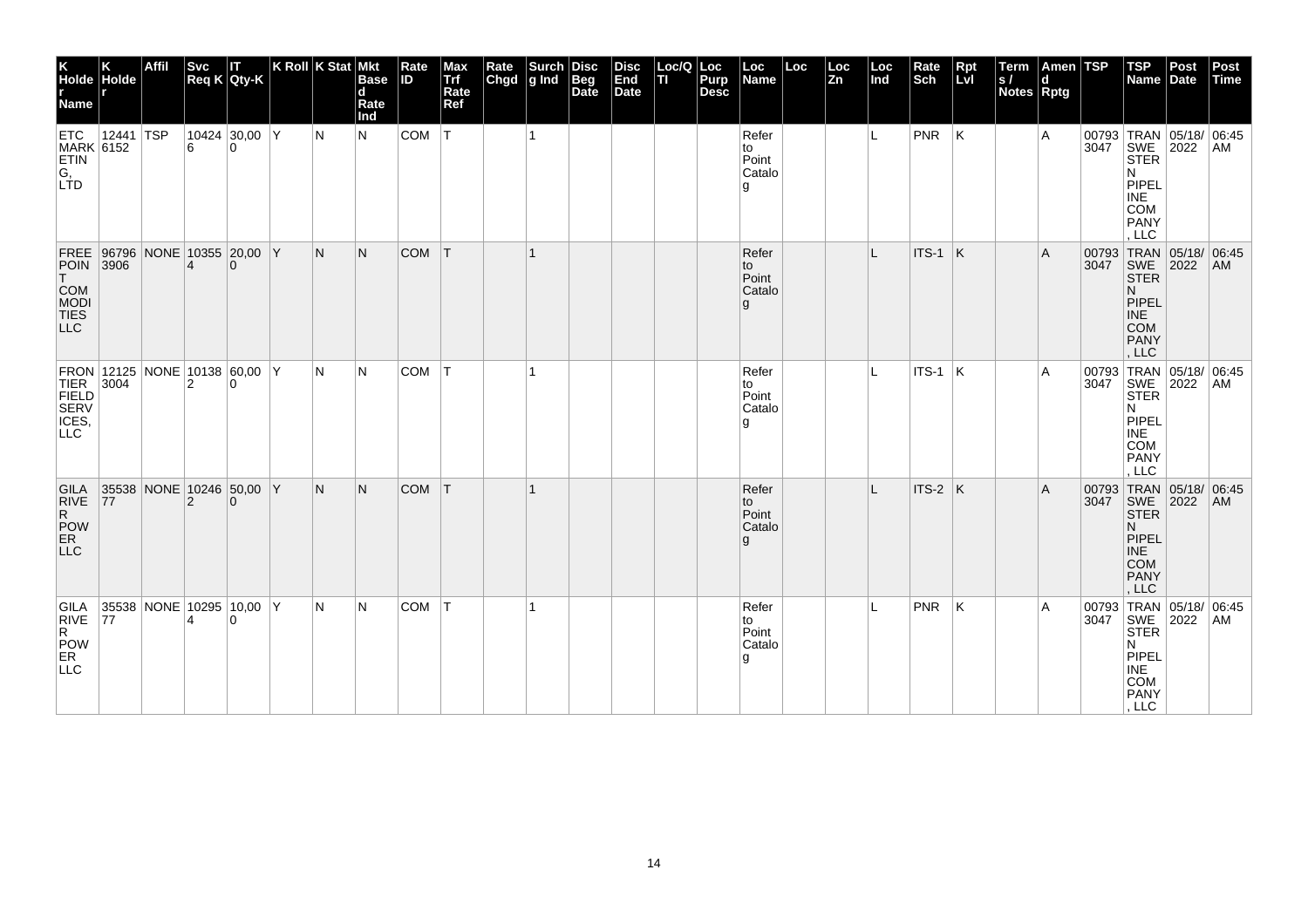| K<br>Holde Holde<br>r<br>Name                                                                     |      | <b>Affil</b> |                | Svc IT<br>Req K Qty-K                | K Roll K Stat Mkt | <b>Base</b><br>$\mathbf d$<br>Rate<br>Ind | Rate<br><b>ID</b> | Max<br>Trf<br>Rate<br>Ref | Rate<br>Chgd | Surch<br>g Ind | <b>Disc</b><br>Beg<br>Date | <b>Disc</b><br>End<br>Date | Loc/Q Loc<br>lτι | Purp<br><b>Desc</b> | Loc<br>Name                          | Loc | Loc<br>Zn | Loc<br>Ind | Rate<br>Sch | $Rpt$<br>Lvl | Term<br> s <br>Notes Rptg | Amen TSP       |      | <b>TSP</b><br>Name Date                                                                                                      | Post | Post<br>Time |
|---------------------------------------------------------------------------------------------------|------|--------------|----------------|--------------------------------------|-------------------|-------------------------------------------|-------------------|---------------------------|--------------|----------------|----------------------------|----------------------------|------------------|---------------------|--------------------------------------|-----|-----------|------------|-------------|--------------|---------------------------|----------------|------|------------------------------------------------------------------------------------------------------------------------------|------|--------------|
| HART 15956 NONE 10450 25,00 Y<br>REE 162 7 0<br>PART NERS<br>, LP                                 |      |              |                |                                      | N                 | N                                         | <b>COM</b>        | T                         |              | $\mathbf{1}$   |                            |                            |                  |                     | Refer<br>to<br>Point<br>Catalo<br>g  |     |           | L          | $ITS-1$ K   |              |                           | $\overline{A}$ |      | 00793 TRAN 05/18/ 06:45<br>3047 SWE 2022 AM<br><b>STER</b><br>N<br>PIPEL<br><b>INE</b><br><b>COM</b><br>PANY<br>, LLC        |      |              |
| HART 15956 NONE 10450 25,00 Y<br>REE 162<br>PART NERS<br>, LP                                     |      |              |                |                                      | IN.               | IN.                                       | COM T             |                           |              | $\mathbf{1}$   |                            |                            |                  |                     | Refer<br>to<br>Point<br>Catalo<br>g  |     |           | IL.        | <b>PNR</b>  | K            |                           | A              |      | 00793 TRAN 05/18/ 06:45<br>3047 SWE 2022 AM<br><b>STER</b><br>N<br>PIPEL<br><b>INE</b><br><b>COM</b><br>PANY<br>, LLC        |      |              |
| Hilcor 60641<br>p<br>Energ<br><u>y</u><br>Comp<br>any                                             | 0538 |              | $\overline{2}$ | NONE 10513 25,00 Y<br>$\Omega$       | IN.               | N                                         | <b>COM</b>        | T                         |              | $\mathbf{1}$   |                            |                            |                  |                     | Refer<br>to<br>Point<br>Catalo<br>g  |     |           | L          | ITS-1 K     |              |                           | A              | 3047 | 00793 TRAN 05/18/ 06:45<br>SWE 2022<br><b>STER</b><br>N.<br>PIPEL<br><b>INE</b><br><b>COM</b><br>PANY<br>, LLC               |      | AM           |
| IJ.<br>$\begin{array}{c} \begin{array}{ c} \text{ARON} \end{array} \end{array}$ 12<br>COM<br>PANY |      |              |                | 69803 NONE 10432 5,000 Y             | IN.               | IN.                                       | <b>COM</b>        | T                         |              |                |                            |                            |                  |                     | Refer<br>to<br>Point<br>Catalo<br>۱g |     |           | IL.        | PNR         | ΙK           |                           | l A            |      | 00793 TRAN 05/18/ 06:45<br>3047 SWE 2022 AM<br><b>STER</b><br>N<br>PIPEL<br><b>INE</b><br><b>COM</b><br><b>PANY</b><br>, LLC |      |              |
| J.<br>$ARON$ 12<br>$rac{8}{2}$ COM<br><b>PANY</b>                                                 |      |              | 5              | 69803 NONE 10432 10,00 Y<br>$\Omega$ | IN.               | IN.                                       | <b>COM</b>        | T                         |              |                |                            |                            |                  |                     | Refer<br>to<br>Point<br>Catalo<br>g  |     |           | L          | ITS-1 K     |              |                           | A              |      | 00793 TRAN 05/18/ 06:45<br>3047 SWE 2022 AM<br><b>STER</b><br>N.<br>PIPEL<br>INE<br>COM<br>PANY<br>, LLC                     |      |              |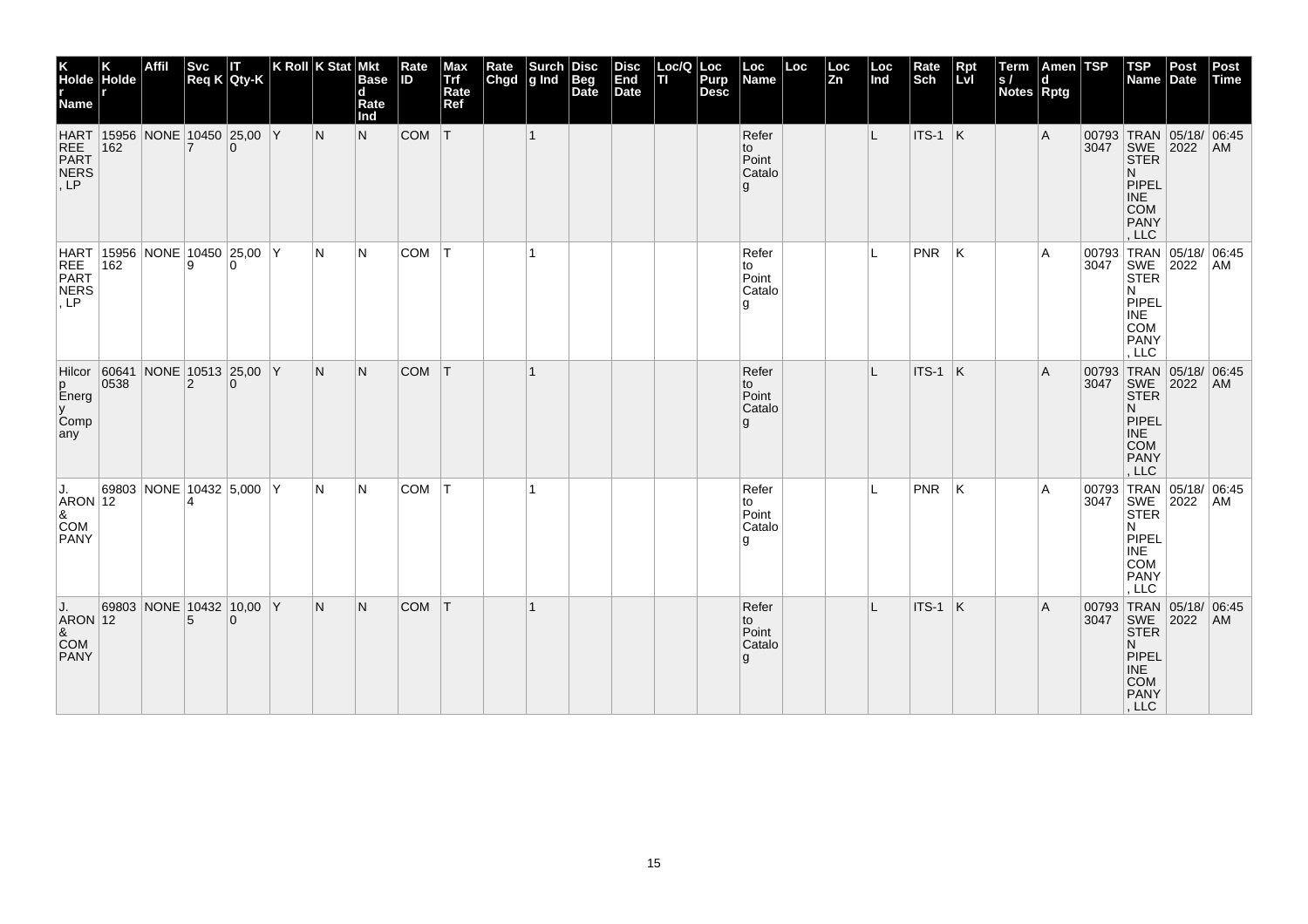| K<br>Holde Holde<br>r<br>Name r                                           |     | Affil                    | <b>Svc</b> | П<br>Req K Qty-K | K Roll $K$ Stat Mkt | <b>Base</b><br>$\mathbf d$<br>Rate<br>Ind | Rate<br>ID | Max<br>Trf<br>Rate<br>Ref | Rate<br>Chgd | $\left \begin{array}{c}\text{Such}\\ \text{g Ind}\end{array}\right $ | Disc<br>Beg<br>Date | <b>Disc</b><br>End<br>Date | Loc/Q Loc<br>TI | Purp<br><b>Desc</b> | Loc<br>Name                           | Loc | Loc<br>Zn | Loc<br>Ind | Rate<br>Sch     | Rpt<br>Lvl | Term<br>S/<br>Notes Rptg | Amen TSP<br>d |               | $ $ TSP<br>Name                                                                                                               | Post<br>Date | Post<br>Time |
|---------------------------------------------------------------------------|-----|--------------------------|------------|------------------|---------------------|-------------------------------------------|------------|---------------------------|--------------|----------------------------------------------------------------------|---------------------|----------------------------|-----------------|---------------------|---------------------------------------|-----|-----------|------------|-----------------|------------|--------------------------|---------------|---------------|-------------------------------------------------------------------------------------------------------------------------------|--------------|--------------|
| K <sub>2</sub><br><b>COM</b><br>MODI<br>TIES,<br>LLC                      | 138 | 80316 NONE 10454 5,000 Y |            |                  | N                   | N                                         | COM        | $\mathsf{I}\mathsf{T}$    |              | $\mathbf{1}$                                                         |                     |                            |                 |                     | Refer<br>to<br>Point<br>Catalo<br>g   |     |           | IL.        | $ $ ITS-1 $ K $ |            |                          | Α             |               | 00793 TRAN 05/18/ 06:45<br>3047 SWE 2022 AM<br><b>STER</b><br>N<br>PIPEL<br><b>INE</b><br><b>COM</b><br><b>PANY</b><br>LLC    |              |              |
| K <sub>2</sub><br>COM<br><b>MODI</b><br>TIES,                             | 138 | 80316 NONE 10454         | 9          |                  | $\mathsf{N}$        | N                                         | <b>COM</b> | T                         | $0.050$  1   |                                                                      | 2021                | 12/01/ 12/31/ 1<br>2023    |                 | AREA SAN            | <b>JUAN</b><br>2                      |     |           | IL.        | ITS-1           | P          |                          | A             | 00793<br>3047 | TRAN 05/18/ 06:45<br>SWE 2022<br><b>STER</b><br>N.<br>PIPEL<br><b>INE</b><br><b>COM</b><br><b>PANY</b><br>, LLC               |              | AM           |
| K2<br>COM<br><b>MODI</b><br>TIES,<br>LLC                                  | 138 | 80316 NONE 10454         | 9          |                  | N                   | N                                         | <b>COM</b> | T                         | 0.050 1      |                                                                      | 2021                | 12/01/ 12/31/ 2<br>2023    |                 | AREA   I/B          | <b>LINK</b>                           |     |           |            | ITS-1           | ∣P         |                          | Α             | 3047          | 00793 TRAN 05/18/ 06:45<br>SWE 2022<br><b>STER</b><br>N<br>PIPEL<br>INE<br><b>COM</b><br>PANY<br>LLC                          |              | AM           |
| K <sub>2</sub><br>COM<br><b>MODI</b><br>TIES,                             | 138 | 80316 NONE 10459 5,000 Y |            |                  | N.                  | N.                                        | <b>COM</b> | T                         |              |                                                                      |                     |                            |                 |                     | Refer<br>to<br>Point<br>Catalo<br>g   |     |           |            | <b>PNR</b>      | K          |                          | A             |               | 00793 TRAN 05/18/ 06:45<br>3047 SWE 2022 AM<br><b>STER</b><br>N.<br>PIPEL<br><b>INE</b><br><b>COM</b><br><b>PANY</b><br>, LLC |              |              |
| KOCH 83270 NONE 10361 30,00 Y<br>ENER 3297 2<br>SERV SERV<br>ICES,<br>LLC |     |                          |            |                  | N                   | N                                         | COM        | T                         |              | 1                                                                    |                     |                            |                 |                     | Refer<br>to<br>Point<br>Catalo<br>l g |     |           | L          | ITS-1 K         |            |                          | Α             |               | 00793 TRAN 05/18/ 06:45<br>3047 SWE 2022 AM<br><b>STER</b><br>N<br>PIPEL<br>INE<br>COM<br>PANY<br>, LLC                       |              |              |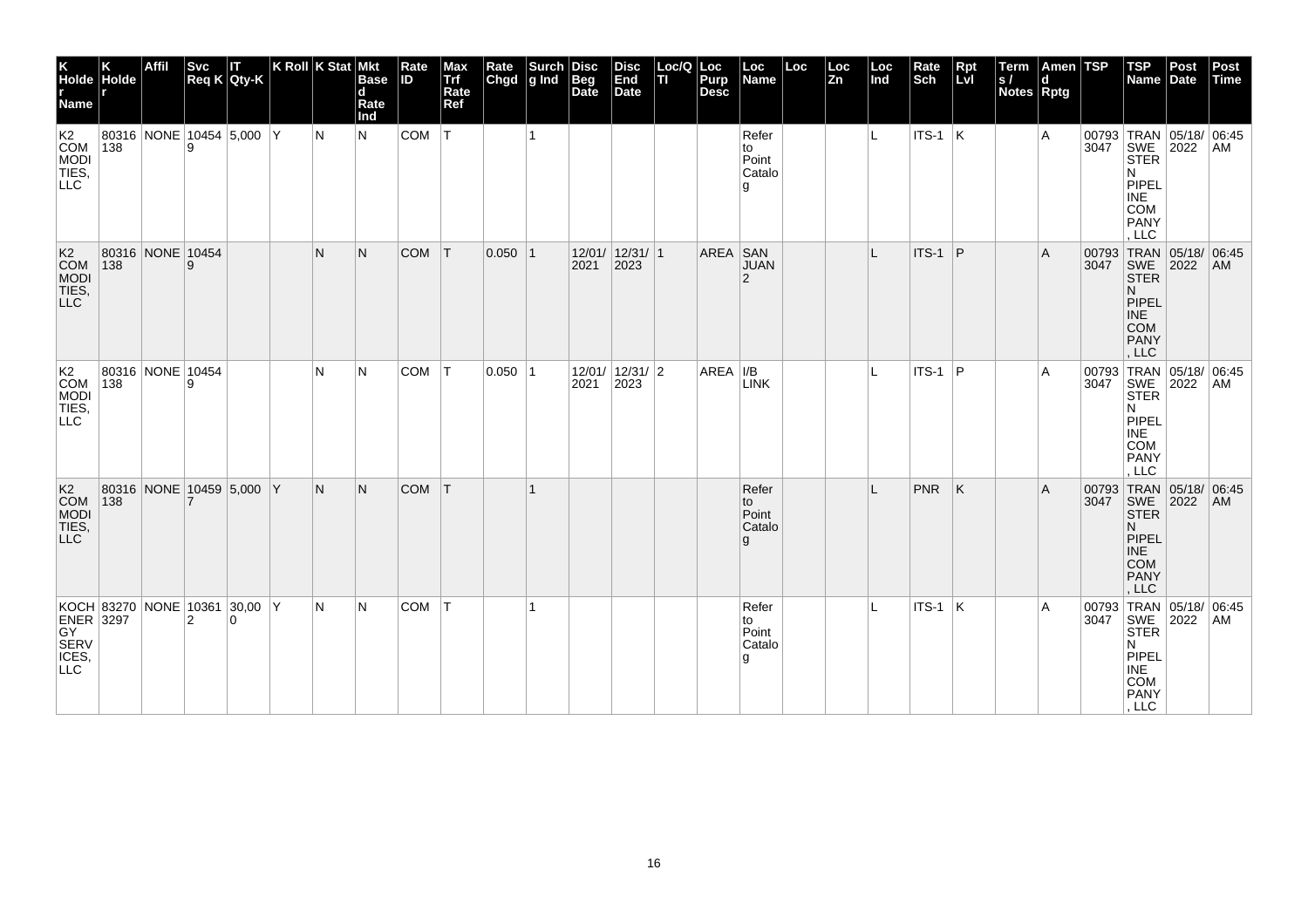| K<br>Holde Holde<br>r<br>Name r                                                             | <b>Affil</b>             | <b>Svc</b>     | IT.<br>$Req K$ Qty-K | $ K$ Roll $ K$ Stat $ M$ kt |     | <b>Base</b><br>d<br>Rate<br>Ind | Rate<br><b>ID</b> | Max<br>Trf<br>Rate<br>Ref | Rate<br>Chgd | $\left \begin{array}{c}\text{Such} \\ \text{g Ind}\end{array}\right $ | <b>Disc</b><br>Beg<br>Date | <b>Disc</b><br>End<br>Date | Loc/Q Loc<br>lτι | Purp<br><b>Desc</b> | Loc<br>Name                          | Loc | Loc<br>Zn | Loc<br>Ind | Rate<br>Sch     | Rpt<br>Lvl | Term<br> s <br>Notes Rptg | Amen TSP<br>d |      | $ $ TSP<br>Name Date                                                                                                   | Post | Post<br>Time |
|---------------------------------------------------------------------------------------------|--------------------------|----------------|----------------------|-----------------------------|-----|---------------------------------|-------------------|---------------------------|--------------|-----------------------------------------------------------------------|----------------------------|----------------------------|------------------|---------------------|--------------------------------------|-----|-----------|------------|-----------------|------------|---------------------------|---------------|------|------------------------------------------------------------------------------------------------------------------------|------|--------------|
| <b>MAC</b><br><b>QUAR 6036</b><br>IE.<br>ENER<br>GY<br>LLC                                  | 79884 NONE 10097 50,00 Y | 2              | $\Omega$             |                             | N   | N                               | COM               | T                         |              | $\mathbf{1}$                                                          |                            |                            |                  |                     | Refer<br>to<br>Point<br>Catalo<br>g  |     |           | L          | $PNR$ $K$       |            |                           | Α             |      | 00793 TRAN 05/18/ 06:45<br>3047 SWE 2022 AM<br><b>STER</b><br>N.<br>PIPEL<br><b>INE</b><br>COM<br>PANY<br>LLC          |      |              |
| MAC<br>QUAR 6036<br>IE<br>ENER<br>GY<br>LLC                                                 | 79884 NONE 10176 50,00 Y | 8              | $\Omega$             |                             | IN. | N                               | COM               | T                         |              | $\mathbf{1}$                                                          |                            |                            |                  |                     | Refer<br>to<br>Point<br>Catalo<br>۱g |     |           | L.         | $ITS-1$ K       |            |                           | A             | 3047 | 00793 TRAN 05/18/ 06:45<br>SWE 2022<br>N.<br>PIPEL<br><b>INE</b><br><b>COM</b><br><b>PANY</b><br>, LLC                 |      | AM           |
| MANS 79096 NONE 10425 10,00 Y<br>FIELD 773<br>POW<br>ER<br>F<br>$\mathsf{AND}$<br>GAS,      |                          | $\overline{2}$ | $\Omega$             |                             | N.  | N.                              | <b>COM</b>        | T                         |              | $\mathbf{1}$                                                          |                            |                            |                  |                     | Refer<br>to<br>Point<br>Catalo<br>g  |     |           | L          | ITS-1           | K          |                           | Α             | 3047 | 00793 TRAN 05/18/ 06:45<br>SWE 2022<br><b>STER</b><br>N.<br>PIPEL<br><b>INE</b><br>COM<br>PANY<br>, LLC                |      | AM           |
| MARA 55122 NONE 10506 10,00 Y<br><b>THON 568</b><br><b>OIL</b><br><b>COM</b><br><b>PANY</b> |                          | 5              | $\Omega$             |                             | IN. | N                               | COM               | T                         |              |                                                                       |                            |                            |                  |                     | Refer<br>to<br>Point<br>Catalo<br>۱g |     |           | IL.        | $ $ ITS-1 $ $ K |            |                           | A             | 3047 | 00793 TRAN 05/18/ 06:45<br>SWE 2022<br><b>STER</b><br>N<br>PIPEL<br><b>INE</b><br><b>COM</b><br><b>PANY</b><br>, LLC   |      | AM           |
| MER 83174 NONE 10509 50,00 Y<br>CURI 9127<br>A<br>ENER<br>GY<br>AMER<br>ICA<br>LLC          |                          | 7              | $\Omega$             |                             | IN. | N.                              | <b>COM</b>        | T                         |              |                                                                       |                            |                            |                  |                     | Refer<br>to<br>Point<br>Catalo<br>g  |     |           |            | ITS-1 K         |            |                           | A             |      | 00793 TRAN 05/18/ 06:45<br>3047 SWE 2022 AM<br><b>STER</b><br>N.<br>PIPEL<br><b>INE</b><br><b>COM</b><br>PANY<br>, LLC |      |              |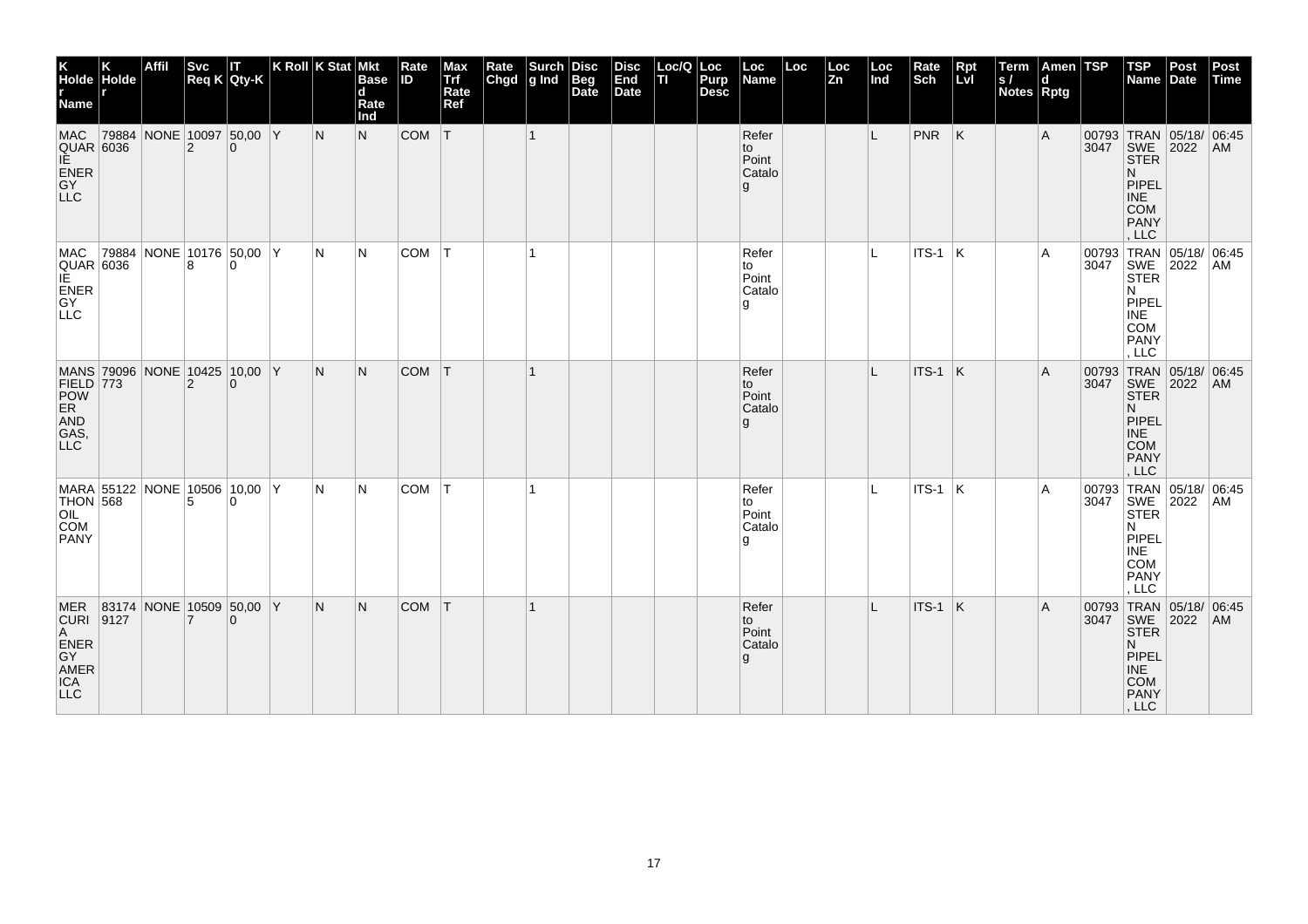| K<br>Holde Holde<br>r<br>Name                                                                                     |               | <b>Affil</b> | <b>Svc</b>     | Svc IT<br>Req K Qty-K                     |     | K Roll K Stat Mkt | <b>Base</b><br>d<br>Rate<br>Ind | Rate<br><b>ID</b> | Max<br>Trf<br>Rate<br>Ref | Rate<br>Chgd | $\left \begin{array}{c}\text{Such} \\ \text{g Ind} \end{array}\right $ Beg | Beg<br>Date | <b>Disc</b><br>End<br>Date | Loc/Q Loc<br>TI. | Purp<br><b>Desc</b>                 | Loc<br>Name                           | Loc | Loc<br>Zn            | Loc<br>Ind | Rate<br>Sch | Rpt<br>Lvl | Term<br> s <br>Notes Rptg | Amen TSP<br>d |      | $ $ TSP<br>Name                                                                                                       | Post<br>Date | Post<br>Time |
|-------------------------------------------------------------------------------------------------------------------|---------------|--------------|----------------|-------------------------------------------|-----|-------------------|---------------------------------|-------------------|---------------------------|--------------|----------------------------------------------------------------------------|-------------|----------------------------|------------------|-------------------------------------|---------------------------------------|-----|----------------------|------------|-------------|------------|---------------------------|---------------|------|-----------------------------------------------------------------------------------------------------------------------|--------------|--------------|
| MES<br>QUIT<br>E<br>POW<br>ER,<br>LLC                                                                             | 16802<br>4748 | NONE 10466 0 |                |                                           | İΥ. | lN.               | N.                              | COM               | T                         |              | $\overline{1}$                                                             |             |                            |                  |                                     |                                       |     |                      | L.         | HPS         | K          |                           | A             |      | 00793 TRAN 05/18/ 06:45<br>3047 SWE 2022 AM<br>STER<br>N<br>PIPEL<br><b>INE</b><br>COM<br>PANY<br>LLC                 |              |              |
| <b>MES</b><br>QUIT<br>E<br>POW<br>ER,<br>LLC                                                                      | 16802<br>4748 | NONE 10466   | 8              |                                           |     | N                 | N                               | <b>COM</b>        | $\top$                    | $0.300$  1   |                                                                            | 2022        | 04/01/ 10/31/ 2<br>2022    |                  | Delive   MES<br>ry<br>Local E<br>on | <b>QUIT</b><br>PLAN<br>т              |     | 79027 PHOE L<br>NIX. |            | <b>HPS</b>  | P          |                           | A             | 3047 | 00793 TRAN 05/18/ 06:45<br>SWE 2022<br>N.<br>PIPEL<br><b>INE</b><br><b>COM</b><br><b>PANY</b><br>, LLC                |              | AM           |
| MIDC 80044 NONE 10230 50,00 Y<br>OAST 2761<br>MARK<br>ETIN<br>$\begin{bmatrix} G \\ (U.S.) \\ L.P. \end{bmatrix}$ |               |              | $\overline{7}$ | $\Omega$                                  |     | N                 | IN.                             | <b>COM</b>        | ΙT                        |              | -1                                                                         |             |                            |                  |                                     | Refer<br>to<br>Point<br>Catalo<br>۱g  |     |                      | L          | $ITS-1$ K   |            |                           | Α             | 3047 | 00793 TRAN 05/18/ 06:45<br>SWE 2022<br><b>STER</b><br>N<br>PIPEL<br><b>INE</b><br><b>COM</b><br><b>PANY</b><br>LLC    |              | AM           |
| MIDC 80044 NONE 10321 50,00 Y<br>OAST 2761<br>MARK<br>ETIN<br>G<br>$(L, S)$<br>$L, P$ .                           |               |              | 8              | $\Omega$                                  |     | IN.               | N.                              | <b>COM</b>        | İΤ                        |              |                                                                            |             |                            |                  |                                     | Refer<br>to<br>Point<br>Catalo<br>g   |     |                      |            | <b>PNR</b>  | ΙK         |                           | A             | 3047 | 00793 TRAN 05/18/ 06:45<br>SWE 2022<br><b>STER</b><br>N.<br>PIPEL<br><b>INE</b><br><b>COM</b><br><b>PANY</b><br>, LLC |              | AM           |
| O LLC 2412                                                                                                        |               |              | 6              | MIEC 11856 NONE 10435 20,00 Y<br>$\Omega$ |     | N                 | IN.                             | <b>COM</b>        | ΙT                        |              |                                                                            |             |                            |                  |                                     | Refer<br>to<br>Point<br>Catalo<br>l g |     |                      |            | $ITS-1$ K   |            |                           | Α             |      | 00793 TRAN 05/18/ 06:45<br>3047 SWE 2022 AM<br><b>STER</b><br>N<br>PIPEL<br>INE<br>COM<br>PANY<br>, LLC               |              |              |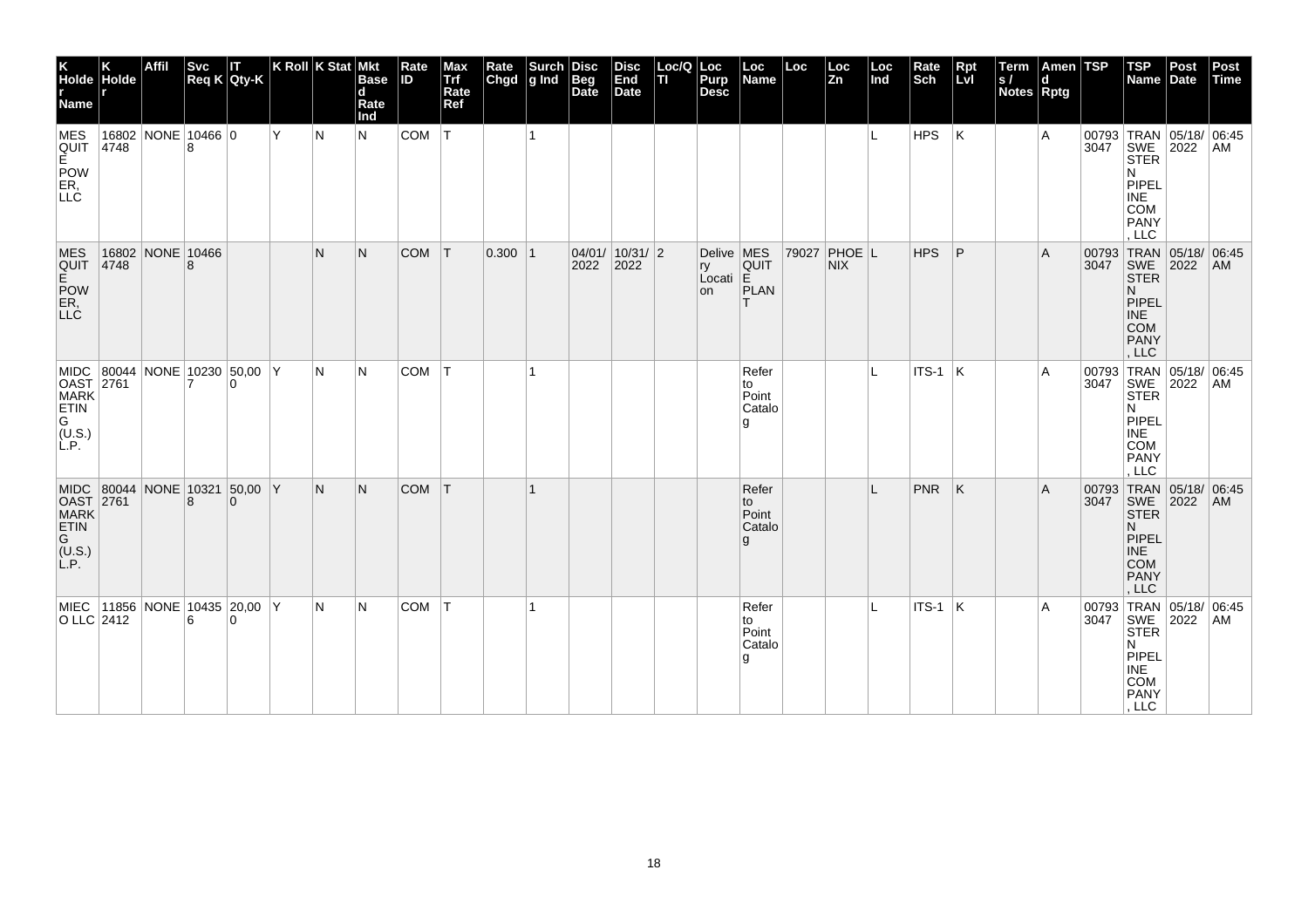| K<br>Holde Holde<br>r<br>Name r                                                                        |      | Affil | <b>Svc</b>     | П<br>$Req K$ Qty-K                   | K Roll K Stat Mkt |     | <b>Base</b><br>$\mathbf d$<br>Rate<br>Ind | Rate<br><b>ID</b> | Max<br>Trf<br>Rate<br>Ref | Rate<br>Chgd | Surch<br>g Ind | <b>Disc</b><br><b>Beg</b><br>Date | <b>Disc</b><br>End<br>Date | Loc/Q Loc<br>ΠI | Purp<br>Desc | Loc<br>Name                          | Loc | Loc<br><b>Zn</b> | Loc<br>Ind | Rate<br>Sch     | Rpt<br>Lvl              | Term<br>S/<br><b>Notes Rptg</b> | Amen TSP<br>d |               | $ $ TSP<br>Name                                                                                                              | Post<br>Date | Post<br>Time |
|--------------------------------------------------------------------------------------------------------|------|-------|----------------|--------------------------------------|-------------------|-----|-------------------------------------------|-------------------|---------------------------|--------------|----------------|-----------------------------------|----------------------------|-----------------|--------------|--------------------------------------|-----|------------------|------------|-----------------|-------------------------|---------------------------------|---------------|---------------|------------------------------------------------------------------------------------------------------------------------------|--------------|--------------|
| <b>MOR</b><br>GAN<br>STAN<br><b>LEY CAPI</b><br><b>CAPI</b><br><b>TAL</b><br><b>GRO</b><br><b>INC.</b> | 8013 |       | 9              | 13019 NONE 10453 50,00 Y<br>$\Omega$ |                   | N   | N                                         | COM               | T                         |              | $\mathbf{1}$   |                                   |                            |                 |              | Refer<br>to<br>Point<br>Catalo<br>g  |     |                  | L.         | $ITS-1$ K       |                         |                                 | Α             |               | 00793 TRAN 05/18/ 06:45<br>3047 SWE 2022 AM<br><b>STER</b><br>N.<br>PIPEL<br><b>INE</b><br><b>COM</b><br><b>PANY</b><br>LLC  |              |              |
| MOR<br>GAN<br>STAN<br>LEY<br>CAPI<br>TAL<br>GRO<br>UP<br>INC.                                          | 8013 |       | $\overline{0}$ | 13019 NONE 10454 20,00 Y<br>$\Omega$ |                   | N   | N                                         | <b>COM</b>        | lT.                       |              | $\mathbf{1}$   |                                   |                            |                 |              | Refer<br>to<br>Point<br>Catalo<br>۱g |     |                  | L          | <b>PNR</b>      | ΙK                      |                                 | Α             | 00793<br>3047 | TRAN 05/18/ 06:45<br>SWE 2022<br><b>STER</b><br>N<br>PIPEL<br>INE<br><b>COM</b><br><b>PANY</b><br>. LLC                      |              | AM           |
| <b>NEW</b><br>MEXI<br>CO<br>GAS<br>COM<br>PANY                                                         | 4697 |       |                | 82524 NONE 23872 80,00 Y<br>$\Omega$ |                   | IN. | N.                                        | <b>COM</b>        | T                         |              |                |                                   |                            |                 |              | Refer<br>to<br>Point<br>Catalo<br>g  |     |                  |            | ITS-1           | $\overline{\mathsf{K}}$ |                                 | A             | 3047          | 00793 TRAN 05/18/ 06:45<br>SWE 2022<br><b>STER</b><br>N.<br><b>PIPEL</b><br>INE<br><b>COM</b><br>PANY<br>LLC                 |              | AM           |
| <b>NEW</b><br>MEXI<br>CO<br>GAS<br>COM<br><b>PANY</b>                                                  | 4697 |       |                | 82524 NONE 27614 100,0 Y<br>00       |                   | N   | N                                         | COM               | IТ.                       |              |                |                                   |                            |                 |              | Refer<br>to<br>Point<br>Catalo<br>g  |     |                  | IL.        | $ $ ITS-1 $ $ K |                         |                                 | A             |               | 00793 TRAN 05/18/ 06:45<br>3047 SWE 2022 AM<br><b>STER</b><br>N<br>PIPEL<br><b>INE</b><br><b>COM</b><br><b>PANY</b><br>, LLC |              |              |
| <b>NEW</b><br>MEXI<br>CO<br>GAS<br>COM<br><b>PANY</b>                                                  | 4697 |       | $\overline{4}$ | 82524 NONE 10296 50,00 Y<br>$\Omega$ |                   | N.  | N.                                        | <b>COM</b>        | T                         |              |                |                                   |                            |                 |              | Refer<br>to<br>Point<br>Catalo<br>g  |     |                  |            | <b>PNR</b>      | ΙK.                     |                                 | A             |               | 00793 TRAN 05/18/ 06:45<br>3047 SWE 2022 AM<br><b>STER</b><br>N.<br>PIPEL<br><b>INE</b><br><b>COM</b><br>PANY<br>, LLC       |              |              |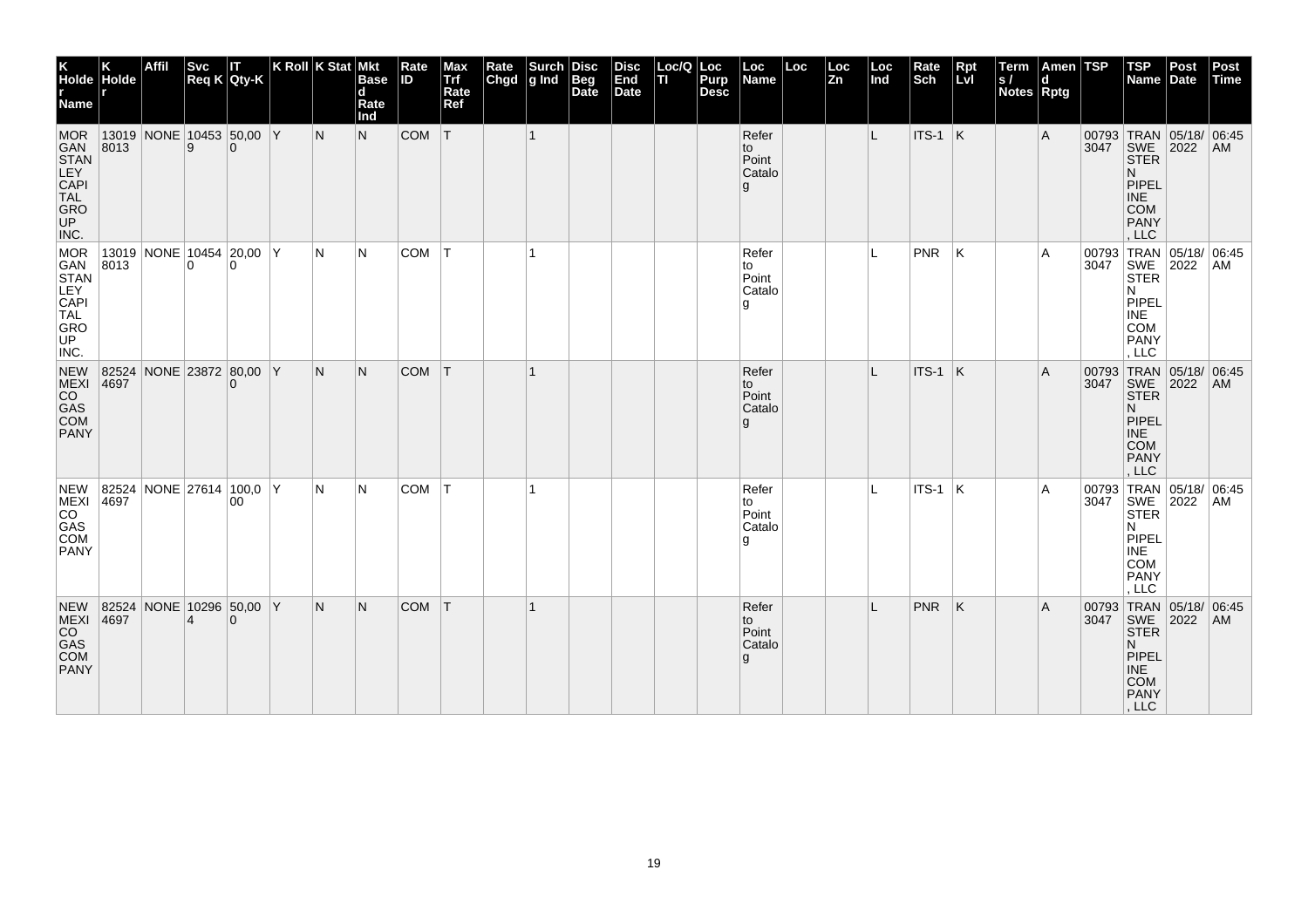| K<br>Holde Holde<br>r<br>Name r                                                                          |     | Affil                         | <b>Svc</b>     | П<br>$Req K$ Qty-K | K Roll K Stat Mkt | <b>Base</b><br>$\mathbf d$<br>Rate<br>Ind | Rate<br>ID | Max<br>Trf<br>Rate<br>Ref | Rate<br>Chgd | $\left \begin{array}{c}\text{Such}\\ \text{g Ind}\end{array}\right $ | Disc<br><b>Beg</b><br>Date | <b>Disc</b><br>End<br>Date | Loc/Q Loc<br>ΠI | Purp<br><b>Desc</b> | Loc<br>Name                           | Loc | Loc<br>Zn | Loc<br>Ind | Rate<br>Sch     | Rpt<br>Lvl | Term<br>S/<br><b>Notes Rptg</b> | Amen TSP<br>d |               | $ $ TSP<br>Name Date                                                                                                          | Post | Post<br>Time |
|----------------------------------------------------------------------------------------------------------|-----|-------------------------------|----------------|--------------------|-------------------|-------------------------------------------|------------|---------------------------|--------------|----------------------------------------------------------------------|----------------------------|----------------------------|-----------------|---------------------|---------------------------------------|-----|-----------|------------|-----------------|------------|---------------------------------|---------------|---------------|-------------------------------------------------------------------------------------------------------------------------------|------|--------------|
| NEXT 54481 NONE 10224 200,0 Y<br>ERA 341 8 00<br>GY<br>GY<br><b>MARK</b><br>ETIN<br>$\overline{G}$ , LLC |     |                               |                |                    | IN.               | N                                         | COM        | IT.                       |              | $\mathbf{1}$                                                         |                            |                            |                 |                     | Refer<br>to<br>Point<br>Catalo<br>g   |     |           | L.         | $ $ ITS-1 $ K $ |            |                                 | Α             |               | 00793 TRAN 05/18/ 06:45<br>3047 SWE 2022 AM<br><b>STER</b><br>N<br>PIPEL<br><b>INE</b><br><b>COM</b><br><b>PANY</b><br>LLC    |      |              |
| <b>NJR</b><br>ENER 165<br>GY<br>SERV<br>CES<br>COM<br>PANY                                               |     | 25715 NONE 10393 20,00 Y      | 1              | $\Omega$           | N.                | N                                         | <b>COM</b> | T                         |              | $\mathbf{1}$                                                         |                            |                            |                 |                     | Refer<br>to<br>Point<br>Catalo<br>g   |     |           | IL.        | <b>PNR</b>      | K          |                                 | A             | 00793<br>3047 | TRAN 05/18/ 06:45<br>SWE 2022<br><b>STER</b><br>N.<br>PIPEL<br><b>INE</b><br><b>COM</b><br><b>PANY</b><br>. LLC               |      | AM           |
| <b>NJR</b><br>ENER 165<br>GY<br>SERV<br>ICES<br>COM<br><b>PANY</b>                                       |     | 25715 NONE 10393 50,00 Y      | $\overline{2}$ | $\Omega$           | IN.               | N                                         | <b>COM</b> | T                         |              |                                                                      |                            |                            |                 |                     | Refer<br>to<br>Point<br>Catalo<br>l g |     |           |            | $ $ ITS-1 $ $ K |            |                                 | A             | 3047          | 00793 TRAN 05/18/ 06:45<br>SWE 2022<br><b>STER</b><br>N<br>PIPEL<br>INE<br><b>COM</b><br>PANY<br>LLC                          |      | AM           |
| <b>DENT 721</b><br>AL<br>ENER<br>GY<br>MARK<br>ETIN<br>G,<br>INC.                                        |     | OCCI 52298 NONE 10099 50,00 Y | 4              | $\Omega$           | N.                | N.                                        | <b>COM</b> | T                         |              |                                                                      |                            |                            |                 |                     | Refer<br>to<br>Point<br>Catalo<br>g   |     |           | L          | ITS-1 K         |            |                                 | A             |               | 00793 TRAN 05/18/ 06:45<br>3047 SWE 2022 AM<br><b>STER</b><br>N.<br>PIPEL<br><b>INE</b><br><b>COM</b><br><b>PANY</b><br>, LLC |      |              |
| PACI<br>FIC<br>GAS<br>AND<br>ELEC<br>TRIC<br>COM<br>PANY                                                 | 339 | $ 25301 $ NONE 10347 50,00 Y  | l O            | $\Omega$           | IN.               | N                                         | COM        | T                         |              | 1                                                                    |                            |                            |                 |                     | Refer<br>to<br>Point<br>Catalo<br>l g |     |           | L          | $ITS-1$ K       |            |                                 | Α             |               | 00793 TRAN 05/18/ 06:45<br>3047 SWE 2022 AM<br><b>STER</b><br>N<br>PIPEL<br>INE<br>COM<br>PANY<br>, LLC                       |      |              |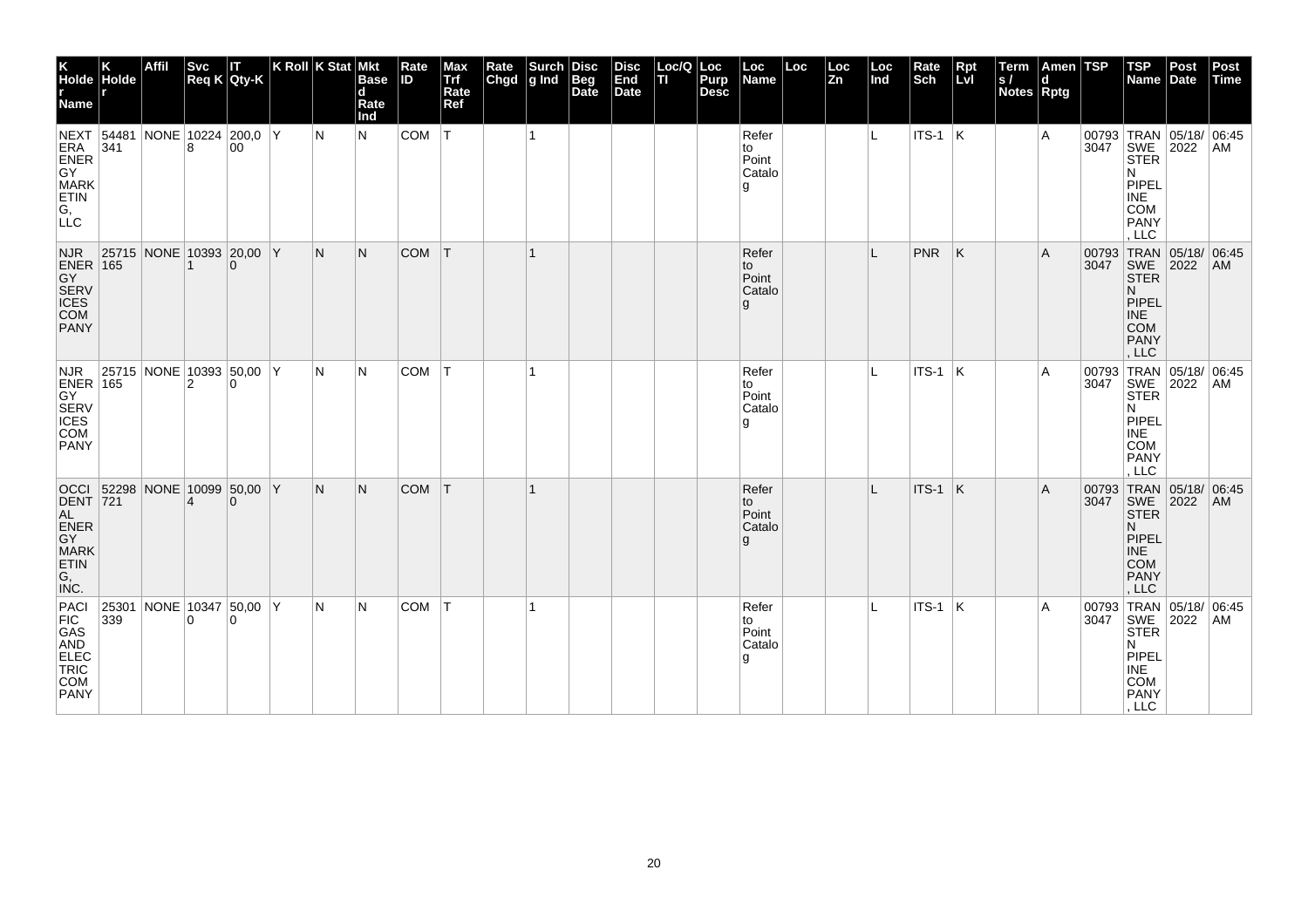| K<br>Holde Holde<br>r<br>Name r                                                                                                                        |      | <b>Affil</b>             | <b>Svc</b>     | IΤ<br>Req K Qty-K | K Roll K Stat Mkt |     | <b>Base</b><br>$\mathbf d$<br>Rate<br>Ind | Rate<br><b>ID</b> | Max<br>Trf<br>Rate<br>Ref | Rate<br>Chgd | $\left \begin{array}{c}\text{Such}\\ \text{g Ind}\end{array}\right $ | <b>Disc</b><br><b>Beg</b><br>Date | <b>Disc</b><br>End<br>Date | Loc/Q Loc<br>п | Purp<br><b>Desc</b> | Loc<br>Name                           | Loc | Loc<br>Zn | Loc<br>Ind | Rate<br>Sch | <b>Rpt</b><br>LvI       | Term<br> s <br>Notes Rptg | Amen TSP<br>d |               | $ $ TSP<br>Name Date                                                                                           | Post | Post<br>Time |
|--------------------------------------------------------------------------------------------------------------------------------------------------------|------|--------------------------|----------------|-------------------|-------------------|-----|-------------------------------------------|-------------------|---------------------------|--------------|----------------------------------------------------------------------|-----------------------------------|----------------------------|----------------|---------------------|---------------------------------------|-----|-----------|------------|-------------|-------------------------|---------------------------|---------------|---------------|----------------------------------------------------------------------------------------------------------------|------|--------------|
| PACI<br>FIC<br>GAS<br>AND<br>ELEC<br>TRIC<br>COM<br>PANY                                                                                               | 339  | 25301 NONE 10437 50,00 Y |                | $\Omega$          |                   | N   | N.                                        | COM               | İТ.                       |              | $\overline{1}$                                                       |                                   |                            |                |                     | Refer<br>to<br>Point<br>Catalo<br>g   |     |           | L          | PNR         | $\overline{\mathsf{K}}$ |                           | A             | 3047          | 00793 TRAN 05/18/ 06:45<br>SWE 2022<br><b>STER</b><br>N.<br>PIPEL<br><b>INE</b><br><b>COM</b><br>PANY<br>, LLC |      | AM           |
| PACI<br>FIC<br>SUM<br>MIT<br>ENER<br>GY<br><b>LLC</b>                                                                                                  | 8241 | 16276 NONE 10154 100,0 Y |                | 00                |                   | A   | N                                         | COM               | T                         |              | $\mathbf{1}$                                                         |                                   |                            |                |                     | Refer<br>to<br>Point<br>Catalo<br>l g |     |           | L          | $ITS-1$ K   |                         |                           | A             | 00793<br>3047 | TRAN 05/18/ 06:45<br> SWE 2022 AM<br><b>STER</b><br>N<br>PIPEL<br>INE <sup>-</sup><br>COM<br>PANY<br>, LLC     |      |              |
| PACI<br>FIC<br>SUM<br>MIT<br>ENER<br>GY<br>LLC                                                                                                         | 8241 | 16276 NONE 10154 100,0 Y | 9              | $00\,$            |                   | N.  | N.                                        | COM T             |                           |              |                                                                      |                                   |                            |                |                     | Refer<br>to<br>Point<br>Catalo<br>g   |     |           |            | PNR         | ΙK                      |                           | A             | 3047          | 00793 TRAN 05/18/ 06:45<br>SWE 2022<br><b>STER</b><br>N.<br>PIPEL<br><b>INE</b><br>COM<br><b>PANY</b><br>, LLC |      | AM           |
| PACI<br>FIC<br>SUM<br>MIT<br>ENER<br>ENER<br>GY<br>LLC                                                                                                 | 8241 | 16276 NONE 10363 30,00 Y | $\overline{4}$ | $\Omega$          |                   | N   | N                                         | COM   T           |                           |              | $\mathbf{1}$                                                         |                                   |                            |                |                     | Refer<br>to<br>Point<br>Catalo<br>۱g  |     |           | L.         | $ITS-2$ K   |                         |                           | A             | 00793<br>3047 | TRAN 05/18/ 06:45<br>SWE 2022<br>STER<br>N<br>PIPEL<br><b>INE</b><br><b>COM</b><br>PANY<br>, LLC               |      | AM           |
| PETR 15984 NONE 10409 50,00 Y<br>OCHI 5291 7 0<br><b>NA</b><br><b>INTE</b><br><b>RNAT</b><br>IONA<br>L<br>(AME<br>RICA)<br>$\mathsf{I}, \mathsf{INC}'$ |      |                          |                |                   |                   | IN. | N.                                        | <b>COM</b>        | T                         |              | $\mathbf{1}$                                                         |                                   |                            |                |                     | Refer<br>to<br>Point<br>Catalo<br>g   |     |           | IL.        | $ITS-1$ K   |                         |                           | A             | 3047          | 00793 TRAN 05/18/ 06:45<br>SWE 2022<br><b>STER</b><br>N<br><b>PIPEL</b><br>INE<br>COM<br>PANY<br>, LLC         |      | AM           |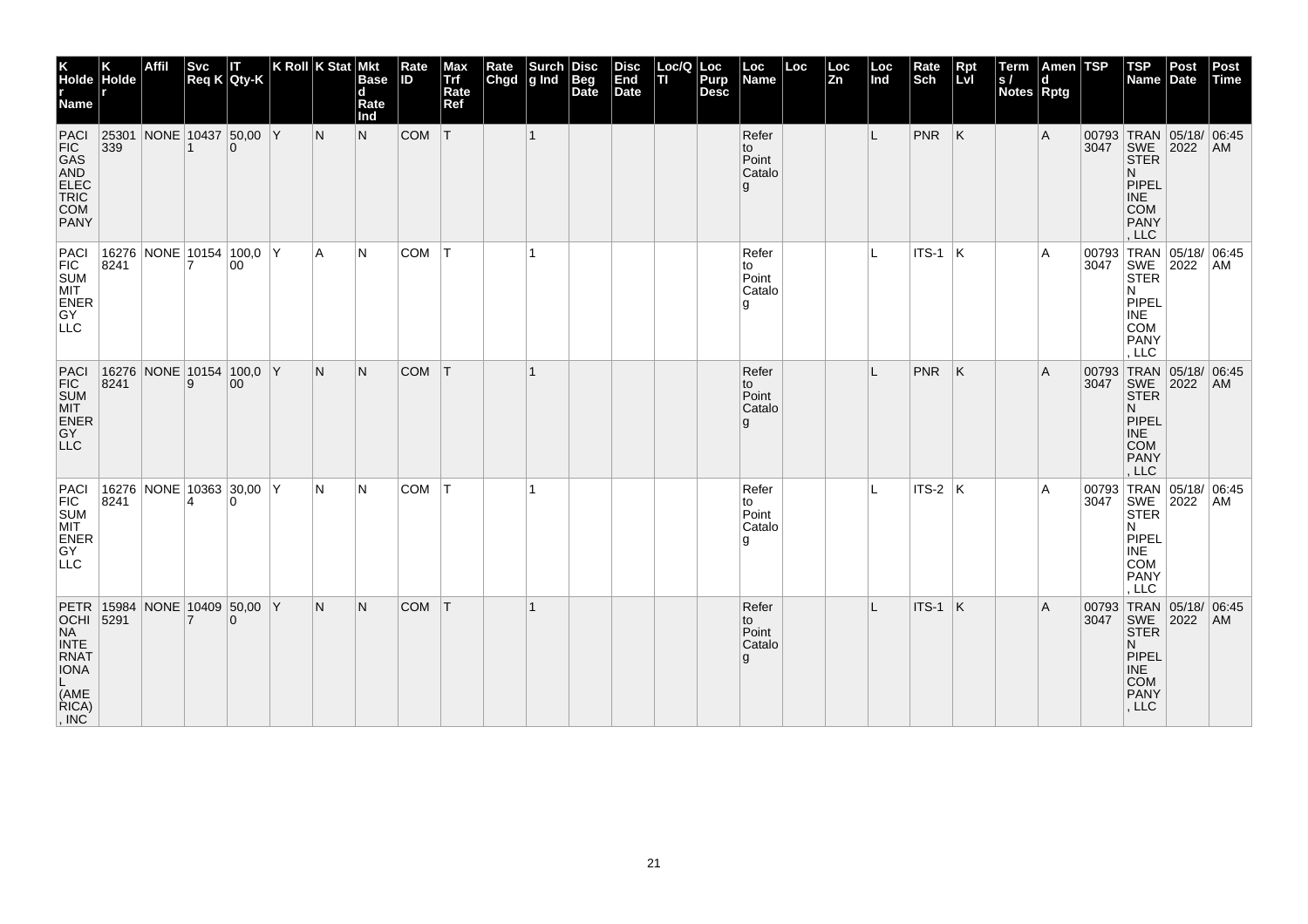| K<br>Holde Holde<br>r<br>Name r                                                                |      | Affil                                   | <b>Svc</b><br>Req K Qty-K | П        | K Roll K Stat Mkt |     | <b>Base</b><br>$\mathbf d$<br>Rate<br>Ind | Rate<br>ID | Max<br>Trf<br>Rate<br>Ref | Rate<br>Chgd | Surch<br>g Ind | Disc<br>Beg<br>Date | <b>Disc</b><br>End<br>Date | Loc/Q Loc<br>п | Purp<br><b>Desc</b> | Loc<br>Name                           | Loc | Loc<br>Zn | Loc<br>Ind | Rate<br>Sch | Rpt<br>Lvl | Term<br>S/<br>Notes Rptg | Amen TSP<br>d |                    | <b>TSP</b><br>Name Date                                                                                                    | Post                 | Post<br>Time |
|------------------------------------------------------------------------------------------------|------|-----------------------------------------|---------------------------|----------|-------------------|-----|-------------------------------------------|------------|---------------------------|--------------|----------------|---------------------|----------------------------|----------------|---------------------|---------------------------------------|-----|-----------|------------|-------------|------------|--------------------------|---------------|--------------------|----------------------------------------------------------------------------------------------------------------------------|----------------------|--------------|
| ELEC<br>TRIC<br><b>FUEL</b><br>S.                                                              | 5927 | PG&E   12694   NONE   10186   25,00   Y | 4                         | $\Omega$ |                   | IN. | N                                         | COM        | IТ.                       |              | $\mathbf{1}$   |                     |                            |                |                     | Refer<br>to<br>Point<br>Catalo<br>g   |     |           | IL.        | PNR         | K          |                          | Α             |                    | 00793 TRAN 05/18/ 06:45<br>3047 SWE 2022 AM<br><b>STER</b><br>N<br>PIPEL<br><b>INE</b><br><b>COM</b><br><b>PANY</b><br>LLC |                      |              |
| ELEC<br>TRIC<br>FUEL<br>S                                                                      | 5927 | PG&E 12694 NONE 10186 100,0 Y           | 5                         | $00\,$   |                   | N.  | N.                                        | <b>COM</b> | IТ.                       |              | $\mathbf{1}$   |                     |                            |                |                     | Refer<br>to<br>Point<br>Catalo<br>g   |     |           | IL.        | ITS-1       | ΙK         |                          | A             | 00793<br>3047      | TRAN 05/18/ 06:45<br>SWE 2022<br><b>STER</b><br>N.<br>PIPEL<br><b>INE</b><br><b>COM</b><br><b>PANY</b><br>LLC              |                      | AM           |
| WHO<br>LESA<br>LE<br>POW<br>ER<br><b>MARK</b><br>ETIN<br>G                                     | 268  | PNM - 40016 NONE 10078 100,0 Y          | 6                         | 00       |                   | N   | N                                         | COM        | IT.                       |              |                |                     |                            |                |                     | Refer<br>to<br>Point<br>Catalo<br>l g |     |           |            | PNR         | ΙK         |                          | Α             | 00793 TRAN<br>3047 | SWE<br><b>STER</b><br>N<br>PIPEL<br><b>INE</b><br><b>COM</b><br><b>PANY</b><br>LLC                                         | 05/18/ 06:45<br>2022 | AM           |
| PNM - 40016 NONE 10078 100,0 Y<br>WHO 268 7 00<br>LESA<br>LE<br>POW<br>ER<br>MARK<br>ETIN<br>G |      |                                         |                           |          |                   | N.  | N.                                        | <b>COM</b> | T                         |              |                |                     |                            |                |                     | Refer<br>to<br>Point<br>Catalo<br>g   |     |           | L          | ITS-1 K     |            |                          | A             | 3047               | 00793 TRAN 05/18/ 06:45<br>SWE<br><b>STER</b><br>N.<br>PIPEL<br><b>INE</b><br><b>COM</b><br><b>PANY</b><br>, LLC           | 2022                 | AM           |
| PNM - 40016 NONE 10416 0<br>WHO 268<br>LESA LE.<br>POW<br>ER<br>MARK<br>ETIN<br>G              |      |                                         |                           |          | ΙY.               | IN. | N                                         | COM        | T                         |              |                |                     |                            |                |                     |                                       |     |           |            | HPS         | ΙK.        |                          | Α             |                    | 00793 TRAN 05/18/ 06:45<br>3047 SWE 2022 AM<br><b>STER</b><br>N<br>PIPEL<br><b>INE</b><br>COM<br>PANY<br>, LLC             |                      |              |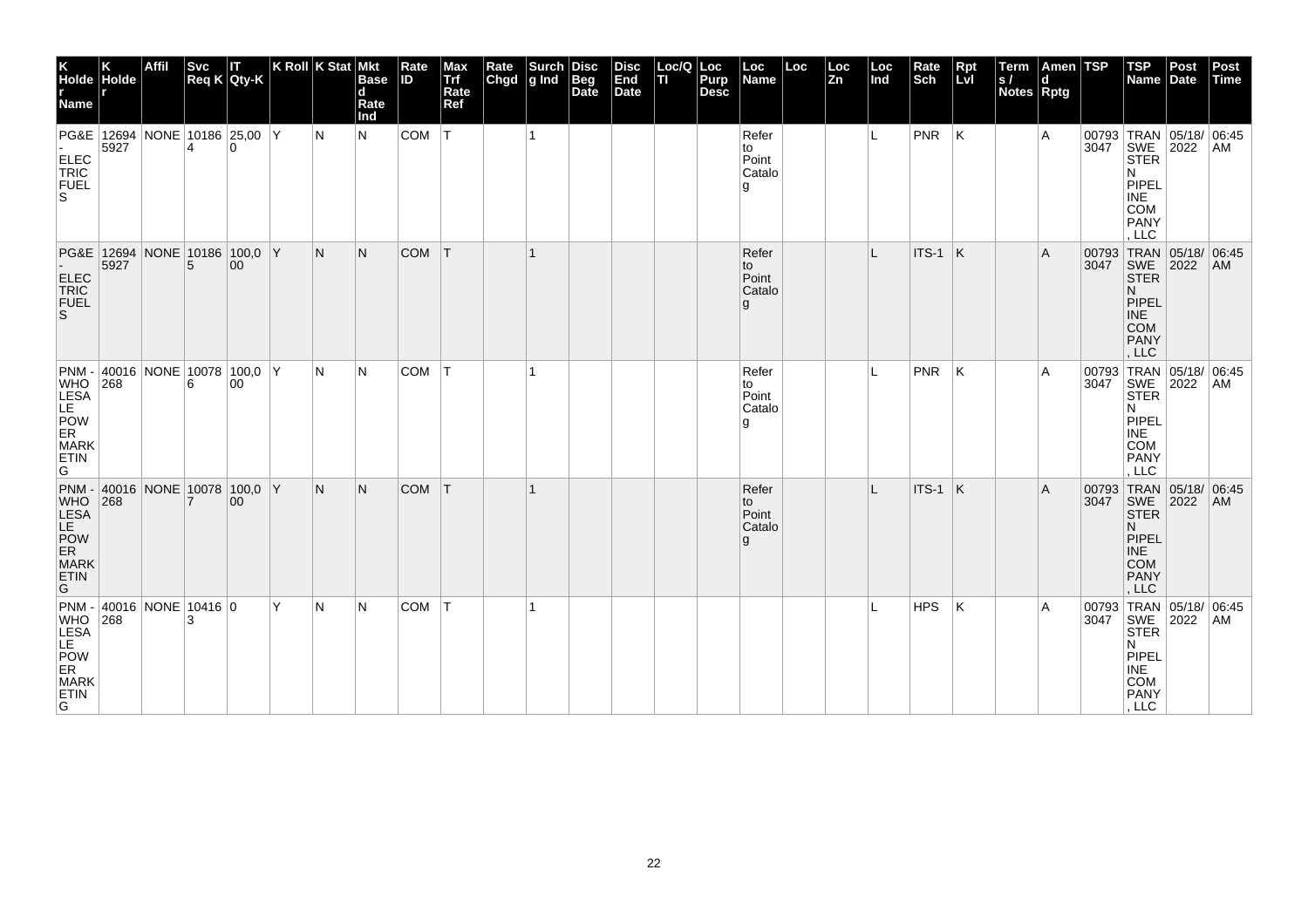| K<br>Holde Holde<br>r<br>Name r                                                                                                   |       | Affil                          | <b>Svc</b>     | П<br>Req K Qty-K | $ K$ Roll $ K$ Stat $ M$ kt |                | <b>Base</b><br>d<br>Rate<br>Ind | Rate<br><b>ID</b> | Max<br>Trf<br>Rate<br>Ref | Rate<br>Chgd | Surch<br>g Ind | <b>Disc</b><br><b>Beg</b><br>Date | <b>Disc</b><br>End<br>Date | Loc/Q Loc<br>lτι | Purp<br><b>Desc</b>                           | Loc<br>Name                          | Loc   | $\frac{\text{Loc}}{\text{Zn}}$ | Loc<br>Ind | Rate<br>Sch     | Rpt<br>Lvl | Term<br> s <br>Notes Rptg | Amen TSP<br>d |               | <b>TSP</b><br>Name                                                                                                     | Post<br>Date | Post<br>Time |
|-----------------------------------------------------------------------------------------------------------------------------------|-------|--------------------------------|----------------|------------------|-----------------------------|----------------|---------------------------------|-------------------|---------------------------|--------------|----------------|-----------------------------------|----------------------------|------------------|-----------------------------------------------|--------------------------------------|-------|--------------------------------|------------|-----------------|------------|---------------------------|---------------|---------------|------------------------------------------------------------------------------------------------------------------------|--------------|--------------|
| <b>WHO</b><br>LESA<br>LE<br>POW<br>ER<br><b>MARK</b><br>ETIN<br>G                                                                 | 268   | PNM - 40016 NONE 10416         |                |                  |                             | $\overline{A}$ | N                               | COM               | T                         |              | $\overline{1}$ |                                   |                            | 2                | Delive   PNM<br>ry<br>Locati LUZ<br><b>on</b> | LA                                   |       | 79065 CENT L<br><b>RAL</b>     |            | HPS             | ∣P         |                           | A             |               | 00793 TRAN 05/18/ 06:45<br>3047 SWE 2022 AM<br><b>STER</b><br>N.<br>PIPEL<br><b>INE</b><br><b>COM</b><br>PANY<br>LLC   |              |              |
| $\begin{array}{c} \n\text{WHO} \\ \n\text{LESA} \\ \n\text{LE} \\ \n\text{LE} \\ \n\end{array}$<br>POW<br>ER<br>MARK<br>ETIN<br>G |       | PNM - 40016 NONE 10416         | 3              |                  |                             | N              | N                               | COM               | IT.                       |              | $\mathbf{1}$   |                                   |                            | $\overline{2}$   | Delive VALE<br>ry<br>Locati<br>on             | <b>NCIA</b>                          | 78501 | CENT L<br><b>RAL</b>           |            | HPS             | P          |                           | A             | 00793<br>3047 | TRAN 05/18/ 06:45<br>SWE 2022 AM<br>STER<br>N<br>PIPEL<br><b>INE</b><br>COM<br><b>PANY</b><br>, LLC                    |              |              |
| WHO<br>LESA<br>LE<br>POW<br>ER<br><b>MARK</b><br>ETIN<br>G                                                                        | 268   | PNM - 40016 NONE 10428 30,00 Y | 3              | $\Omega$         |                             | N.             | N.                              | <b>COM</b>        | T                         |              | -1             |                                   |                            |                  |                                               | Refer<br>to<br>Point<br>Catalo<br>g  |       |                                | L          | $ $ ITS-2 $ $ K |            |                           | Α             | 00793<br>3047 | TRAN 05/18/ 06:45<br>SWE 2022<br><b>STER</b><br>N.<br><b>PIPEL</b><br><b>INE</b><br><b>COM</b><br><b>PANY</b><br>, LLC |              | <b>AM</b>    |
| RED<br>CEDA 6460<br>R<br>GATH<br>ERIN<br>G<br>COM<br><b>PANY</b>                                                                  | 87296 | NONE 10258 20,00 Y             | 5              | $\Omega$         |                             | N.             | N                               | COM               | ΙT                        |              |                |                                   |                            |                  |                                               | Refer<br>to<br>Point<br>Catalo<br>۱g |       |                                | IL.        | ITS-1  K        |            |                           | A             | 3047          | 00793 TRAN 05/18/ 06:45<br>SWE 2022<br><b>STER</b><br>N<br>PIPEL<br><b>INE</b><br>COM<br><b>PANY</b><br>LLC            |              | AM           |
| RED<br>WILL<br>OW<br>PROD<br>UCTI<br>ON<br>COM<br>PANY                                                                            | 6358  | 93752 NONE 10140 15,00 Y       | $\overline{7}$ | $\Omega$         |                             | N.             | N.                              | <b>COM</b>        | T                         |              |                |                                   |                            |                  |                                               | Refer<br>to<br>Point<br>Catalo<br>g  |       |                                |            | $ITS-1$ K       |            |                           | A             |               | 00793 TRAN 05/18/ 06:45<br>3047 SWE 2022 AM<br><b>STER</b><br>N.<br>PIPEL<br><b>INE</b><br>COM<br>PANY<br>, LLC        |              |              |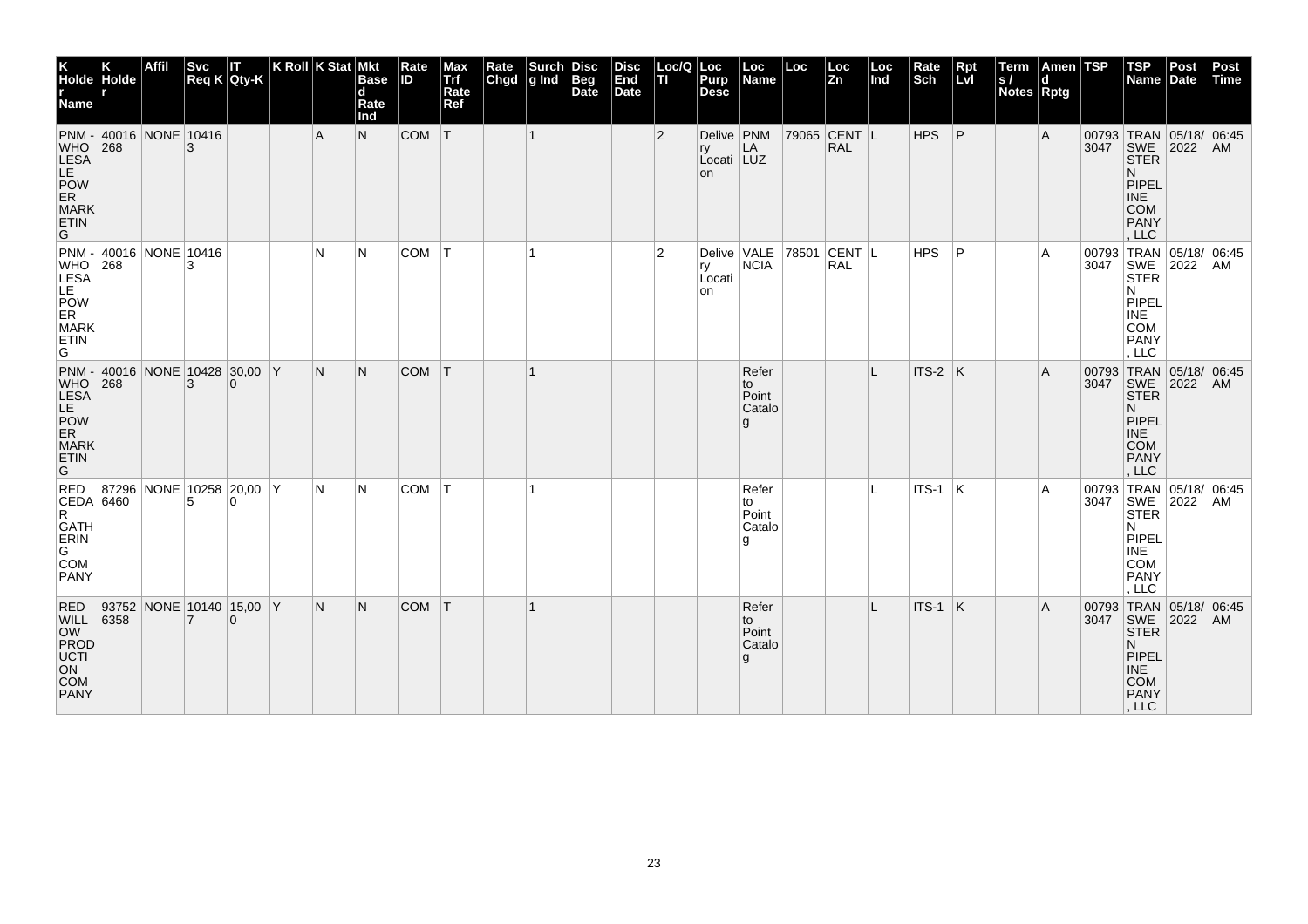| K<br>Holde Holde<br>r<br>Name r                                                                            |      | <b>Affil</b>             | <b>Svc</b><br>Req K Qty-K | Ш        | K Roll K Stat Mkt |     | <b>Base</b><br>d<br>Rate<br>Ind | Rate<br>ID. | Max<br>Trf<br>Rate<br>Ref | Rate<br>Chgd | Surch<br>g Ind | <b>Disc</b><br>Beg<br>Date | <b>Disc</b><br>End<br>Date | Loc/Q Loc<br>TI. | Purp<br><b>Desc</b> | Loc<br>Name                            | Loc | Loc<br>Zn | Loc<br>ln d  | Rate<br>Sch    | Rpt<br>Lvl | Term<br> s <br><b>Notes Rptg</b> | Amen TSP<br>d |      | TSP<br>Name Date                                                                                                      | Post                  | Post<br>Time   |
|------------------------------------------------------------------------------------------------------------|------|--------------------------|---------------------------|----------|-------------------|-----|---------------------------------|-------------|---------------------------|--------------|----------------|----------------------------|----------------------------|------------------|---------------------|----------------------------------------|-----|-----------|--------------|----------------|------------|----------------------------------|---------------|------|-----------------------------------------------------------------------------------------------------------------------|-----------------------|----------------|
| REPS 80548 NONE 10512 20,00 Y<br>OL<br>ENER<br>GY<br><b>NORT</b><br>H<br>AMER<br><b>ICA</b><br><b>CORP</b> | 6276 |                          | 3                         | $\Omega$ |                   | IN. | N.                              | COM         | IT.                       |              | $\overline{1}$ |                            |                            |                  |                     | Refer<br>to<br>Point<br>Catalo<br>۱g۱. |     |           | L.           | <b>ITS-1</b> K |            |                                  | A             |      | 00793 TRAN 05/18/ 06:45<br>3047 SWE<br><b>STER</b><br>N<br>PIPEL<br><b>INE</b><br><b>COM</b><br>PANY<br>, LLC         | 2022                  | AM             |
| Radiat 11825 NONE 10548 1<br>e<br>Energ<br>y LLC                                                           | 4781 |                          | 6                         |          | ΙY.               | IN. | N.                              | COM T       |                           |              | $\mathbf{1}$   |                            |                            |                  |                     | Refer<br>to<br>Point<br>Catalo<br>g    |     |           | L            | $ITS-1$ K      |            |                                  | A             | 3047 | 00793 TRAN 05/18/ 06:45<br>SWE 2022<br><b>STER</b><br>N.<br>PIPEL<br><b>INE</b><br><b>COM</b><br>PANY<br>, LLC        |                       | AM             |
| SAN<br>DIEG 57<br>$\circ$<br>GAS<br>&<br>ELEC<br>TRIC<br>COM<br><b>PANY</b>                                |      | 69114 NONE 10211 100,0 Y | 5                         | 00       |                   | IN. | N                               | COM T       |                           |              | 1              |                            |                            |                  |                     | Refer<br>to<br>Point<br>Catalo<br>g    |     |           | L            | ITS-1  K       |            |                                  | A             |      | 00793 TRAN 05/18/<br>3047 SWE 2022<br><b>STER</b><br>N.<br>PIPEL<br><b>INE</b><br><b>COM</b><br>PANY<br>, LLC         |                       | 06:45<br>AM    |
| SEQU 61207 NONE 10107 50,00 Y<br>ENT 5846 6 0<br>ENER GY<br>MANA<br>GEM<br><b>ENT</b><br><b>LLC</b>        |      |                          |                           |          |                   | IN. | N                               | <b>COM</b>  | IT.                       |              | $\mathbf 1$    |                            |                            |                  |                     | Refer<br>to<br>Point<br>Catalo<br>g    |     |           | $\mathbf{I}$ | ITS-1          | ΙK.        |                                  | A             | 3047 | 00793 TRAN 05/18/ 06:45<br>SWE 2022<br><b>STER</b><br>N.<br>PIPEL<br><b>INE</b><br><b>COM</b><br><b>PANY</b><br>, LLC |                       | AM <sub></sub> |
| SEQU 61207 NONE 10107 50,00 Y<br>ENT 5846 7<br>GY<br>MANA<br>GEM<br>ENT<br>LLC                             |      |                          |                           |          |                   | l A | N                               | COM         | T                         |              | 1              |                            |                            |                  |                     | Refer<br>to<br>Point<br>Catalo<br>۱g.  |     |           | П.           | <b>PNR</b>     | ΙK         |                                  | A             | 3047 | 00793 TRAN<br>SWE<br><b>STER</b><br>N<br>PIPEL<br>INE<br>COM<br>PANY<br>, LLC                                         | 05/18/ 06.45 <br>2022 | AM.            |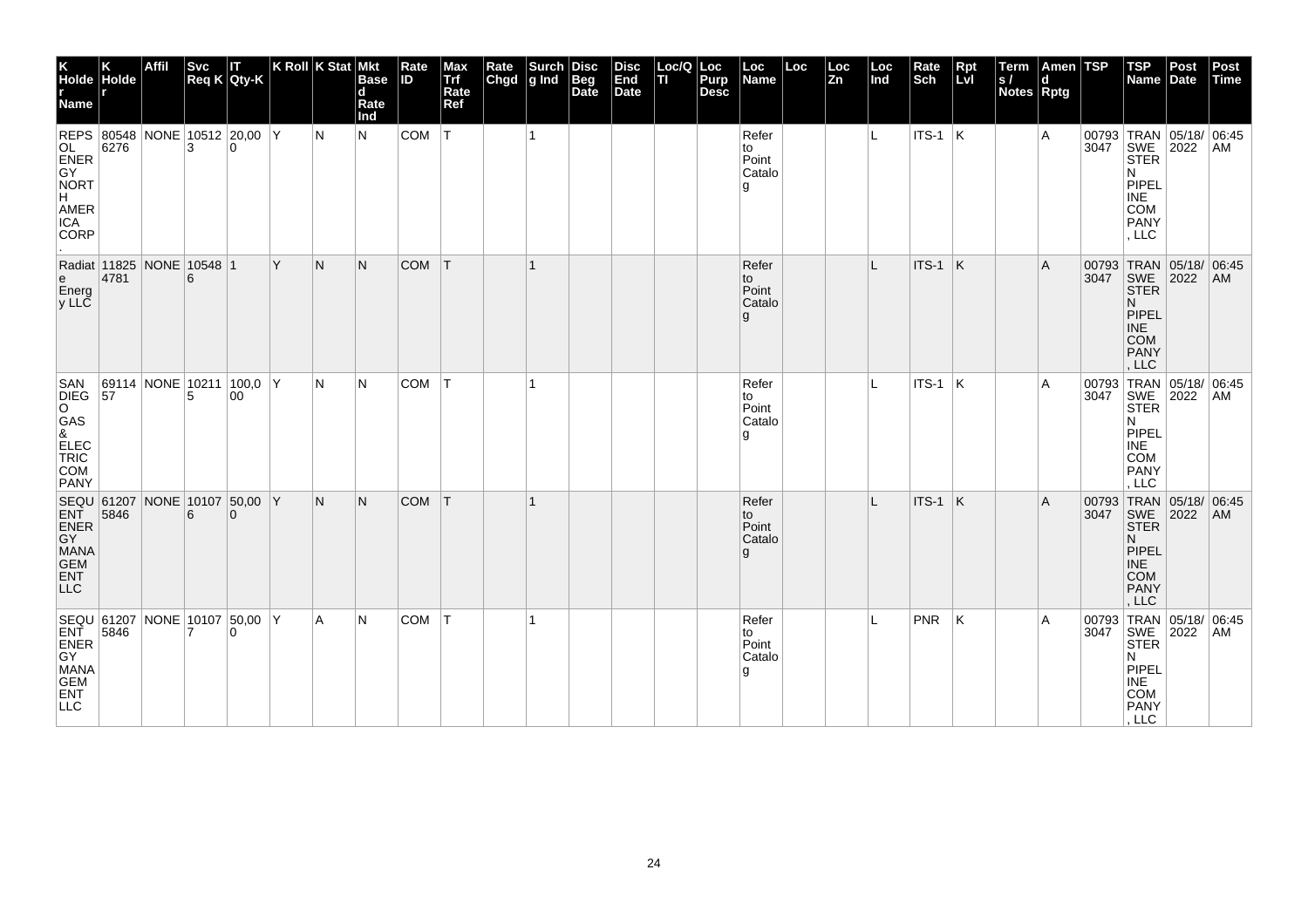| K<br>Holde Holde<br>r r<br><b>Name</b>                                                |      | Affil      | <b>Svc</b>     | П<br>$Req K$ Qty-K                        | K Roll K Stat Mkt | <b>Base</b><br>$\mathbf d$<br>Rate<br>Ind | Rate<br><b>ID</b> | Max<br>Trf<br>Rate<br>Ref | Rate<br>Chgd | Surch<br>$ g $ Ind | <b>Disc</b><br>Beg<br>Date | <b>Disc</b><br>End<br><b>Date</b> | Loc/Q<br>TI | Loc<br>Purp<br><b>Desc</b> | Loc<br>Name                                                          | Loc       | Loc<br>Zn                     | Loc<br>Ind | Rate<br>Sch | <b>Rpt</b><br>LvI | Term<br> s <br>Notes Rptg | Amen TSP<br>d |               | <b>TSP</b><br>Name                                                                                                    | Post<br>Date | Post<br>Time |
|---------------------------------------------------------------------------------------|------|------------|----------------|-------------------------------------------|-------------------|-------------------------------------------|-------------------|---------------------------|--------------|--------------------|----------------------------|-----------------------------------|-------------|----------------------------|----------------------------------------------------------------------|-----------|-------------------------------|------------|-------------|-------------------|---------------------------|---------------|---------------|-----------------------------------------------------------------------------------------------------------------------|--------------|--------------|
| SEQU 61207<br>ENT<br>ENER<br>GY<br>MANA<br>GEM<br>ENT<br>LLC                          | 5846 |            | $\overline{7}$ | NONE 10171 50,00 Y<br>$\mathbf{0}$        | IN.               | N.                                        | $COM$ $T$         |                           |              | $\vert$ 1          |                            |                                   |             |                            | Refer<br>to<br>Point<br>Catalo<br>g                                  |           |                               | L.         | $PNR$ $K$   |                   |                           | A             | 3047          | 00793 TRAN 05/18/ 06:45<br>SWE 2022 AM<br><b>STER</b><br>N.<br>PIPEL<br><b>INE</b><br><b>COM</b><br>PANY<br>LLC       |              |              |
| SG<br>INTE<br><b>REST</b><br>S <sub>1</sub><br><b>LTD</b>                             | 5102 |            | 8              | 78325 NONE 10126 10,00 Y<br>$\Omega$      | N                 | IN.                                       | COM               | $\top$                    |              |                    |                            |                                   |             |                            | Refer<br>to<br>Point<br>Catalo<br>l g                                |           |                               | L          | $ITS-1$ K   |                   |                           | A             |               | 00793 TRAN 05/18/ 06:45<br>3047 SWE 2022 AM<br><b>STER</b><br>N<br>PIPEL<br><b>INE</b><br>COM<br><b>PANY</b><br>, LLC | 2022         |              |
| L.<br>ENER<br>GY<br>NORT<br>H<br>AMER<br>ICA<br>(US),<br>L.P.                         | 5548 |            |                | SHEL 83756 NONE 10122 30,00 Y<br>$\Omega$ | ∣N.               | N.                                        | <b>COM</b>        | T                         |              | 11                 |                            |                                   |             |                            | Refer<br>to<br>Point<br>Catalo<br>g                                  |           |                               | L          | ITS-1 K     |                   |                           | A             | 3047          | 00793 TRAN 05/18/ 06:45<br>SWE 2022<br><b>STER</b><br>N.<br>PIPEL<br><b>INE</b><br><b>COM</b><br><b>PANY</b><br>, LLC |              | AM           |
| SHEL 83756<br>L.<br>ENER<br>GY<br>NORT<br>H<br>AMER<br><b>ICA</b><br>$(US)$ ,<br>L.P. | 5548 | NONE 10122 |                |                                           | N                 | N                                         | COM               | $\top$                    | $0.007$  1   |                    | 2007 2999                  | 09/18/ 12/31/ 2                   |             | rv<br>on                   | Delive QUES 78342 SAN<br><b>TAR</b><br>Locati BLOO<br>MFIE<br>LD I/C |           | <b>JUAN</b><br>$\overline{2}$ | IL.        | $ITS-1$     | P                 |                           | A             | 00793<br>3047 | TRAN 05/18/ 06:45<br>SWE 2022<br><b>STER</b><br>N<br>PIPEL<br><b>INE</b><br><b>COM</b><br><b>PANY</b><br>, LLC        |              | AM           |
| SHEL 83756<br>L.<br>ENER<br>GY<br>NORT<br>H<br>AMER<br>ICA<br>(US),<br>L.P.           | 5548 | NONE 10122 |                |                                           | N                 | N                                         | <b>COM</b>        | T                         | $0.040$  1   |                    | 2014 2999                  | 07/01/12/31/1                     |             | Recei SAN<br>pt<br>on      | <b>JUAN</b><br>Locati POOL                                           | 58648 SAN | <b>JUAN</b><br>2              | IL.        | ITS-1       | ∣P                |                           | A             | 00793<br>3047 | TRAN 05/18/ 06:45<br>SWE 2022<br><b>STER</b><br>N.<br>PIPEL<br><b>INE</b><br><b>COM</b><br>PANY<br>, LLC              |              | AM           |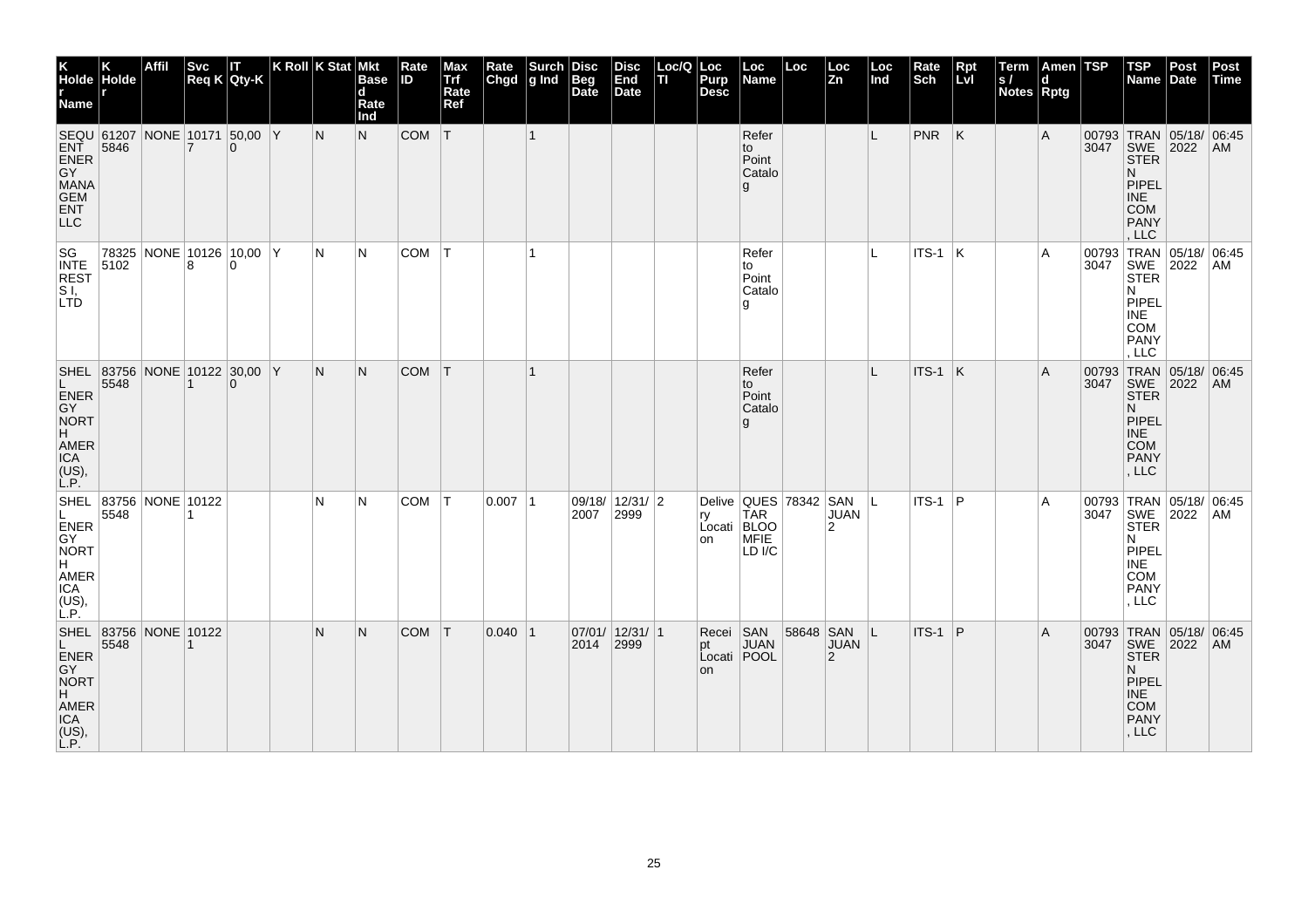| K<br>Holde Holde<br>r r<br>.<br>Name                                                                |      | Affil                         | <b>Svc</b><br>Req K Qty-K | IT       | $K$ Roll $K$ Stat | <b>Mkt</b><br>Base<br>d<br>Rate<br>Ind | Rate<br>ID. | Max<br>Trf<br>Rate<br>Ref | Rate<br>Chgd | Surch<br>g Ind | <b>Disc</b><br>Beg<br>Date | Disc<br>End<br><b>Date</b> | Loc/Q   Loc<br>TI | Purp<br><b>Desc</b>     | Loc<br>Name                          | Loc                   | Loc<br>Zn                            | Loc<br>Ind   | Rate<br>Sch     | Rpt<br>Lvl | Term<br> s <br><b>Notes Rptg</b> | Amen TSP |      | TSP<br>Name                                                                                                                  | Post<br>Date | Post<br>Time |
|-----------------------------------------------------------------------------------------------------|------|-------------------------------|---------------------------|----------|-------------------|----------------------------------------|-------------|---------------------------|--------------|----------------|----------------------------|----------------------------|-------------------|-------------------------|--------------------------------------|-----------------------|--------------------------------------|--------------|-----------------|------------|----------------------------------|----------|------|------------------------------------------------------------------------------------------------------------------------------|--------------|--------------|
| ENER<br>GY<br>NORT<br>H.<br>AMER<br>ICA<br>$(US)$ ,<br>L.P.                                         | 5548 | SHEL 83756 NONE 10122         | 1                         |          | IN.               | N                                      | $COM$ $T$   |                           | $0.007$  1   |                | 2007                       | 09/18/ 12/31/ 1<br>2999    |                   | AREA SAN                | JUAN<br>$\overline{2}$               |                       | SAN<br><b>JUAN</b><br>$\overline{2}$ | IL.          | $ITS-1$ P       |            |                                  | A        |      | 00793 TRAN 05/18/ 06:45<br>3047 SWE 2022 AM<br><b>STER</b><br>N<br>PIPEL<br><b>INE</b><br><b>COM</b><br><b>PANY</b><br>, LLC |              |              |
| L<br>ENER<br>GY<br><b>NORT</b><br>H<br>AMER<br>ICA<br>(L, P)                                        | 5548 | SHEL 83756 NONE 10122         |                           |          | N                 | N                                      | COM T       |                           | $0.040$  1   |                | 2014                       | 07/01/ 12/31/ 2 <br>2999   |                   | ry<br>Locati BLOO<br>on | <b>TAR</b><br>MFIE<br>LD I/C         | Delive QUES 78342 SAN | <b>JUAN</b><br>2                     | ΙL           | $ITS-1$ P       |            |                                  | ΙA.      | 3047 | 00793 TRAN 05/18/<br>SWE 2022<br><b>STER</b><br>N.<br>PIPEL<br><b>INE</b><br><b>COM</b><br><b>PANY</b><br>, LLC              |              | 06:45<br>AM  |
| L.<br>ENER<br>GY<br><b>NORT</b><br>$H^{\top}$<br>AMER<br>ICA<br>$(US)$ ,<br>L.P.                    | 5548 | SHEL 83756 NONE 10122         |                           |          | N                 | N                                      | COM T       |                           | 0.007 1      |                | 2007                       | 09/18/ 12/31/ 1<br>2999    |                   | AREA SAN                | <b>JUAN</b>                          |                       | SAN<br><b>JUAN</b><br>2              | ΙL           | $ITS-1$ P       |            |                                  | A        | 3047 | 00793 TRAN 05/18/ 06:45<br>SWE 2022<br><b>STER</b><br>N<br>PIPEL<br><b>INE</b><br><b>COM</b><br><b>PANY</b><br>, LLC         |              | AM           |
| SOUT 69088 NONE 26179 50,00 Y<br>HERN 26<br>CALIF ORNI<br>$\mathsf{A}$<br>GAS<br>COM<br><b>PANY</b> |      |                               |                           |          | N                 | N                                      | <b>COM</b>  | T                         |              | 1              |                            |                            |                   |                         | Refer<br>to<br>Point<br>Catalo<br>g  |                       |                                      | $\mathbf{I}$ | $ITS-1$ K       |            |                                  | A        |      | 00793 TRAN 05/18/ 06:45<br>3047 SWE 2022<br><b>STER</b><br>N.<br>PIPEL<br><b>INE</b><br><b>COM</b><br><b>PANY</b><br>, LLC   |              | AM.          |
| HWE 7810<br><b>ST</b><br>ENER<br>GY,<br>L.P.                                                        |      | SOUT 12484 NONE 10479 25,00 Y | $\overline{0}$            | $\Omega$ | IN.               | N                                      | COM   T     |                           |              | 1              |                            |                            |                   |                         | Refer<br>to<br>Point<br>Catalo<br>۱g |                       |                                      | L.           | $ $ ITS-1 $ $ K |            |                                  | l A      | 3047 | 00793 TRAN 05/18/ 06:45<br>SWE<br><b>STER</b><br>N<br>PIPEL<br><b>INE</b><br>COM<br>PANY<br>, LLC                            | 2022         | AM           |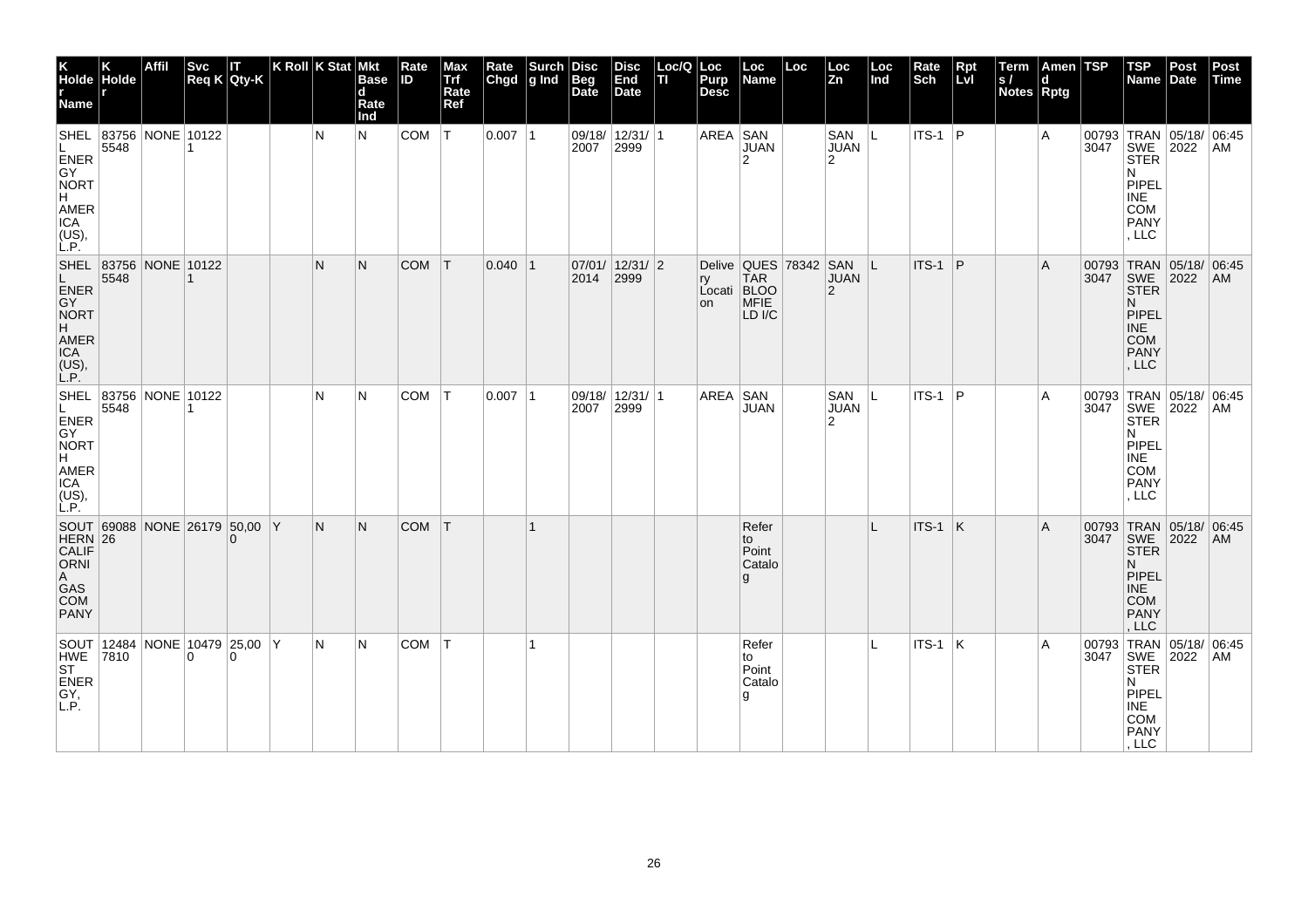| K<br>Holde Holde<br><b>Name</b>                                                            |    | Affil | <b>Svc</b>     | IT<br>$Req K$ Qty-K                       |     | K Roll K Stat Mkt | <b>Base</b><br>$\mathbf d$<br>Rate<br>Ind | Rate<br><b>ID</b> | Max<br>Trf<br>Rate<br>Ref | Rate<br>Chgd | Surch<br>g Ind Beg | <b>Disc</b> | <b>Disc</b><br>End<br>Date | Loc/Q Loc<br>TL | Purp<br><b>Desc</b>     | Loc<br>Name                             | Loc      | Loc<br>Zn          | Loc<br>lnd | Rate<br>Sch | Rpt<br>Lvl | Term<br> s <br>Notes Rptg | Amen TSP<br>d |      | $ $ TSP<br>Name                                                                                                              | Post<br>Date | Post<br>Time |
|--------------------------------------------------------------------------------------------|----|-------|----------------|-------------------------------------------|-----|-------------------|-------------------------------------------|-------------------|---------------------------|--------------|--------------------|-------------|----------------------------|-----------------|-------------------------|-----------------------------------------|----------|--------------------|------------|-------------|------------|---------------------------|---------------|------|------------------------------------------------------------------------------------------------------------------------------|--------------|--------------|
| <b>HWE</b><br>ST<br>GAS<br>CORP<br><b>ORAT</b><br><b>ION</b>                               | 17 |       |                | SOUT 69709 NONE 10213 75,00 Y<br>$\Omega$ |     | IN.               | N.                                        | $COM$ $T$         |                           |              | $\vert$ 1          |             |                            |                 |                         | Refer<br>to<br>Point<br>Catalo<br>g     |          |                    | L          | $ITS-1$ K   |            |                           | Α             |      | 00793 TRAN 05/18/ 06:45<br>3047 SWE 2022 AM<br><b>STER</b><br>N.<br>PIPEL<br><b>INE</b><br><b>COM</b><br><b>PANY</b><br>LLC  |              |              |
| HWE<br>ST<br>GAS<br>CORP<br><b>ORAT</b><br><b>ION</b>                                      | 17 |       | $\Omega$       | SOUT 69709 NONE 10246 50,00 Y<br>$\Omega$ |     | N                 | IN.                                       | COM               | ΙT                        |              | -1                 |             |                            |                 |                         | Refer<br>to<br>Point<br>Catalo<br>g     |          |                    | L          | $ITS-2$ $K$ |            |                           | A             | 3047 | 00793 TRAN 05/18/ 06:45<br>SWE 2022<br><b>STER</b><br>N<br>PIPEL<br><b>INE</b><br>COM<br><b>PANY</b><br>, LLC                |              | AM           |
| HWE<br>ST<br>GAS<br>CORP<br>ORAT<br><b>ION</b>                                             | 17 |       | $\overline{4}$ | SOUT 69709 NONE 10250 30,00 Y<br>$\Omega$ |     | IN.               | N.                                        | <b>COM</b>        | ΙT                        |              |                    |             |                            |                 |                         | Refer<br>to<br>Point<br>Catalo<br>g     |          |                    | L          | PNR         | ΙK         |                           | Α             | 3047 | 00793 TRAN 05/18/ 06:45<br>SWE 2022<br><b>STER</b><br>N.<br><b>PIPEL</b><br><b>INE</b><br><b>COM</b><br><b>PANY</b><br>. LLC |              | <b>AM</b>    |
| SOUT 69709 NONE 10439 0<br>HWE<br>ST<br>GAS<br>TRAN<br>SION<br>SION<br>COM<br><b>PANY</b>  | 17 |       | 5              |                                           | lY. | N                 | IN.                                       | <b>COM</b>        | ١T                        |              |                    |             |                            |                 |                         |                                         |          |                    | L          | <b>HPS</b>  | K          |                           | A             | 3047 | 00793 TRAN 05/18/ 06:45<br>SWE 2022<br><b>STER</b><br>N<br>PIPEL<br><b>INE</b><br>COM<br><b>PANY</b><br>LLC                  |              | ∣AM          |
| SOUT 69709 NONE 10439<br>HWE 17<br>ST<br>GAS<br>TRAN<br>SMIS<br>SION<br>COM<br><b>PANY</b> |    |       |                |                                           |     | N                 | N.                                        | <b>COM</b>        | $\top$                    | $0.250$  1   |                    | 2021 2026   | 11/01/10/31/2              |                 | Delive TW/S<br>ry<br>on | <b>GTC</b><br>Locati MOJA<br>VE<br>DEL. | 78003 W. | <b>THOR</b><br>EAU | L          | <b>HPS</b>  | P          |                           | A             | 3047 | 00793 TRAN 05/18/ 06:45<br>SWE 2022<br><b>STER</b><br>N.<br>PIPEL<br><b>INE</b><br>COM<br>PANY<br>, LLC                      |              | AM           |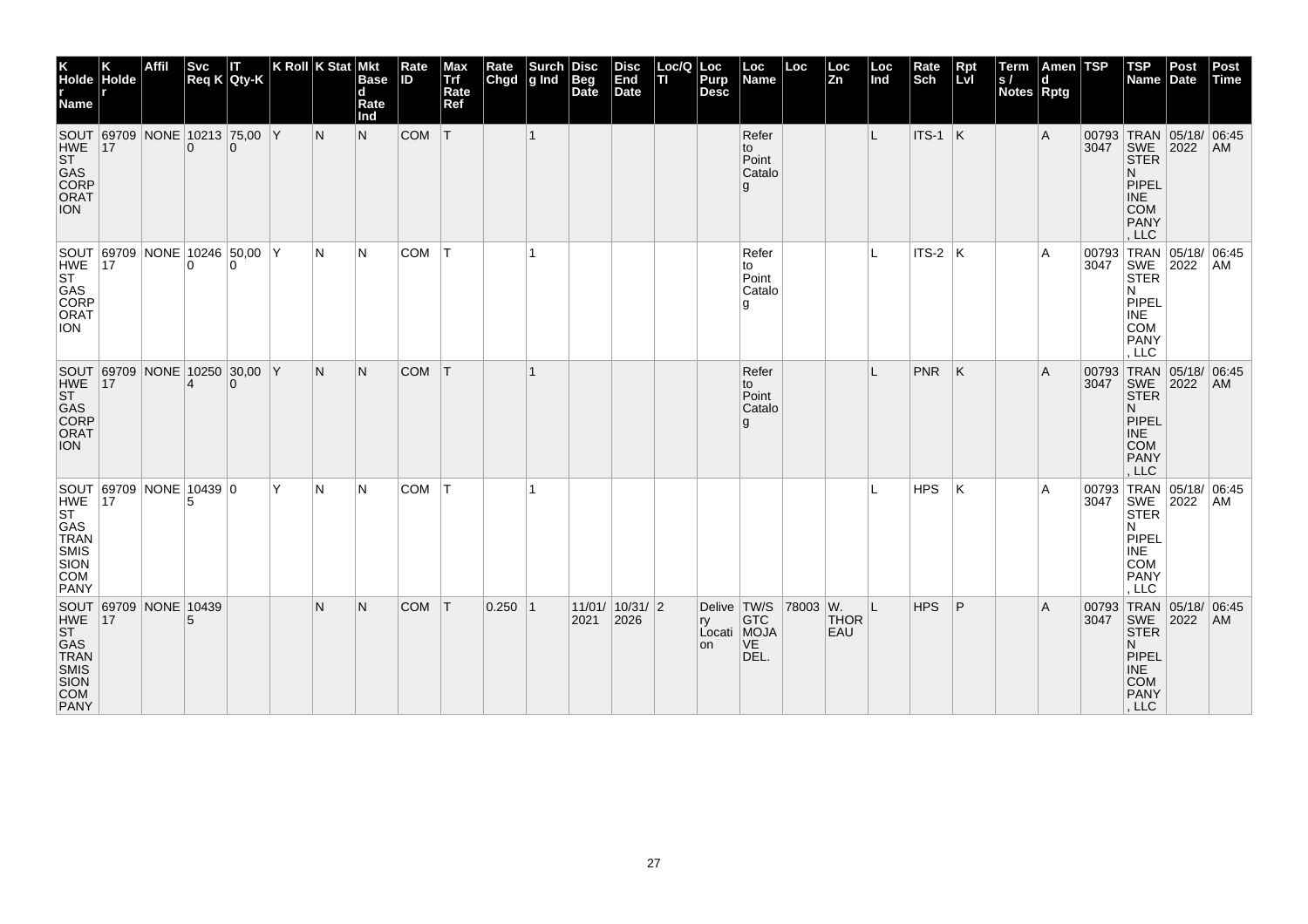| K<br>Holde Holde<br>r<br>Name                                                 |     | <b>Affil</b>                            | <b>Svc</b>     | IΤ<br>Req K Qty-K | $ K$ Roll $ K$ Stat $ M$ kt |     | <b>Base</b><br>d<br>Rate<br>Ind | Rate<br><b>ID</b> | Max<br>Trf<br>Rate<br>Ref | <b>Rate</b><br>Chgd | <b>Surch</b><br>g Ind | Disc<br><b>Beg</b><br>Date | <b>Disc</b><br>End<br>Date | Loc/Q Loc<br>lτι | Purp<br><b>Desc</b> | Loc<br>Name                                        | Loc | Loc<br>Zn                            | Loc<br>Ind | Rate<br>Sch | Rpt<br>Lvl | Term<br> s <br><b>Notes Rptg</b> | Amen TSP<br>d |      | $ $ TSP<br>Name                                                                                                            | Post<br>Date | Post<br>Time |
|-------------------------------------------------------------------------------|-----|-----------------------------------------|----------------|-------------------|-----------------------------|-----|---------------------------------|-------------------|---------------------------|---------------------|-----------------------|----------------------------|----------------------------|------------------|---------------------|----------------------------------------------------|-----|--------------------------------------|------------|-------------|------------|----------------------------------|---------------|------|----------------------------------------------------------------------------------------------------------------------------|--------------|--------------|
| HWE<br>ST<br>GAS<br>TRAN<br>SULS<br>SMIS<br>SION<br>COM<br><b>PANY</b>        | 17  | SOUT 69709 NONE 10439                   |                |                   |                             | N   | N                               | COM               | T                         | $0.300$  1          |                       | 2018                       | 04/01/ 12/31/ 2<br>2999    |                  | on                  | Delive TW/S<br>ry GTC<br>Locati MOJA<br>VE<br>DEL. |     | $ 78003 W.$  L<br><b>THOR</b><br>EAU |            | HPS         | ∣P         |                                  | A             |      | 00793 TRAN 05/18/ 06:45<br>3047 SWE 2022 AM<br><b>STER</b><br>N<br>PIPEL<br><b>INE</b><br><b>COM</b><br><b>PANY</b><br>LLC |              |              |
| HWE $ 13$<br>STER<br>N<br><b>PUBLI</b><br>$\mathsf{C}^-$<br>SERV<br>ICE<br>CO |     | SOUT 73697 NONE 10141 50,00 Y           | $\overline{0}$ | $\Omega$          |                             | N   | N.                              | <b>COM</b>        | T                         |                     | $\mathbf{1}$          |                            |                            |                  |                     | Refer<br>to<br>Point<br>Catalo<br>g                |     |                                      | L          | $ITS-1$ K   |            |                                  | A             | 3047 | 00793 TRAN 05/18/ 06:45<br>SWE 2022<br><b>STER</b><br>N.<br>PIPEL<br><b>INE</b><br><b>COM</b><br><b>PANY</b><br>, LLC      |              | AM           |
| HWE 13<br>N<br>PUBLI<br>C<br><b>SERV</b><br>ICE<br><b>CO</b>                  |     | SOUT 73697 NONE 10170 40,00 Y           |                | $\Omega$          |                             | IN. | N                               | COM               | $\top$                    |                     | 1                     |                            |                            |                  |                     | Refer<br>to<br>Point<br>Catalo<br>g                |     |                                      | L          | PNR         | ΙK         |                                  | A             | 3047 | 00793 TRAN 05/18/ 06:45<br>SWE 2022<br><b>STER</b><br>N<br>PIPEL<br><b>INE</b><br><b>COM</b><br><b>PANY</b><br>LLC         |              | AM           |
| K<br>ENER<br>GY<br>GAS,<br><b>LLC</b>                                         | 607 | SPAR   16200   NONE   10129   20,00   Y |                | $\Omega$          |                             | N.  | N.                              | COM               | T                         |                     |                       |                            |                            |                  |                     | Refer<br>to<br>Point<br>Catalo<br>g                |     |                                      | L          | ITS-1 K     |            |                                  | A             | 3047 | 00793 TRAN 05/18/ 06:45<br>SWE 2022<br><b>STER</b><br>N.<br>PIPEL<br><b>INE</b><br><b>COM</b><br><b>PANY</b><br>, LLC      |              | AM           |
| SPIR 18877 NONE 10468 10,00 Y<br>MARK<br>G,<br>INC.                           |     |                                         |                |                   |                             | IN. | N                               | COM               | T                         |                     |                       |                            |                            |                  |                     | Refer<br>to<br>Point<br>Catalo<br>l g              |     |                                      |            | $ITS-1$ K   |            |                                  | A             |      | 00793 TRAN 05/18/ 06:45<br>3047 SWE 2022 AM<br><b>STER</b><br>N<br>PIPEL<br>INE<br>COM<br>PANY<br>, LLC                    |              |              |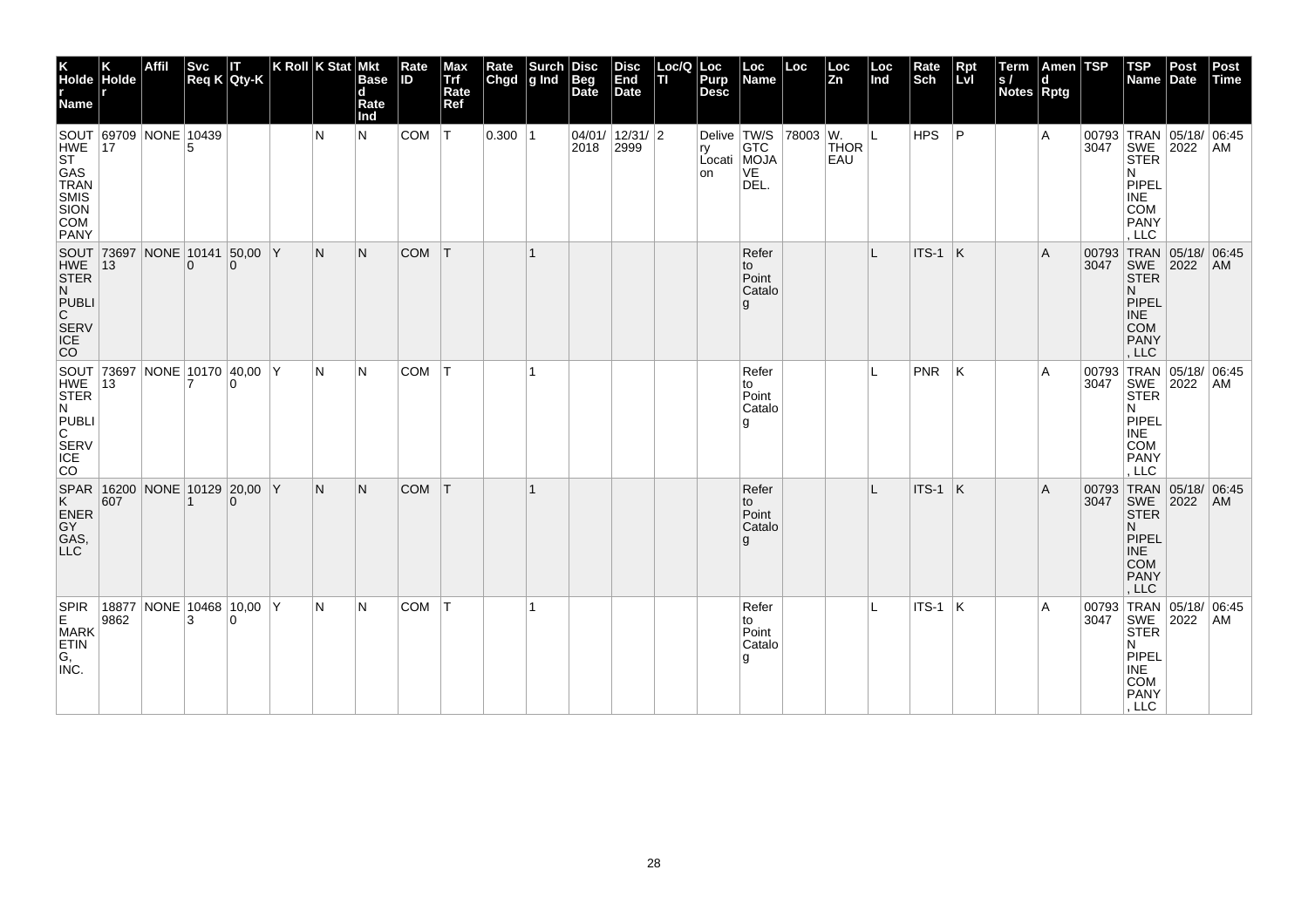| K<br>Holde Holde<br>Name                       |                          | <b>Affil</b> |                | Svc  IT<br> Req K Qty-K                   |   | K Roll $K$ Stat Mkt | <b>Base</b><br>d<br>Rate<br>Ind | Rate<br><b>ID</b> | Max<br>Trf<br>Rate<br>Ref | Rate | Surch<br>Chgd g Ind Beg<br>Date | Disc | <b>Disc</b><br>End<br>Date | Loc/Q<br>TI.   | Loc<br>Purp<br><b>Desc</b> | Loc<br>Name                                      | Loc | Loc<br>Zn  | Loc<br>Ind | Rate<br>Sch | Rpt<br>LvI | Term<br> s <br>Notes Rptg | ∣Amen ∣TSP<br>d |      | TSP<br>Name Date                                                                                   | Post                                        | Post<br>Time |
|------------------------------------------------|--------------------------|--------------|----------------|-------------------------------------------|---|---------------------|---------------------------------|-------------------|---------------------------|------|---------------------------------|------|----------------------------|----------------|----------------------------|--------------------------------------------------|-----|------------|------------|-------------|------------|---------------------------|-----------------|------|----------------------------------------------------------------------------------------------------|---------------------------------------------|--------------|
| SPIR<br>E<br><b>MARK</b><br>ETIN<br>G,<br>INC. | 9862                     |              | 3              | 18877 NONE 10509 10,00 Y<br>$\Omega$      |   | IN.                 | N.                              | COM T             |                           |      | $\vert$ 1                       |      |                            |                |                            | Refer<br>to<br>Point<br>Catalo<br>g              |     |            | L.         | $PNR$ $K$   |            |                           | A               |      | 3047   SWE   2022<br><b>STER</b><br>N<br>PIPEL<br><b>INE</b><br><b>COM</b><br><b>PANY</b><br>, LLC | 00793 TRAN 05/18/ 06:45                     | AM           |
| LIGH 564<br> T <br><b>ENER</b><br>GY<br>LLC    |                          |              | 1              | SPOT 79978 NONE 10487 10,00 Y<br>$\Omega$ |   | N                   | IN.                             | <b>COM</b>        | т                         |      | -1                              |      |                            |                |                            | Refer<br>to<br>Point<br>Catalo<br>g              |     |            | L          | ITS-1       | ΙK.        |                           | A               |      | <b>STER</b><br>N.<br>PIPEL<br><b>INE</b><br><b>COM</b><br>PANY<br>, LLC                            | 00793 TRAN 05/18/ 06:45<br>3047 SWE 2022 AM |              |
| <b>SRP</b>                                     | 87                       |              | 9              | 90114 NONE 10245 50,00 Y<br>$\mathbf{0}$  |   | IN.                 | N.                              | COM T             |                           |      | $\mathbf 1$                     |      |                            |                |                            | Refer<br>to<br>Point<br>Catalo<br>g              |     |            | L          | ITS-2 K     |            |                           | A               | 3047 | SWE 2022<br><b>STER</b><br>N<br>PIPEL<br><b>INE</b><br><b>COM</b><br><b>PANY</b><br>, LLC          | 00793 TRAN 05/18/ 06:45                     | AM           |
| <b>SRP</b>                                     | 90114 NONE 10416 0<br>87 |              | Δ              |                                           | Y | N                   | IN.                             | <b>COM</b>        |                           |      |                                 |      |                            |                |                            |                                                  |     |            | IL.        | HPS         | ΙK         |                           | A               | 3047 | SWE<br><b>STER</b><br>N<br>PIPEL<br><b>INE</b><br><b>COM</b><br><b>PANY</b><br>, LLC               | 00793 TRAN 05/18/ 06:45<br>2022             | AM           |
| <b>SRP</b>                                     | 90114 NONE 10416<br>87   |              | $\overline{4}$ |                                           |   | N                   | N                               | <b>COM</b>        | ΙT                        |      |                                 |      |                            | $\overline{2}$ | ry<br>Locati BASI<br>on    | Delive DESE 78491 PHOE L<br>RT<br>N<br>PLAN<br>T |     | <b>NIX</b> |            | HPS         | P          |                           | A               |      | <b>STER</b><br>N<br>PIPEL<br><b>INE</b><br><b>COM</b><br>PANY<br>, LLC                             | 00793 TRAN 05/18/ 06:45<br>3047 SWE 2022 AM |              |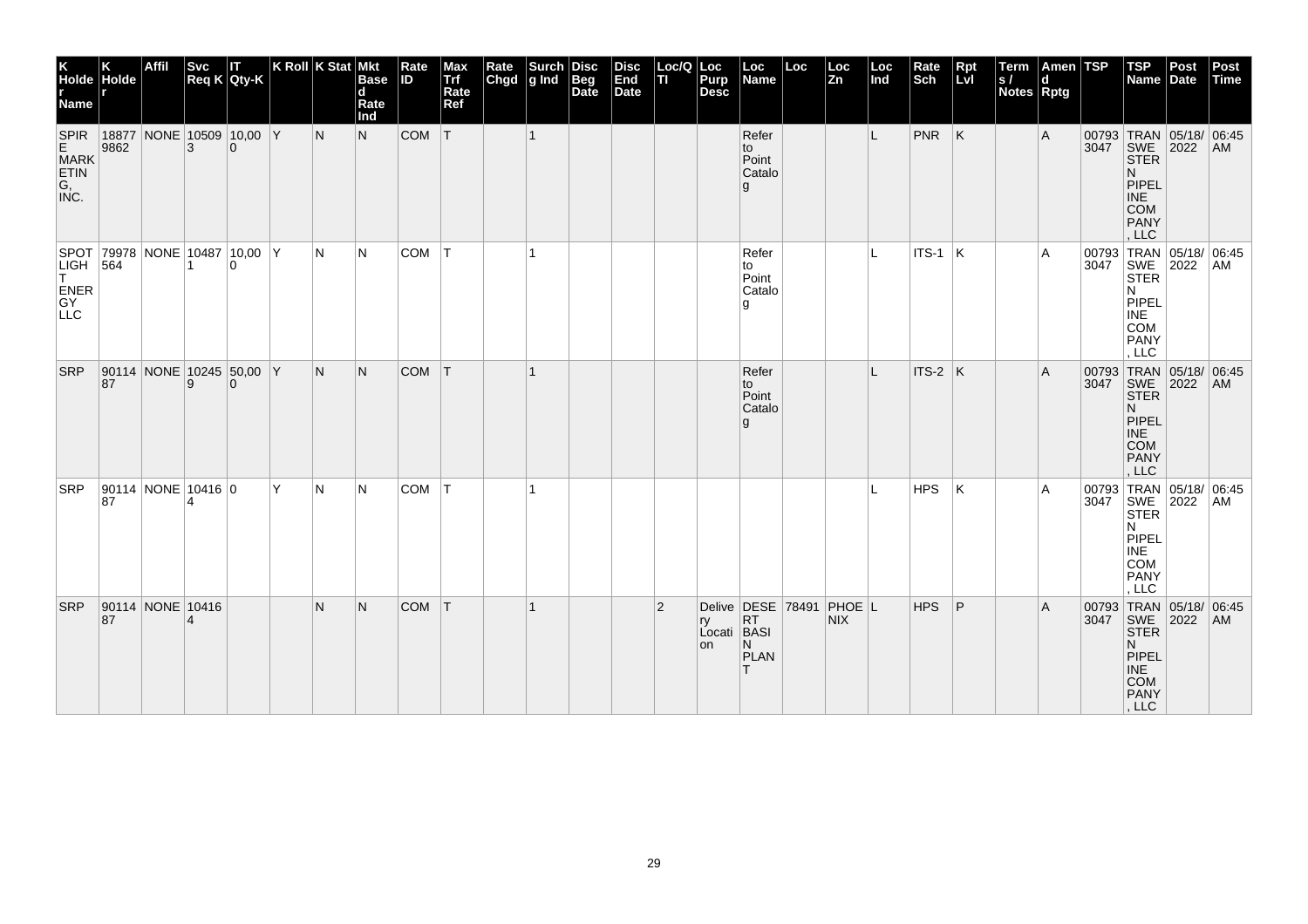| Holde Holde<br>Name      | Κ                                         | Affil |          | Svc IT<br>Req K Qty-K |   | $ K$ Roll $ K$ Stat Mkt | <b>Base</b><br>$\mathbf d$<br>Rate<br>Ind | Rate<br><b>ID</b> | Max<br>Trf<br>Rate<br>Ref | Rate<br>Chgd g Ind Beg<br>Date | $ \textsf{Surch} $ | Disc | <b>Disc</b><br>End<br>Date | $Loc/Q$ $Loc$<br>TL | Purp<br>Desc                                  | Loc<br>Name                         | Loc                      | $\frac{\text{Loc}}{\text{Zn}}$ | Loc<br>Ind   | Rate<br>Sch | Rpt<br>Lvl | Term<br>ls/<br><b>Notes Rptg</b> | Amen TSP<br>$\mathbf d$ |      | <b>TSP</b><br>Name Date                                                                                        | Post | Post<br>Time |
|--------------------------|-------------------------------------------|-------|----------|-----------------------|---|-------------------------|-------------------------------------------|-------------------|---------------------------|--------------------------------|--------------------|------|----------------------------|---------------------|-----------------------------------------------|-------------------------------------|--------------------------|--------------------------------|--------------|-------------|------------|----------------------------------|-------------------------|------|----------------------------------------------------------------------------------------------------------------|------|--------------|
| <b>SRP</b>               | 90114 NONE 10416<br>87                    |       | 4        |                       |   | N                       | N.                                        | COM   T           |                           |                                |                    |      |                            | $\overline{2}$      | Delive SRP<br>ry<br>Locati QUIT<br>on         | <b>MES</b><br>E                     |                          | 79040 PHOE L<br>NIX.           |              | <b>HPS</b>  | ∣P         |                                  | Α                       |      | 00793 TRAN 05/18/ 06:45<br>3047 SWE 2022 AM<br>STER<br>N<br>PIPEL<br><b>INE</b><br><b>COM</b><br>PANY<br>, LLC |      |              |
| <b>SRP</b>               | 90114 NONE 10416<br>87                    |       | 4        |                       |   | N                       | N.                                        | <b>COM</b>        | T                         |                                | $\mathbf 1$        |      |                            | $\overline{2}$      | ry<br>Locati PLAN<br><b>on</b>                | <b>IDGE</b><br>IT.                  | Delive COOL 79003 PHOE L | NIX.                           |              | <b>HPS</b>  | P          |                                  | Α                       |      | 00793 TRAN 05/18/ 06:45<br>3047 SWE 2022 AM<br><b>STER</b><br>N.<br>PIPEL<br><b>INE</b><br>COM<br>PANY<br>LLC  |      |              |
| SRP                      | 90114 NONE 10455 0<br>87                  |       | $\Omega$ |                       | Y | N                       | IN.                                       | COM   T           |                           |                                |                    |      |                            |                     |                                               |                                     |                          |                                | $\mathbf{L}$ | <b>HPS</b>  | K          |                                  | Α                       | 3047 | 00793 TRAN 05/18/ 06:45<br>SWE<br><b>STER</b><br>N<br>PIPEL<br>INE<br>COM<br>PANY<br>LLC                       | 2022 | AM           |
| <b>SRP</b>               | 90114 NONE 10455<br>87                    |       | $\Omega$ |                       |   | N                       | N.                                        | COM T             |                           | 0.300 1                        |                    | 2017 | 12/01/ 12/31/ 2<br>2999    |                     | Delive GILA<br>ry<br>Locati $ R$<br><b>on</b> | <b>RIVE</b><br><b>PLAN</b><br>T.    |                          | 78480 PHOE L<br>NIX.           |              | HPS         | P          |                                  | A                       | 3047 | 00793 TRAN 05/18/ 06:45<br>SWE<br><b>STER</b><br>N.<br>PIPEL<br>INE<br>COM<br><b>PANY</b><br>LLC               | 2022 | AM           |
| E OF<br><b>TEXA</b><br>S | STAT   93306   NONE   20939   200<br>4164 |       |          |                       | Y | N                       | IN.                                       | $COM$ $T$         |                           |                                |                    |      |                            |                     |                                               | Refer<br>to<br>Point<br>Catalo<br>g |                          |                                | L            | $ITS-1$ $K$ |            |                                  | Α                       |      | 00793 TRAN 05/18/ 06:45<br>3047 SWE 2022 AM<br><b>STER</b><br>N<br>PIPEL<br><b>INE</b><br>COM<br>PANY<br>, LLC |      |              |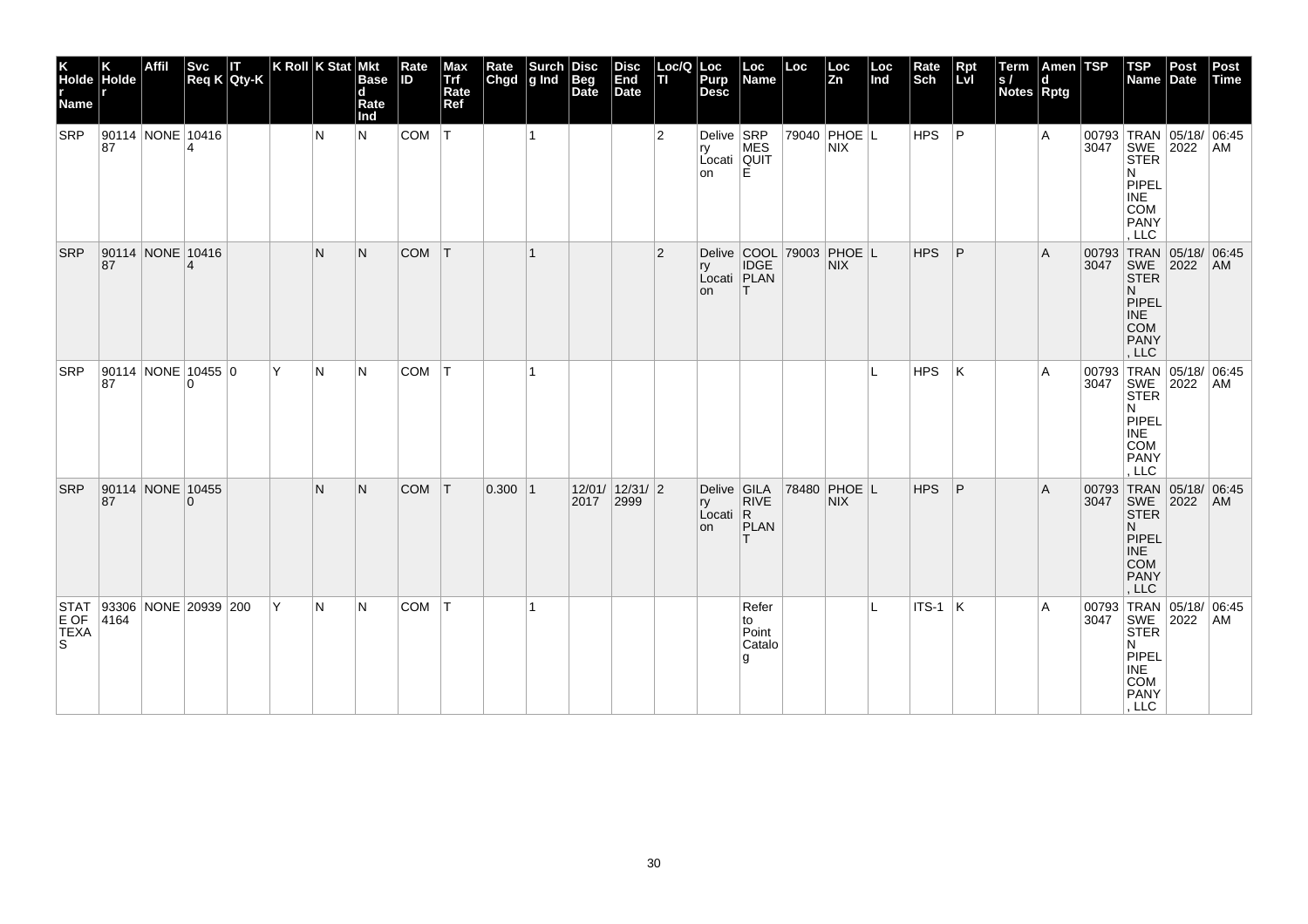| K<br>Holde Holde<br>r<br>Name r                                                     |                  | Affil                         | <b>Svc</b>     | IT.<br>Req K Qty-K             | $ K$ Roll $ K$ Stat $ M$ kt |     | <b>Base</b><br>d<br>Rate<br>Ind | Rate<br><b>ID</b> | Max<br>Trf<br>Rate<br>Ref | Rate<br>Chgd | $\left \begin{array}{c}\text{Such}\\ \text{g Ind}\end{array}\right $ | Disc<br>Beg<br>Date | <b>Disc</b><br>End<br>Date | Loc/Q Loc<br>п | Purp<br><b>Desc</b> | Loc<br>Name                         | Loc | Loc<br>Zn | Loc<br>Ind | Rate<br>Sch     | Rpt<br>Lvl | Term<br>S/<br><b>Notes Rptg</b> | Amen TSP<br>d |               | $ $ TSP<br>Name Date                                                                                                         | Post | Post<br>Time |
|-------------------------------------------------------------------------------------|------------------|-------------------------------|----------------|--------------------------------|-----------------------------|-----|---------------------------------|-------------------|---------------------------|--------------|----------------------------------------------------------------------|---------------------|----------------------------|----------------|---------------------|-------------------------------------|-----|-----------|------------|-----------------|------------|---------------------------------|---------------|---------------|------------------------------------------------------------------------------------------------------------------------------|------|--------------|
| <b>SUM</b><br>MIT<br>ENER<br>GY,<br>LLC                                             | 9586             | 15985 NONE 10522 75,00 Y      | 6              | $\Omega$                       |                             | N   | N                               | COM               | T                         |              | $\mathbf{1}$                                                         |                     |                            |                |                     | Refer<br>to<br>Point<br>Catalo<br>g |     |           | L.         | $ITS-1$ K       |            |                                 | Α             |               | 00793 TRAN 05/18/ 06:45<br>3047 SWE 2022 AM<br><b>STER</b><br>N.<br>PIPEL<br><b>INE</b><br><b>COM</b><br><b>PANY</b><br>LLC  |      |              |
| SYM 83861<br>METR 1739<br>Y.<br>ENER<br>GY<br>SOLU<br>TION<br>S <sub>1</sub><br>LLC |                  |                               | 3              | NONE 10436 20,00 Y<br>$\Omega$ |                             | N   | N                               | COM               | IT.                       |              | $\mathbf{1}$                                                         |                     |                            |                |                     | Refer<br>to<br>Point<br>Catalo<br>g |     |           | L          | ITS-1           | ΙK.        |                                 | Α             | 00793<br>3047 | TRAN 05/18/ 06:45<br>SWE 2022<br>N<br>PIPEL<br>INE<br><b>COM</b><br><b>PANY</b><br>LLC                                       |      | AM           |
| it a<br>Midstr<br>eam<br>Marke<br>ting<br>LLC                                       | 284              | Summ 81221 NONE 10482 60,00 Y | $\overline{4}$ | $\Omega$                       |                             | IN. | N.                              | <b>COM</b>        | T                         |              |                                                                      |                     |                            |                |                     | Refer<br>to<br>Point<br>Catalo<br>g |     |           |            | ITS-1 K         |            |                                 | A             | 3047          | 00793 TRAN 05/18/ 06:45<br>SWE 2022<br><b>STER</b><br>N.<br>PIPEL<br>INE<br><b>COM</b><br>PANY<br>, LLC                      |      | AM           |
| TALE 47414 NONE 10006 7,500 Y<br>N<br>ENER<br>GY<br>MARK<br>ETIN<br>G,<br>LLC       | 524              |                               | 0              |                                |                             | IN. | N                               | COM               | T                         |              |                                                                      |                     |                            |                |                     | Refer<br>to<br>Point<br>Catalo<br>g |     |           | IL.        | $ $ ITS-1 $ $ K |            |                                 | A             |               | 00793 TRAN 05/18/ 06:45<br>3047 SWE 2022 AM<br><b>STER</b><br>N<br>PIPEL<br><b>INE</b><br><b>COM</b><br><b>PANY</b><br>, LLC |      |              |
| A<br>DELA<br>WAR<br>E LLC                                                           | $\overline{991}$ | TARG 80377 NONE 10486 10,00 Y | 6              | $\Omega$                       |                             | IN. | N.                              | COM               | T                         |              |                                                                      |                     |                            |                |                     | Refer<br>to<br>Point<br>Catalo<br>g |     |           |            | $ITS-1$ K       |            |                                 | A             |               | 00793 TRAN 05/18/ 06:45<br>3047 SWE 2022 AM<br><b>STER</b><br>N.<br>PIPEL<br><b>INE</b><br><b>COM</b><br>PANY<br>, LLC       |      |              |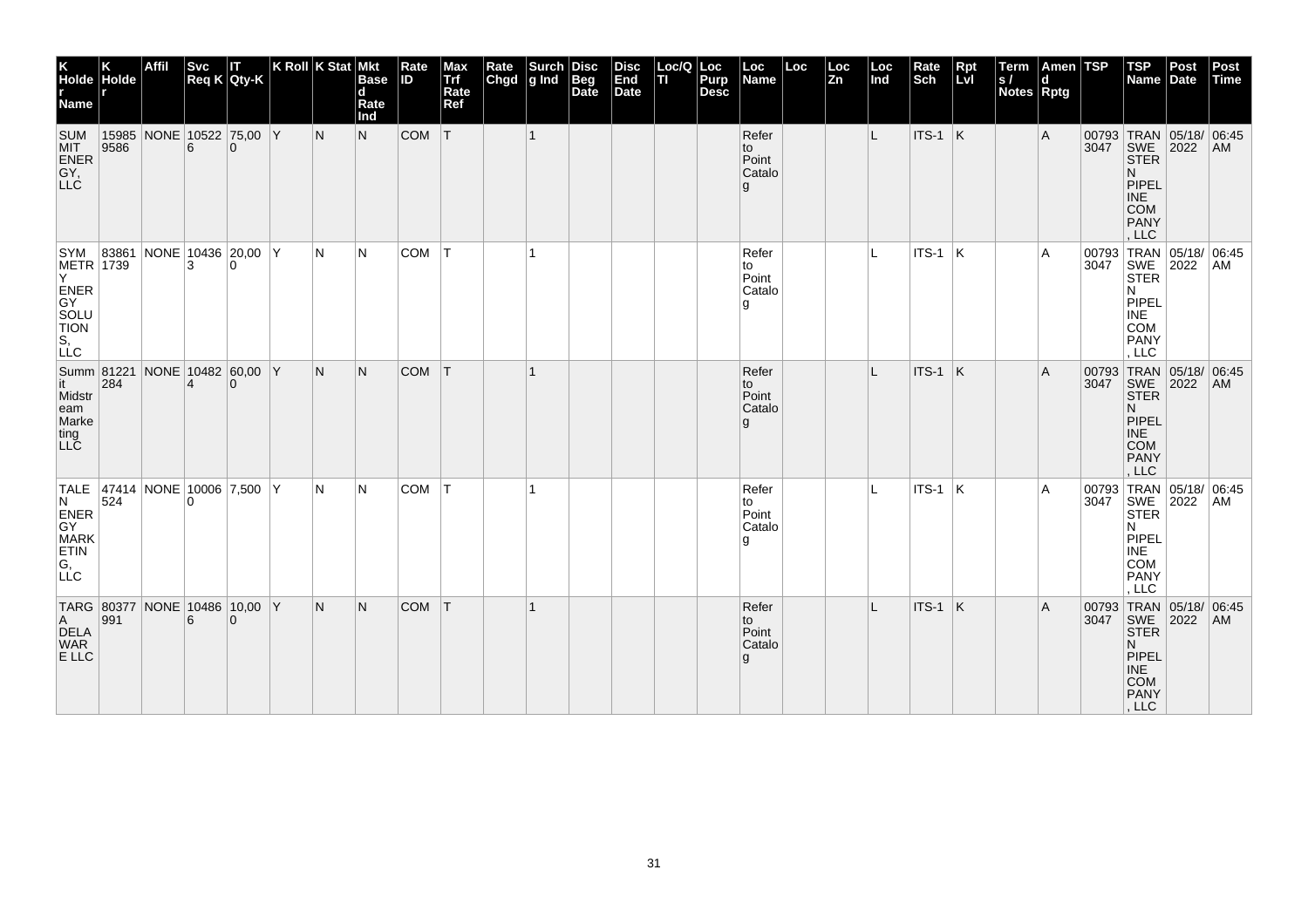| K<br>Holde Holde<br><b>Name</b>                                      |      | Affil |                | Svc<br>Req K Qty-K                        | K Roll K Stat Mkt | <b>Base</b><br>d<br>Rate<br>Ind | Rate<br><b>ID</b> | Max<br>Trf<br>Rate<br>Ref | Rate Surch   | Disc<br>Beg<br>Date | <b>Disc</b><br>End<br>Date | Loc/Q<br>TI | Loc<br>Purp<br><b>Desc</b> | Loc<br>Name                           | Loc | Loc<br>Zn | Loc<br>Ind   | Rate<br>Sch | Rpt<br>LvI              | Term<br>S/<br>Notes Rptg | Amen TSP<br>d |               | $ $ TSP<br>Name                                                                                                            | Post<br>Date | Post<br>Time |
|----------------------------------------------------------------------|------|-------|----------------|-------------------------------------------|-------------------|---------------------------------|-------------------|---------------------------|--------------|---------------------|----------------------------|-------------|----------------------------|---------------------------------------|-----|-----------|--------------|-------------|-------------------------|--------------------------|---------------|---------------|----------------------------------------------------------------------------------------------------------------------------|--------------|--------------|
| $\mathsf{A}$<br>GAS<br><b>MARK</b><br><b>ETIN</b><br><b>G LLC</b>    | 6290 |       |                | TARG 61094 NONE 10402 80,00 Y<br>$\Omega$ | IN.               | IN.                             | <b>COM</b>        | T                         | $\mathbf{1}$ |                     |                            |             |                            | Refer<br>to<br>Point<br>Catalo<br>g   |     |           | L.           | $ITS-1$ K   |                         |                          | Α             |               | 00793 TRAN 05/18/ 06:45<br>3047 SWE 2022 AM<br><b>STER</b><br>N<br>PIPEL<br><b>INE</b><br><b>COM</b><br><b>PANY</b><br>LLC |              |              |
| TENA 62424<br>SKA<br>MARK<br><b>ETIN</b><br>G<br>VENT<br><b>URES</b> | 0628 |       |                | NONE 27102 100,0 Y<br>00                  | A                 | N.                              | <b>COM</b>        | T                         | $\mathbf{1}$ |                     |                            |             |                            | Refer<br>to<br>Point<br>Catalo<br>g   |     |           | L            | ITS-1       | $\overline{\mathsf{K}}$ |                          | A             | 00793<br>3047 | TRAN 05/18/ 06:45<br>SWE 2022<br><b>STER</b><br>N.<br>PIPEL<br><b>INE</b><br><b>COM</b><br><b>PANY</b><br>LLC              |              | AM           |
| SKA<br>MARK<br>ETIN<br>G<br>VENT<br><b>URES</b>                      | 0628 |       | $\overline{2}$ | TENA 62424 NONE 10304 50,00 Y<br>$\Omega$ | N                 | IN.                             | <b>COM</b>        | ١T                        |              |                     |                            |             |                            | Refer<br>to<br>Point<br>Catalo<br>۱g  |     |           |              | $ITS-2$ K   |                         |                          | A             | 3047          | 00793 TRAN 05/18/ 06:45<br>SWE<br><b>STER</b><br>N<br>PIPEL<br><b>INE</b><br><b>COM</b><br>PANY<br>LLC                     | 2022         | AM           |
| VENT<br>URES                                                         |      |       | 6              | NONE 10453 5,000 Y                        | IN.               | N.                              | <b>COM</b>        | T                         |              |                     |                            |             |                            | Refer<br>to<br>Point<br>Catalo<br>g   |     |           | $\mathbf{I}$ | <b>PNR</b>  | ΙK                      |                          | A             | 3047          | 00793 TRAN 05/18/ 06:45<br>SWE<br><b>STER</b><br>N.<br>PIPEL<br><b>INE</b><br><b>COM</b><br><b>PANY</b><br>, LLC           | 2022         | AM           |
| <b>TIGE</b><br>R<br>NATU<br>RAL<br>GAS,<br>INC.                      | 4819 |       | 8              | 78272 NONE 10367 15,00 Y<br>$\mathbf{0}$  | N                 | IN.                             | <b>COM</b>        | İΤ                        |              |                     |                            |             |                            | Refer<br>to<br>Point<br>Catalo<br>l g |     |           |              | $ITS-1$ K   |                         |                          | Α             |               | 00793 TRAN 05/18/ 06:45<br>3047 SWE 2022 AM<br><b>STER</b><br>N<br>PIPEL<br>INE<br>COM<br>PANY<br>, LLC                    |              |              |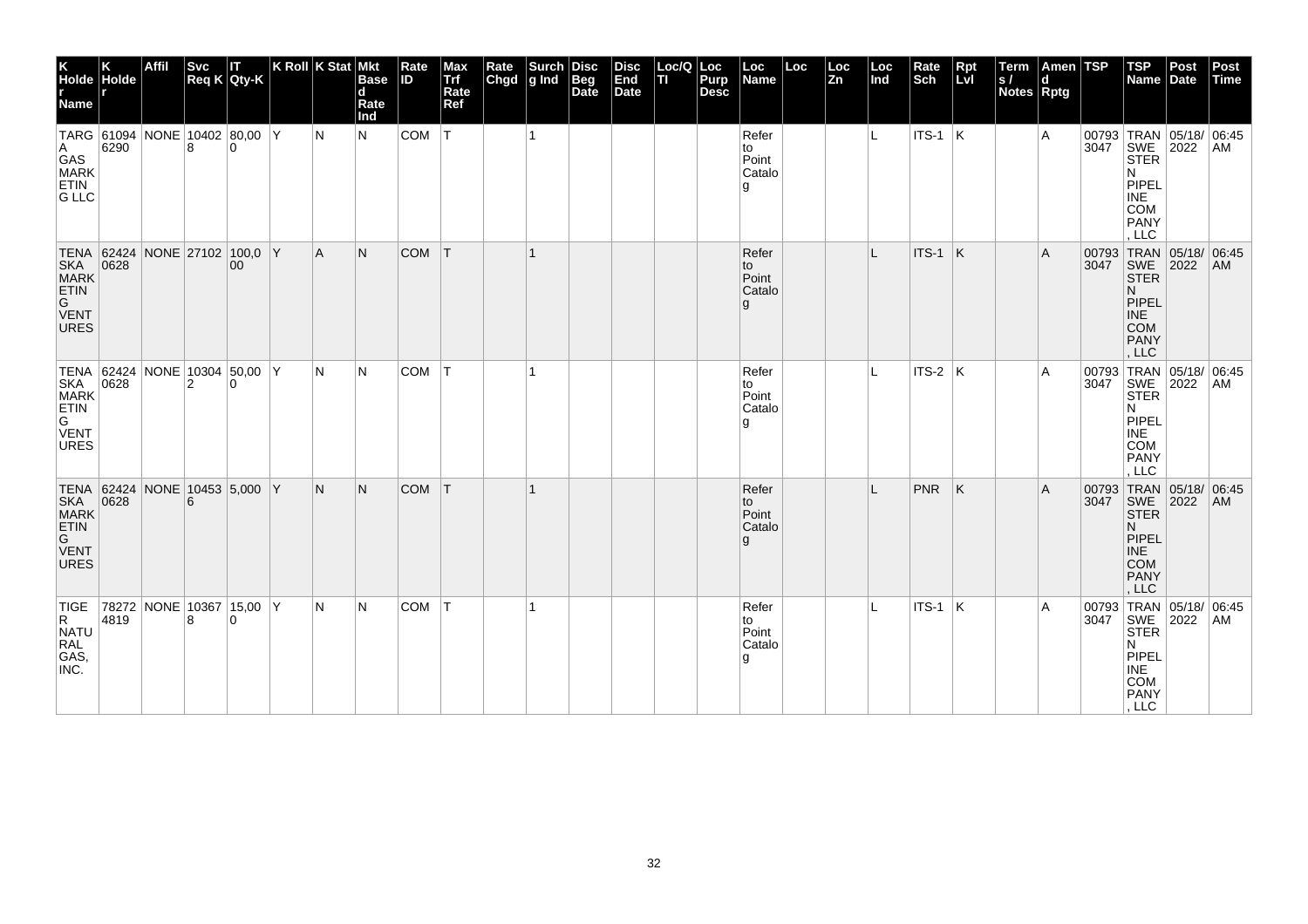| K<br>Holde Holde<br>r<br>Name r                                                                                   |      | <b>Affil</b> | <b>Svc</b> | IT.<br>Req K Qty-K                   |     | K Roll $K$ Stat Mkt | <b>Base</b><br>d<br>Rate<br>Ind | Rate<br><b>ID</b> | Max<br>Trf<br>Rate<br>Ref | Rate<br>Chgd | $\left \begin{array}{c}\text{Such}\\ \text{g Ind}\end{array}\right $ | <b>Disc</b><br>Beg<br>Date | <b>Disc</b><br>End<br>Date | Loc/Q Loc<br>ΠI | Purp<br><b>Desc</b> | Loc<br>Name                           | Loc | Loc<br>Zn | Loc<br>Ind | Rate<br>Sch | <b>Rpt</b><br>LvI | $\sqrt{\frac{1}{s}}$<br><b>Notes Rptg</b> | Amen TSP<br>d |      | $ $ TSP<br>Name                                                                                                              | Post<br><b>Date</b> | Post<br><b>Time</b> |
|-------------------------------------------------------------------------------------------------------------------|------|--------------|------------|--------------------------------------|-----|---------------------|---------------------------------|-------------------|---------------------------|--------------|----------------------------------------------------------------------|----------------------------|----------------------------|-----------------|---------------------|---------------------------------------|-----|-----------|------------|-------------|-------------------|-------------------------------------------|---------------|------|------------------------------------------------------------------------------------------------------------------------------|---------------------|---------------------|
| GURA 6522<br>TRAD<br>ING<br>LLC                                                                                   |      |              | 8          | TRAFI 82777 NONE 10364 100,0 Y<br>00 |     | IN.                 | N.                              | <b>COM</b>        | T                         |              | $\overline{1}$                                                       |                            |                            |                 |                     | Refer<br>to<br>Point<br>Catalo<br>g   |     |           | L          | $ITS-1$ K   |                   |                                           | A             | 3047 | 00793 TRAN 05/18/ 06:45<br>SWE 2022<br>STER<br>N.<br>PIPEL<br><b>INE</b><br><b>COM</b><br><b>PANY</b><br>, LLC               |                     | AM                  |
| GURA 6522<br>TRAD<br>ING<br>LLC                                                                                   |      |              | 9          | TRAFI 82777 NONE 10364 100,0 Y<br>00 |     | IN.                 | N                               | COM T             |                           |              | $\mathbf{1}$                                                         |                            |                            |                 |                     | Refer<br>to<br>Point<br>Catalo<br>l g |     |           | IL.        | PNR         | K                 |                                           | A             | 3047 | 00793 TRAN 05/18/ 06:45<br>SWE 2022<br><b>STER</b><br>N<br>PIPEL<br>INE<br><b>COM</b><br><b>PANY</b><br>, LLC                |                     | AM                  |
| TRIST 13139 NONE 10102 610<br>AR<br>PROD<br>SERV<br>CES<br>OF<br><b>TEXA</b><br>S,<br>LP.                         | 9052 |              | 8          |                                      | ΙY. | N                   | N.                              | <b>COM</b>        | T                         |              | $\mathbf{1}$                                                         |                            |                            |                 |                     | Refer<br>to<br>Point<br>Catalo<br>g   |     |           | L          | $ITS-1$ K   |                   |                                           | A             | 3047 | 00793 TRAN 05/18/ 06:45<br>SWE 2022<br>STER<br>N.<br>PIPEL<br><b>INE</b><br><b>COM</b><br><b>PANY</b><br>, LLC               |                     | <b>AM</b>           |
| TRIST 13139 NONE 10102 15,00 Y<br>AR 9052<br>PROD 9052<br>UCER<br>SERV<br>ICES<br>OF<br>TEXA<br>S<br>$S,$<br>L.P. |      |              |            |                                      |     | N                   | N                               | COM               | T                         |              | 1                                                                    |                            |                            |                 |                     | Refer<br>to<br>Point<br>Catalo<br>g   |     |           |            | <b>PNR</b>  | ΙK                |                                           | A             |      | 00793 TRAN 05/18/ 06:45<br>3047 SWE 2022 AM<br><b>STER</b><br>N<br>PIPEL<br><b>INE</b><br><b>COM</b><br><b>PANY</b><br>, LLC |                     |                     |
| TWIN 96517 NONE 10421 10,00 Y<br>EAGL 7889 7 0<br>RESO<br>URCE<br>MANA<br>GEM<br>ENT,<br>LLC <sup>1</sup>         |      |              |            |                                      |     | N.                  | N.                              | <b>COM</b>        | T                         |              |                                                                      |                            |                            |                 |                     | Refer<br>to<br>Point<br>Catalo<br>g   |     |           | IL.        | $ITS-1$ K   |                   |                                           | A             |      | 00793 TRAN 05/18/ 06:45<br>3047 SWE 2022<br><b>STER</b><br>N.<br>PIPEL<br><b>INE</b><br>COM<br>PANY<br>, LLC                 |                     | AM                  |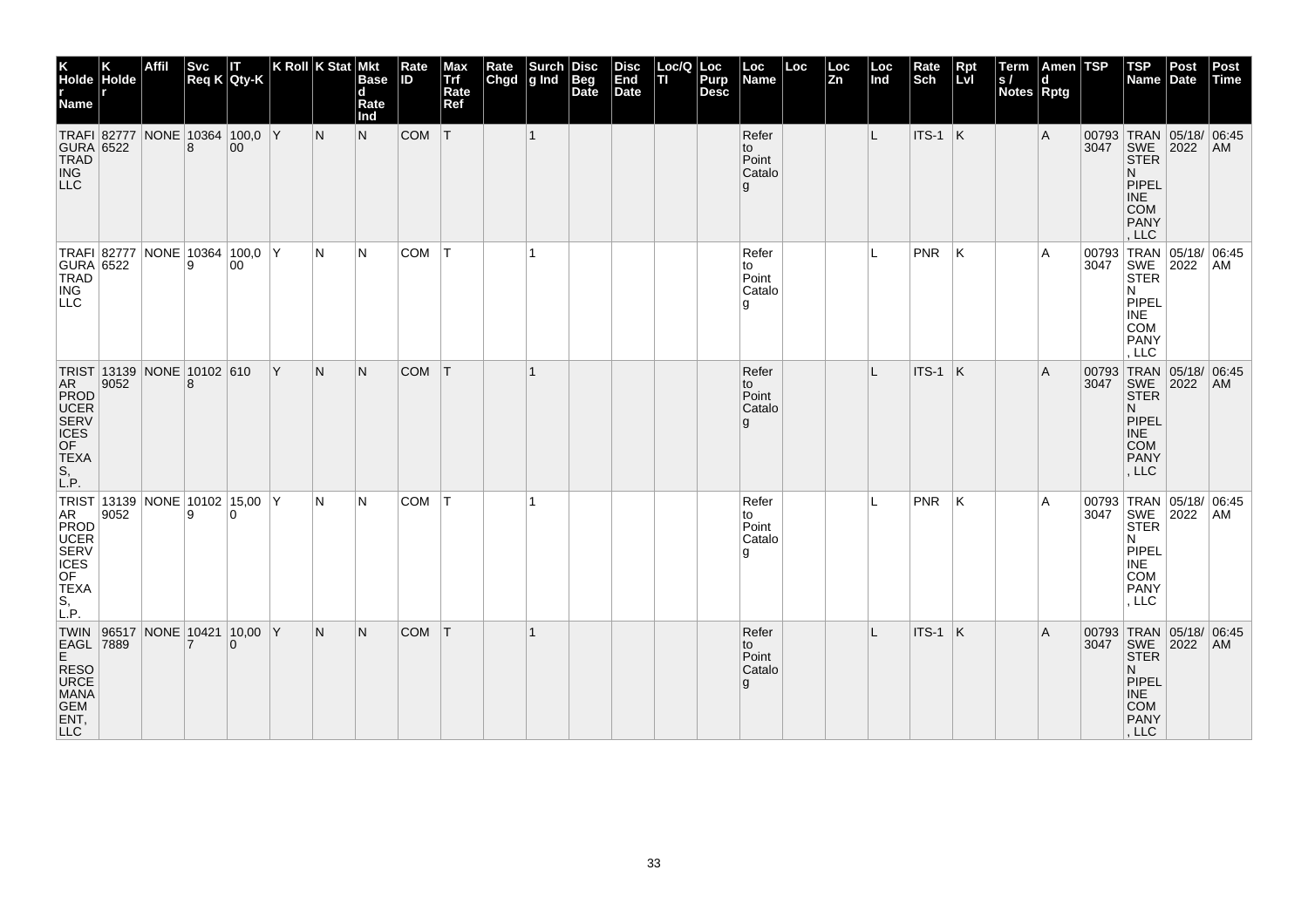| K<br>Holde Holde<br>Name                                                      |      | Affil |                | Svc IT<br>Req K Qty-K                             | K Roll $K$ Stat Mkt | <b>Base</b><br>$\mathbf d$<br>Rate<br>Ind | Rate<br>IID. | Max<br>Trf<br>Rate<br>Ref | Rate<br>Chgd | $\left \begin{array}{c}\text{Such}\\ \text{g Ind}\end{array}\right $ | <b>Disc</b><br> Beq<br>Date | <b>Disc</b><br>End<br>Date | Loc/Q Loc<br>TI | <b>Purp</b><br><b>Desc</b> | Loc<br>Name                           | Loc | Loc<br>Zn | Loc<br>Ind | Rate<br>Sch    | Rpt<br>LvI | Term<br>ls/<br><b>Notes Rptg</b> | Amen TSP<br>d |               | <b>TSP</b><br>Name                                                                                        | Post<br>Date         | Post<br>Time  |
|-------------------------------------------------------------------------------|------|-------|----------------|---------------------------------------------------|---------------------|-------------------------------------------|--------------|---------------------------|--------------|----------------------------------------------------------------------|-----------------------------|----------------------------|-----------------|----------------------------|---------------------------------------|-----|-----------|------------|----------------|------------|----------------------------------|---------------|---------------|-----------------------------------------------------------------------------------------------------------|----------------------|---------------|
| nergie 9980<br>s Gas<br>&<br>Power<br>NA,<br>Inc.                             |      |       | $\Omega$       | TotalE 62005 NONE 10164 50,00 Y<br>$\Omega$       | N                   | N.                                        | COM          | İΤ                        |              | $\mathbf 1$                                                          |                             |                            |                 |                            | Refer<br>to<br>Point<br>Catalo<br>۱g  |     |           | IL.        | <b>ITS-1</b> K |            |                                  | A             | 3047          | 00793 TRAN<br>SWE<br><b>STER</b><br>N<br>PIPEL<br><b>INE</b><br><b>COM</b><br>PANY<br>, LLC               | 05/18/ 06:45<br>2022 | AM            |
| nergie 9980<br>&<br>Power<br>NA,<br>Inc.                                      |      |       | $\overline{2}$ | TotalE 62005 NONE 10260 50,00 Y<br>$\mathbf{0}$   | N                   | N.                                        | COM T        |                           |              |                                                                      |                             |                            |                 |                            | Refer<br>to<br>Point<br>Catalo<br>g   |     |           |            | $ITS-2$ $K$    |            |                                  | A             | 00793<br>3047 | TRAN<br>SWE<br><b>STER</b><br>N<br>PIPEL<br><b>INE</b><br><b>COM</b><br><b>PANY</b><br>, LLC              | 05/18/<br>2022       | 06:45<br>AM   |
| nergie 9980<br>s Găs<br>&<br>Power<br>NA,<br>Inc.                             |      |       | 3              | TotalE 62005   NONE 10260   50,00   Y<br>$\Omega$ | N                   | IN.                                       | <b>COM</b>   |                           |              |                                                                      |                             |                            |                 |                            | Refer<br>to<br>Point<br>Catalo<br>g   |     |           | IL.        | PNR            | ΙK         |                                  | A             | 3047          | 00793 TRAN 05/18/<br>SWE<br><b>STER</b><br>N<br>PIPEL<br><b>INE</b><br><b>COM</b><br><b>PANY</b><br>, LLC | 2022                 | 06:45<br>  AM |
| <b>UNIP</b><br>ER<br>GLOB<br>AL<br>COM<br>MODI<br>TIES<br>NORT<br>H AM<br>LLC | 350  |       | 6              | 79093 NONE 10516 25,00 Y<br>$\Omega$              | N                   | N.                                        | <b>COM</b>   | ΙT                        |              | -1                                                                   |                             |                            |                 |                            | Refer<br>to<br>Point<br>Catalo<br>g   |     |           | L          | ITS-1          | ΙK.        |                                  | A             | 00793<br>3047 | TRAN 05/18/<br>SWE 2022<br><b>STER</b><br>N<br>PIPEL<br><b>INE</b><br><b>COM</b><br><b>PANY</b><br>, LLC  |                      | 06:45<br>AM   |
| UNIT<br>ED <sup>1</sup><br><b>ENER</b><br>GY<br>TRAD<br>ING,<br> LLC          | 2860 |       | 8              | $ 11916 $ NONE 10307 10,00 Y<br>$\Omega$          | N                   | N.                                        | COM          | $\top$                    |              |                                                                      |                             |                            |                 |                            | Refer<br>to<br>Point<br>Catalo<br>l g |     |           |            | $ITS-1$ K      |            |                                  | A             | 3047          | 00793 TRAN 05/18/ 06:45<br>SWE<br><b>STER</b><br>N<br>PIPEL<br><b>INE</b><br><b>COM</b><br>PANY<br>, LLC  | 2022                 | AM            |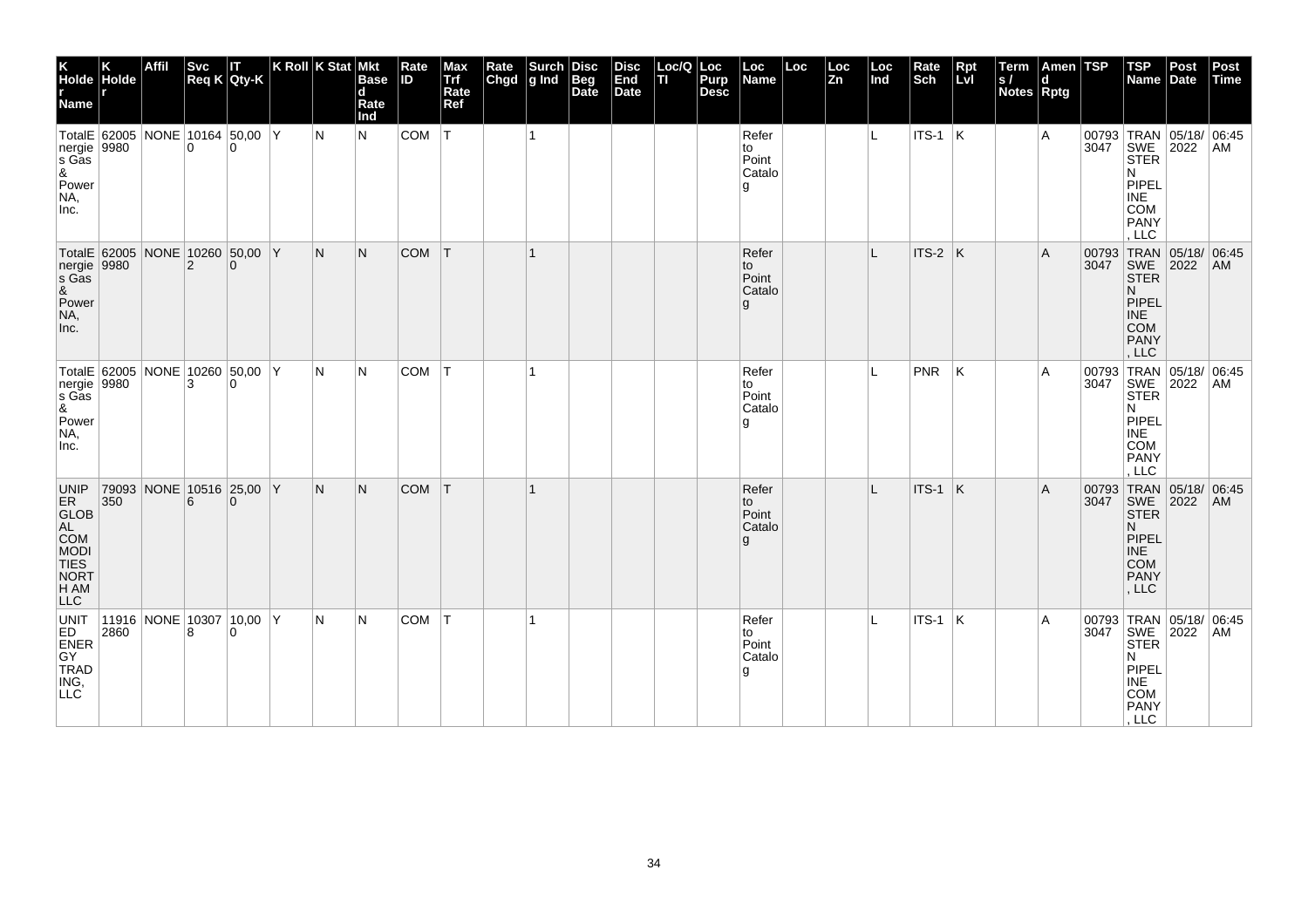| K<br>Holde Holde<br>r<br>Name r |               | Affil              |          | Svc IT<br>Req K Qty-K                |     | K Roll K Stat Mkt | <b>Base</b><br>d<br>Rate<br>Ind | Rate<br><b>ID</b> | Max<br>Trf<br>Rate<br>Ref |            | Rate Surch Disc<br>Chgd g Ind Beg<br>Date |           | <b>Disc</b><br>End<br><b>Date</b> | Loc/Q Loc<br> TI Purp | Purp<br><b>Desc</b>     | Loc<br>Name                                    | Loc      | Loc<br>Zn          | $\vert$ Loc<br>$\vert$ Ind | Rate<br>Sch | Rpt<br>Lvl | Term<br> s <br><b>Notes Rptg</b> | Amen TSP<br>d |      | $ $ TSP<br>Name                                                                                                       | Post<br>Date | Post<br>Time |
|---------------------------------|---------------|--------------------|----------|--------------------------------------|-----|-------------------|---------------------------------|-------------------|---------------------------|------------|-------------------------------------------|-----------|-----------------------------------|-----------------------|-------------------------|------------------------------------------------|----------|--------------------|----------------------------|-------------|------------|----------------------------------|---------------|------|-----------------------------------------------------------------------------------------------------------------------|--------------|--------------|
| UNS<br>GAS,<br><b>INC</b>       | 4907          |                    |          | 13590 NONE 10246 50,00 Y<br>$\Omega$ |     | N                 | N                               | $COM$ $T$         |                           |            | $\vert$ 1                                 |           |                                   |                       |                         | Refer<br>to<br>Point<br>Catalo<br>g            |          |                    | L                          | ITS-2 K     |            |                                  | Α             |      | 00793 TRAN 05/18/ 06:45<br>3047 SWE 2022 AM<br><b>STER</b><br>N.<br>PIPEL<br><b>INE</b><br>COM<br>PANY<br>LLC         |              |              |
| UNS<br>GAS,                     | 13590<br>4907 | NONE 10421 0       | 2        |                                      | Y   | A                 | IN.                             | COM               | IΤ                        |            | 1                                         |           |                                   |                       |                         |                                                |          |                    | L                          | <b>HPS</b>  | ΙK         |                                  | A             |      | 00793 TRAN 05/18/ 06:45<br>3047 SWE 2022 AM<br>STER 4<br>N.<br>PIPEL<br><b>INE</b><br>COM<br><b>PANY</b><br>, LLC     |              |              |
| <b>UNS</b><br>GAS,<br>INC       | 13590<br>4907 | NONE 10421         | 2        |                                      |     | N                 | N.                              | <b>COM</b>        | $\mathsf{I}$              | $0.300$  1 |                                           | 2017 2999 | $12/01/$ 12/31/2                  |                       | Delive GRIF<br>rv<br>on | <b>FITH</b><br>Locati ENER<br>GY<br><b>DEL</b> | 78069 W. | <b>THOR</b><br>EAU | L                          | <b>HPS</b>  | P          |                                  | Α             | 3047 | 00793 TRAN 05/18/ 06:45<br>SWE 2022<br><b>STER</b><br>N.<br>PIPEL<br><b>INE</b><br><b>COM</b><br><b>PANY</b><br>, LLC |              | <b>AM</b>    |
| UNS<br>GAS,<br>INC              | 4907          | 13590 NONE 10421   |          |                                      | Y   | N                 | IN.                             | <b>COM</b>        | ١T                        |            |                                           |           |                                   |                       |                         |                                                |          |                    | L                          | HPS         | ΙK         |                                  | A             |      | 00793 TRAN 05/18/ 06:45<br>3047 SWE 2022 AM<br><b>STER</b><br>N<br>PIPEL<br><b>INE</b><br>COM<br><b>PANY</b><br>, LLC |              |              |
| UNS<br>GAS,<br><b>INC</b>       | 4907          | 13590 NONE 10433 0 | $\Omega$ |                                      | l Y | N                 | N.                              | <b>COM</b>        | T                         |            |                                           |           |                                   |                       |                         |                                                |          |                    |                            | <b>HPS</b>  | K          |                                  | A             |      | 00793 TRAN 05/18/ 06:45<br>3047 SWE 2022 AM<br><b>STER</b><br>N.<br>PIPEL<br><b>INE</b><br>COM<br>PANY<br>, LLC       |              |              |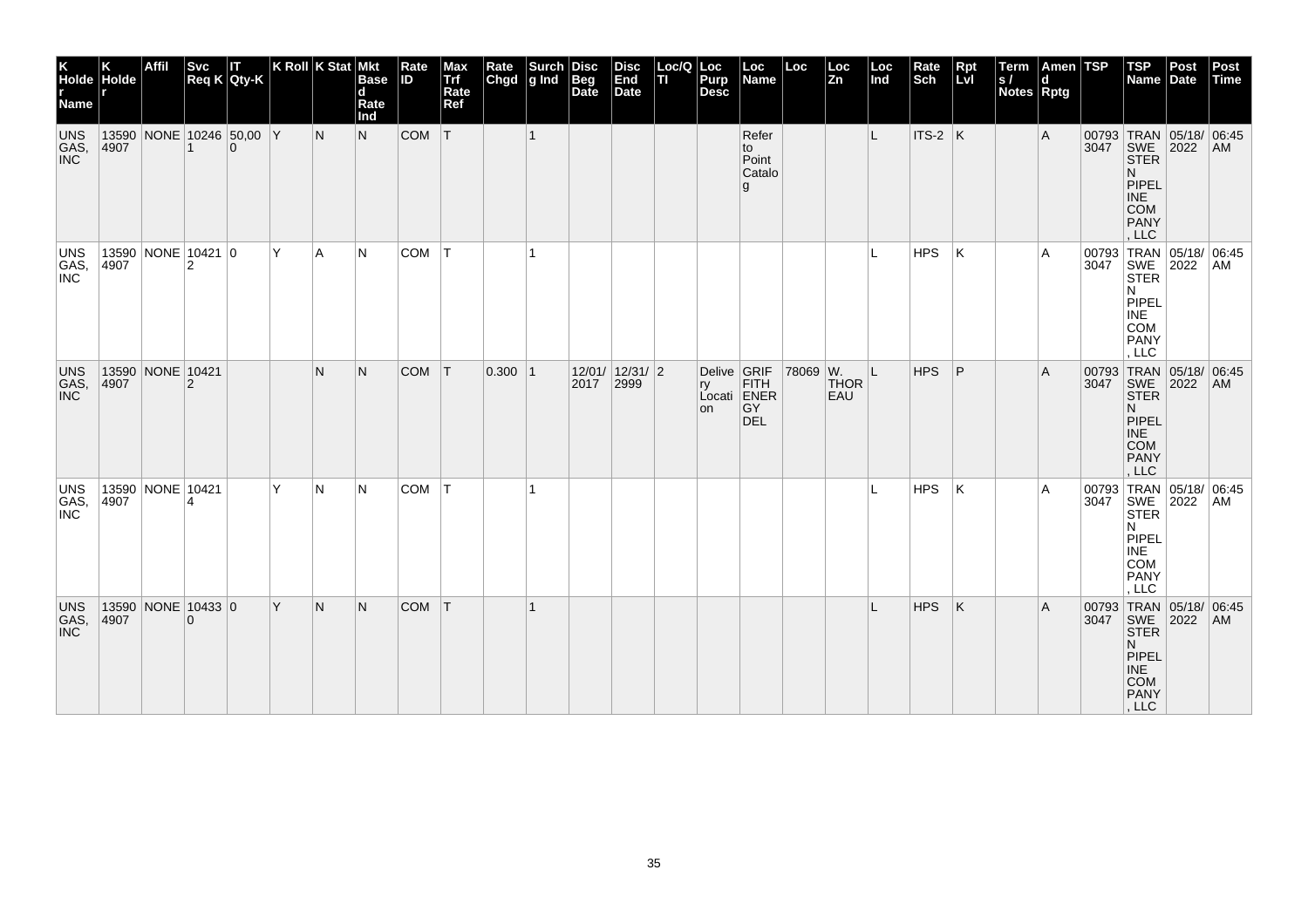| K K<br>Holde Holde<br>Name       |                          | <b>Affil</b> |                                    | Svc IT<br>Req K Qty-K | K Roll $K$ Stat Mkt | <b>Base</b><br>$\mathbf d$<br>Rate<br>Ind | Rate<br><b>ID</b> | Max<br>Trf<br>Rate<br>Ref | Rate Surch Disc<br>Chgd g Ind Beg<br>Date | <b>Disc</b><br>End<br>Date | Loc/Q<br>TI    | Loc<br>Purp<br><b>Desc</b>             | Loc<br>Name                                            | Loc                        | Loc<br>l Zn        | Loc<br>Ind | Rate<br>Sch | Rpt<br>Lvl | Term<br>ls/<br><b>Notes Rptg</b> | Amen TSP<br>$\mathbf d$ |      | $ $ TSP<br>Name Date                                                                                            | Post | Post<br>Time |
|----------------------------------|--------------------------|--------------|------------------------------------|-----------------------|---------------------|-------------------------------------------|-------------------|---------------------------|-------------------------------------------|----------------------------|----------------|----------------------------------------|--------------------------------------------------------|----------------------------|--------------------|------------|-------------|------------|----------------------------------|-------------------------|------|-----------------------------------------------------------------------------------------------------------------|------|--------------|
| UNS<br>GAS,<br><b>INC</b>        | 4907                     |              | 13590 NONE 10433<br>$\Omega$       |                       | N                   | N                                         | COM   T           |                           | $\overline{1}$                            |                            | $\overline{2}$ | ry<br>Locati<br>on                     | T TAP                                                  | Delive   WYAT   78393   W. | <b>THOR</b><br>EAU | IL.        | <b>HPS</b>  | P          |                                  | A                       |      | 00793 TRAN 05/18/ 06:45<br>3047 SWE 2022 AM<br>STER<br>N<br>PIPEL<br><b>INE</b><br>COM<br><b>PANY</b><br>LLC    |      |              |
| <b>UNS</b><br>GAS,<br><b>INC</b> | 13590 NONE 10433<br>4907 |              | $\overline{0}$                     |                       | N                   | N                                         | COM               | T                         | $\vert$ 1                                 |                            | $\overline{2}$ | Delive KING<br>ry<br>Locati INTE<br>on | <b>MAN</b><br>RCO<br>NNEC<br>T                         | 56659 W.                   | <b>THOR</b><br>EAU | L          | <b>HPS</b>  | P          |                                  | Α                       |      | 00793 TRAN 05/18/ 06:45<br>3047 SWE 2022 AM<br><b>STER</b><br>N.<br>PIPEL<br><b>INE</b><br>COM<br>PANY<br>, LLC |      |              |
| UNS<br>GAS,<br><b>INC</b>        | 4907                     |              | 13590 NONE 10433<br>$\overline{0}$ |                       | N                   | N                                         | COM   T           |                           |                                           |                            | 2              | ry<br>Locati F<br>on                   | STAF <sub>14</sub><br><b>DELIV</b><br>ERY<br>POIN<br>T | Delive   FLAG $ 50013 $ W. | <b>THOR</b><br>EAU | L          | <b>HPS</b>  | P          |                                  | Α                       | 3047 | 00793 TRAN 05/18/ 06:45<br>SWE<br><b>STER</b><br>N<br>PIPEL<br>INE<br>COM<br><b>PANY</b><br>LLC                 | 2022 | AM           |
| <b>UNS</b><br>GAS,<br><b>INC</b> | 13590 NONE 10433<br>4907 |              | $\mathbf{0}$                       |                       | N                   | N                                         | COM T             |                           |                                           |                            | $\overline{2}$ | Delive UNS<br>ry<br>Locati AVE<br>on   | MOH                                                    | 78464 W.                   | <b>THOR</b><br>EAU | L          | <b>HPS</b>  | P          |                                  | A                       | 3047 | 00793 TRAN 05/18/ 06:45<br>SWE 2022<br><b>STER</b><br>N<br>PIPEL<br><b>INE</b><br>COM<br><b>PANY</b><br>, LLC   |      | AM           |
| <b>UNS</b><br>GAS,<br><b>INC</b> | 13590 NONE 10433<br>4907 |              | $\overline{0}$                     |                       | N                   | N                                         | COM               | T                         |                                           |                            | $\overline{2}$ | ry<br>Locati TAP<br>on                 | R#2                                                    | Delive   ROPE   78398   W. | <b>THOR</b><br>EAU | Г          | <b>HPS</b>  | P          |                                  | Α                       |      | 00793 TRAN 05/18/ 06:45<br>3047 SWE 2022 AM<br><b>STER</b><br>N<br>PIPEL<br>INE<br>COM<br>PANY<br>, LLC         |      |              |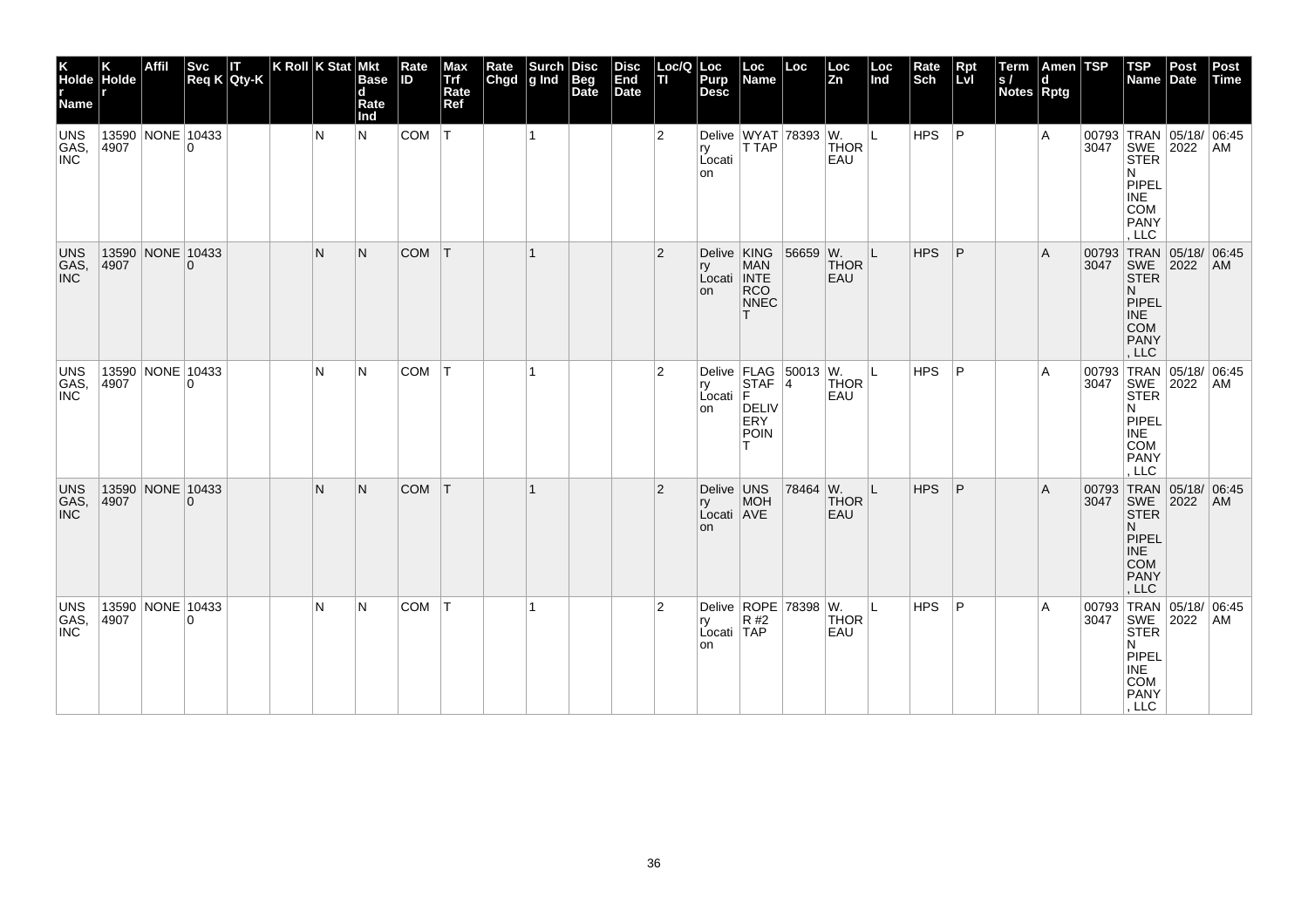| K<br>Holde Holde<br>r<br>Name |               | Affil            |          | $\begin{vmatrix} \mathsf{Svc} & \mathsf{IT} \\ \mathsf{Req K} & \mathsf{Qty-K} \end{vmatrix}$ | K Roll K Stat Mkt | <b>Base</b><br>$\mathbf d$<br>Rate<br>Ind | Rate<br><b>ID</b> | Max<br>Trf<br>Rate<br>Ref | Rate Surch Disc<br>Chgd g Ind Beg<br>Date | <b>Disc</b><br>End<br>Date | Loc/Q<br>TI.   | Loc<br>Purp<br><b>Desc</b>               | Loc<br>Name                                                                                                                                        | Loc             | Loc<br><b>Zn</b>                             | Loc<br>Ind | Rate<br>Sch | Rpt<br>Lvl     | Term<br>ls/<br>Notes Rptg | Amen TSP<br>$\mathbf d$ |      | <b>TSP</b><br>Name Date                                                                                                | Post | Post<br>Time |
|-------------------------------|---------------|------------------|----------|-----------------------------------------------------------------------------------------------|-------------------|-------------------------------------------|-------------------|---------------------------|-------------------------------------------|----------------------------|----------------|------------------------------------------|----------------------------------------------------------------------------------------------------------------------------------------------------|-----------------|----------------------------------------------|------------|-------------|----------------|---------------------------|-------------------------|------|------------------------------------------------------------------------------------------------------------------------|------|--------------|
| UNS<br>GAS,<br>INC            | 4907          | 13590 NONE 10433 | $\Omega$ |                                                                                               | N                 | N.                                        | COM T             |                           | $\vert$ 1                                 |                            | $\overline{2}$ | ry<br>Locati FTP<br>on                   | HT                                                                                                                                                 |                 | Delive WRIG 78387 W. L<br><b>THOR</b><br>EAU |            | HPS         | $\overline{P}$ |                           | A                       |      | 00793 TRAN 05/18/ 06:45<br>3047 SWE 2022 AM<br>STER<br>N.<br>PIPEL<br><b>INE</b><br><b>COM</b><br><b>PANY</b><br>, LLC |      |              |
| UNS<br>GAS,<br>INC            | 13590<br>4907 | NONE 10433       | $\Omega$ |                                                                                               | N                 | IN.                                       | COM               | IТ.                       | $\mathbf{1}$                              |                            | $\overline{2}$ | Delive SNO<br>ry WBO<br>Local   WL<br>on | <b>TAP</b>                                                                                                                                         | 50008 W.<br>l 6 | <b>THOR</b><br>EAU                           | IL.        | <b>HPS</b>  | P              |                           | A                       |      | 00793 TRAN 05/18/ 06:45<br>3047 SWE 2022 AM<br>STER<br>N.<br>PIPEL<br><b>INE</b><br><b>COM</b><br>PANY<br>, LLC        |      |              |
| <b>UNS</b><br>GAS,<br>INC     | 13590<br>4907 | NONE 10433       | $\Omega$ |                                                                                               | N                 | N                                         | <b>COM</b>        | T                         | $\mathbf 1$                               |                            | $\overline{2}$ | rv<br>on                                 | Delive $THOR$ 50052 W.<br>NTON <sub>9</sub><br>Locati FARM<br><b>TAP</b>                                                                           |                 | <b>THOR</b><br>EAU                           | IL.        | <b>HPS</b>  | P              |                           | Α                       | 3047 | 00793 TRAN 05/18/ 06:45<br>SWE<br><b>STER</b><br>N.<br>PIPEL<br><b>INE</b><br><b>COM</b><br><b>PANY</b><br>LLC         | 2022 | <b>AM</b>    |
| <b>UNS</b><br>GAS,            | 4907          | 13590 NONE 10433 | $\Omega$ |                                                                                               | N                 | IN.                                       | <b>COM</b>        | İΤ                        |                                           |                            | $\overline{2}$ | Locati $F89$<br>on                       | Delive $\begin{array}{ c c c c }\n\hline\n\text{ELAG} & 50004 & \text{W.} \\ \text{IY} & \text{STAF} & 6 & \text{THC}\n\end{array}$<br>NORT<br>lн. |                 | <b>THOR</b><br>EAU                           | ΙL         | HPS         | P              |                           | A                       | 3047 | 00793 TRAN 05/18/ 06:45<br>SWE 2022<br><b>STER</b><br>N<br>PIPEL<br><b>INE</b><br>COM<br><b>PANY</b><br>LLC            |      | AM           |
| UNS<br>GAS,<br><b>INC</b>     | 4907          | 13590 NONE 10433 | $\Omega$ |                                                                                               | N                 | N.                                        | <b>COM</b>        | T                         |                                           |                            | $\overline{2}$ | ry<br>on                                 | Delive $ROPE$ 50052 W.<br>$\mathsf{R}$<br>Locati   FARM  <br><b>TAP</b>                                                                            | 8               | <b>THOR</b><br>EAU                           | L          | HPS         | P              |                           | A                       |      | 00793 TRAN 05/18/ 06:45<br>3047 SWE 2022 AM<br><b>STER</b><br>N.<br>PIPEL<br>INE<br>COM<br>PANY<br>, LLC               |      |              |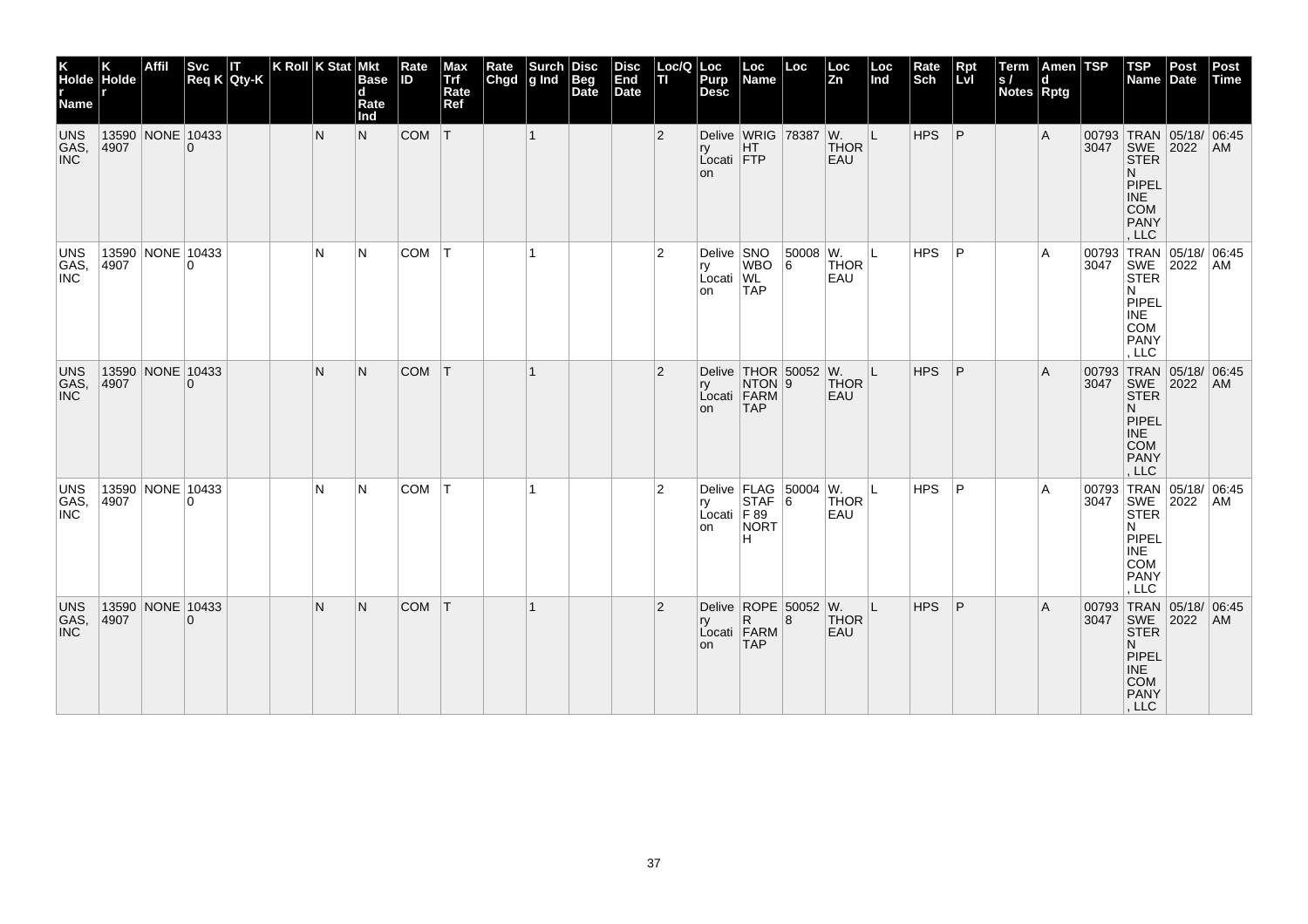| K<br>Holde Holde<br>r<br>Name                                 |                                                                                             | Affil            |          | Svc IT<br>Req K Qty-K                      |     | K Roll K Stat Mkt | <b>Base</b><br>$\overline{\mathbf{d}}$<br>Rate<br>Ind | Rate<br><b>ID</b> | Max<br>Trf<br>Rate<br>Ref | Rate Surch Disc<br>Chgd g Ind Beg<br>Date | <b>Disc</b><br>End<br>Date | Loc/Q<br>TI.   | Loc<br>Purp<br><b>Desc</b> | Loc<br>Name                                                                                                                                                                   | Loc | Loc<br>Zn                  | Loc<br>Ind | Rate<br>Sch | $Rpt$<br>Lvl | Term<br>ls/<br><b>Notes Rptg</b> | Amen TSP<br>$\mathbf d$ |      | $ $ TSP<br>Name Date                                                                                                  | Post | Post<br>Time |
|---------------------------------------------------------------|---------------------------------------------------------------------------------------------|------------------|----------|--------------------------------------------|-----|-------------------|-------------------------------------------------------|-------------------|---------------------------|-------------------------------------------|----------------------------|----------------|----------------------------|-------------------------------------------------------------------------------------------------------------------------------------------------------------------------------|-----|----------------------------|------------|-------------|--------------|----------------------------------|-------------------------|------|-----------------------------------------------------------------------------------------------------------------------|------|--------------|
| UNS<br>GAS,<br>INC                                            | 4907                                                                                        | 13590 NONE 10433 | $\Omega$ |                                            |     | N                 | N.                                                    | <b>COM</b>        | $ \mathsf{T} $            | $\mathbf{1}$                              |                            | $\overline{2}$ | on                         | Delive $\begin{array}{ c c c }\n\hline\n\text{P} & \text{P} \\ \hline\n\text{P} & \text{S} \\ \hline\n\text{S} & \text{S} \\ \hline\n\end{array}$<br>Locati BRAN<br><b>CH</b> |     | <b>THOR</b><br>EAU         | ା∟         | HPS         | ∣P           |                                  | A                       |      | 00793 TRAN 05/18/ 06:45<br>3047 SWE 2022 AM<br>STER<br>N<br>PIPEL<br><b>INE</b><br><b>COM</b><br><b>PANY</b><br>LLC   |      |              |
| UNS<br>GAS,<br>INC                                            | $\begin{array}{ c c c c }\n 13590 & \text{NONE} & 10443 & 0 \\  4907 & 6 & & \n\end{array}$ |                  |          |                                            | ΙY. | N                 | N.                                                    | <b>COM</b>        | T                         | $\mathbf 1$                               |                            |                |                            |                                                                                                                                                                               |     |                            | L          | <b>HPS</b>  | K            |                                  | A                       |      | 00793 TRAN 05/18/ 06:45<br>3047 SWE 2022 AM<br>STER<br>N.<br>PIPEL<br><b>INE</b><br><b>COM</b><br>PANY<br>, LLC       |      |              |
| UNS<br>GAS,<br>INC                                            | 4907                                                                                        | 13590 NONE 10443 | 6        |                                            |     | N                 | IN.                                                   | <b>COM</b>        | $\mathsf{I}\mathsf{T}$    | $\mathbf{1}$                              |                            | $\overline{2}$ | ry<br>Locati VALL<br>on    | Delive <b>PRES</b><br>COTT<br>EY<br>SOUT<br>H<br>DELIV<br>ERY                                                                                                                 |     | 78483 PHOE L<br><b>NIX</b> |            | <b>HPS</b>  | ΙP           |                                  | Α                       | 3047 | 00793 TRAN 05/18/ 06:45<br>SWE<br><b>STER</b><br>N<br>PIPEL<br><b>INE</b><br><b>COM</b><br><b>PANY</b><br>LLC         | 2022 | AM           |
| Upstr<br>eam<br>Energ<br>y<br>Servic<br>$_{\rm LLC}^{\rm es}$ | 5386                                                                                        |                  |          | 94576 NONE 10540 5,000 Y                   |     | N                 | N.                                                    | <b>COM</b>        | İΤ                        |                                           |                            |                |                            | Refer<br>to<br>Point<br>Catalo<br>g                                                                                                                                           |     |                            | L          | $ITS-1$ K   |              |                                  | A                       | 3047 | 00793 TRAN 05/18/ 06:45<br>SWE 2022<br><b>STER</b><br>N.<br>PIPEL<br><b>INE</b><br><b>COM</b><br><b>PANY</b><br>, LLC |      | AM           |
| INC.                                                          | 0046                                                                                        |                  |          | VITOL 79062 NONE 10461 10,00 Y<br>$\Omega$ |     | N                 | IN.                                                   | <b>COM</b>        | ΙT                        |                                           |                            |                |                            | Refer<br>to<br>Point<br>Catalo<br>۱g                                                                                                                                          |     |                            | L          | $ITS-1$ K   |              |                                  | A                       |      | 00793 TRAN 05/18/ 06:45<br>3047 SWE 2022 AM<br><b>STER</b><br>N<br>PIPEL<br><b>INE</b><br>COM<br>PANY<br>, LLC        |      |              |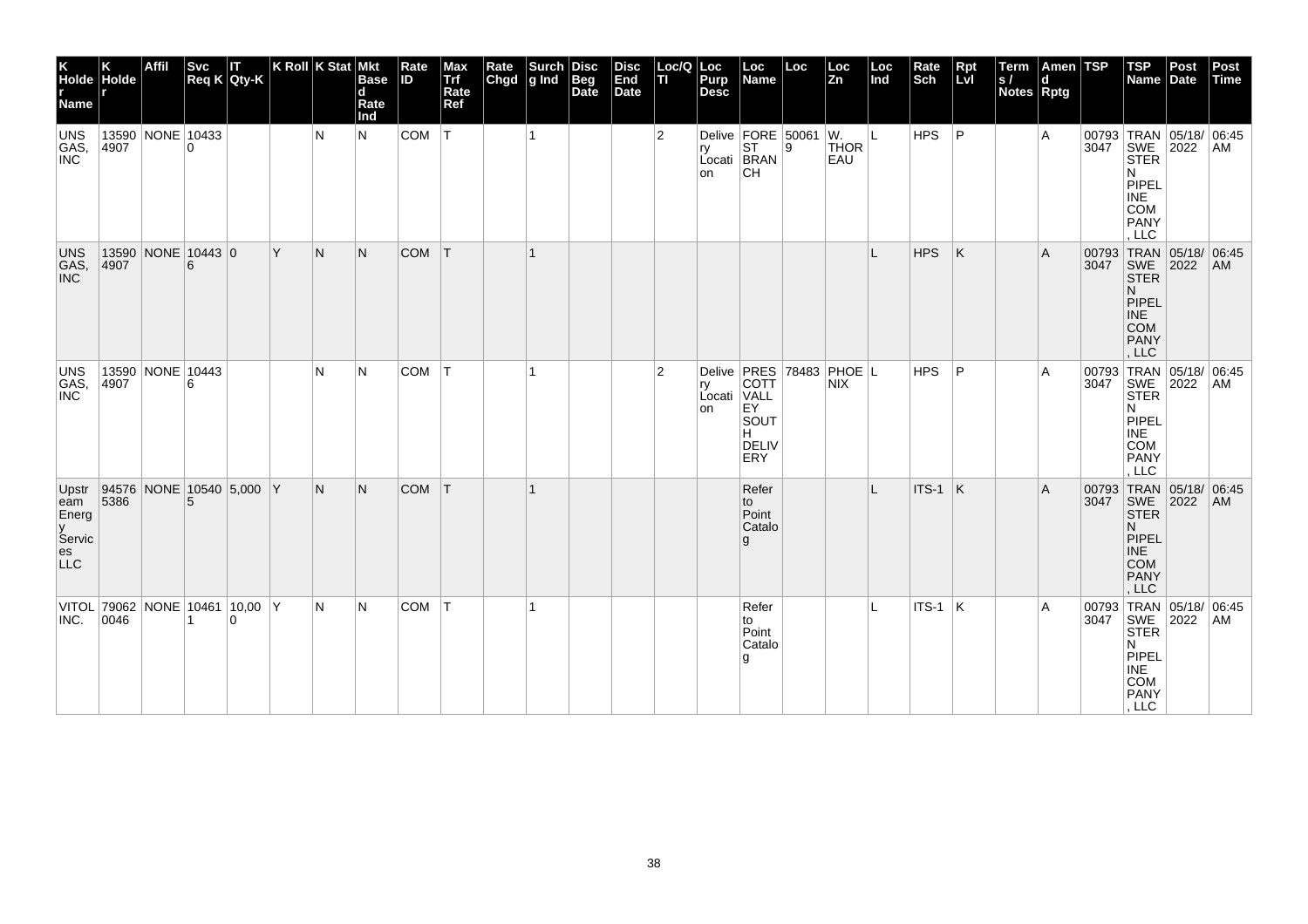| K<br>Holde Holde<br>r<br>Name                                                                                       |                | <b>Affil</b>                   | <b>Svc</b> | IΤ<br>$Req K$ Qty-K | $ K$ Roll $ K$ Stat $ M$ kt |     | <b>Base</b><br>d<br>Rate<br>Ind | Rate<br><b>ID</b> | Max<br>Trf<br>Rate<br>Ref | Rate<br>Chgd | Surch<br>g Ind | Disc<br>Beg<br>Date | <b>Disc</b><br>End<br>Date | Loc/Q Loc<br>lτι | Purp<br><b>Desc</b> | Loc<br>Name                          | Loc | Loc<br>Zn | Loc<br>Ind | Rate<br>Sch | Rpt<br>Lvl | Term<br> s <br><b>Notes Rptg</b> | Amen TSP<br>d |      | $ $ TSP<br>Name                                                                                                              | Post<br>Date | Post<br>Time |
|---------------------------------------------------------------------------------------------------------------------|----------------|--------------------------------|------------|---------------------|-----------------------------|-----|---------------------------------|-------------------|---------------------------|--------------|----------------|---------------------|----------------------------|------------------|---------------------|--------------------------------------|-----|-----------|------------|-------------|------------|----------------------------------|---------------|------|------------------------------------------------------------------------------------------------------------------------------|--------------|--------------|
| INC.                                                                                                                | $ 0046\rangle$ | VITOL 79062 NONE 10461 10,00 Y | 2          | $\Omega$            |                             | N   | N.                              | COM               | T                         |              | $\mathbf{1}$   |                     |                            |                  |                     | Refer<br>to<br>Point<br>Catalo<br>g  |     |           | L          | $PNR$ $K$   |            |                                  | Α             |      | 00793 TRAN 05/18/ 06:45<br>3047 SWE 2022 AM<br><b>STER</b><br>N.<br>PIPEL<br><b>INE</b><br><b>COM</b><br>PANY<br>LLC         |              |              |
| S.<br>$\begin{bmatrix} \overline{F}ARG \\ O \end{bmatrix}$<br>COM<br><b>MODI</b><br>TIES,<br>LLC                    | 1957           | WELL 19972 NONE 10188 2,500 Y  | 3          |                     |                             | IN. | N                               | COM               | $\top$                    |              | $\mathbf{1}$   |                     |                            |                  |                     | Refer<br>to<br>Point<br>Catalo<br>g  |     |           | L.         | $ITS-1$ K   |            |                                  | A             | 3047 | 00793 TRAN 05/18/ 06:45<br>SWE 2022<br>N<br>PIPEL<br><b>INE</b><br>COM<br><b>PANY</b><br>, LLC                               |              | AM           |
| WELL   19972   NONE   10319   10,00   Y<br>S<br>FARG<br>O<br>COM<br>MODI<br>TIES,<br><b>LLC</b>                     | 1957           |                                | 7          | $\Omega$            |                             | IN. | N.                              | <b>COM</b>        | $\mathsf{I}$              |              | $\mathbf{1}$   |                     |                            |                  |                     | Refer<br>to<br>Point<br>Catalo<br>g  |     |           | L          | PNR         | ΙK         |                                  | Α             | 3047 | 00793 TRAN 05/18/ 06:45<br>SWE 2022<br><b>STER</b><br>N.<br><b>PIPEL</b><br><b>INE</b><br><b>COM</b><br><b>PANY</b><br>. LLC |              | AM           |
| WEST 79053 NONE 10398 10,00 Y<br><b>ERN<br/>ERS<br/>ELEC<br/>ELEC<br/>COO<br/>PERA</b><br><b>TIVE</b>               | 75             |                                |            | $\Omega$            |                             | N.  | N                               | COM               | IТ.                       |              |                |                     |                            |                  |                     | Refer<br>to<br>Point<br>Catalo<br>۱g |     |           | IL.        | ITS-1  K    |            |                                  | A             | 3047 | 00793 TRAN 05/18/ 06:45<br>SWE 2022<br><b>STER</b><br>N<br>PIPEL<br><b>INE</b><br>COM<br><b>PANY</b><br>LLC                  |              | AM           |
| WEST 79053 NONE 10398 10,00 Y<br>ERN 75<br>FARM<br>ERS<br>ERS<br>TRIC<br>TRIC<br>TRIC<br>COO<br>PERA<br><b>TIVE</b> |                |                                |            |                     |                             | N.  | N.                              | <b>COM</b>        | T                         |              |                |                     |                            |                  |                     | Refer<br>to<br>Point<br>Catalo<br>g  |     |           |            | <b>PNR</b>  | K          |                                  | A             |      | 00793 TRAN 05/18/ 06:45<br>3047 SWE 2022 AM<br><b>STER</b><br>N.<br>PIPEL<br><b>INE</b><br>COM<br>PANY<br>, LLC              |              |              |